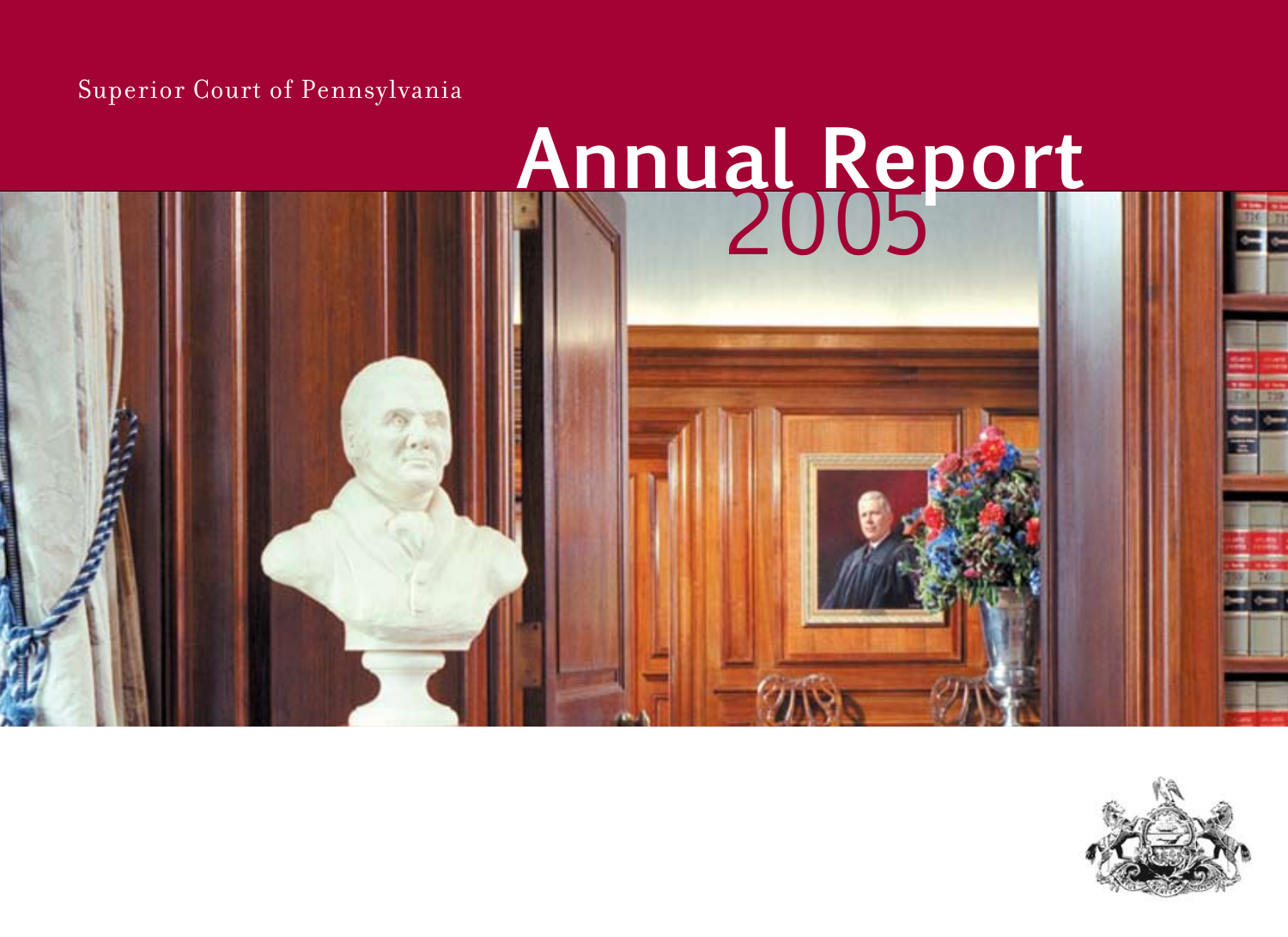**PHOTOGRAPHY BY TOM CRANE ©2005** 

E X I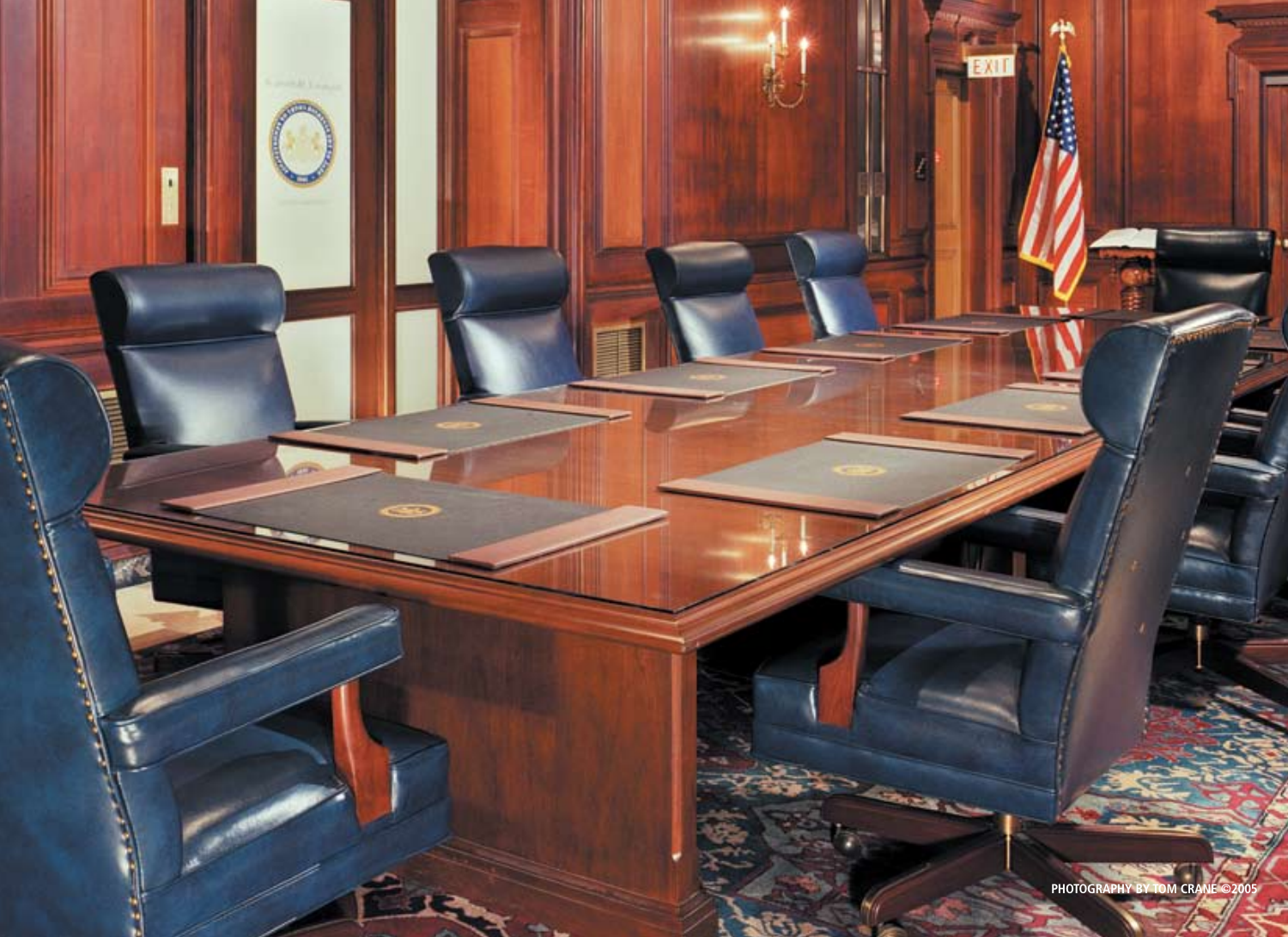

The Superior Court dedicates this Annual Report for 2005 to three outstanding jurists who retired at the end of the year.





Judge Peter Paul Olszewski Justice Frank J. Montemuro, Jr. Judge Phyllis W. Beck



Judge Peter Paul Olszewski began his judicial career as a trial judge in 1968 and on this court in 1984. His lengthy legal career as a trial lawyer and judge gave him a wealth of experience in the matters before him.

Justice Frank J. Montemuro, Jr. began his judicial career as a trial judge in 1964 and on our court in 1980. He was appointed to the Supreme Court in 1992. His leadership on numerous commissions and organizations brought credit to the court.

Judge Phyllis W. Beck began her judicial career on this court in 1981. She was the first woman to serve on the Superior Court. Her career in academia, her leadership of the Commission on Judicial Reform and her career as a practicing lawyer gave her a broad perspective on the issues she decided.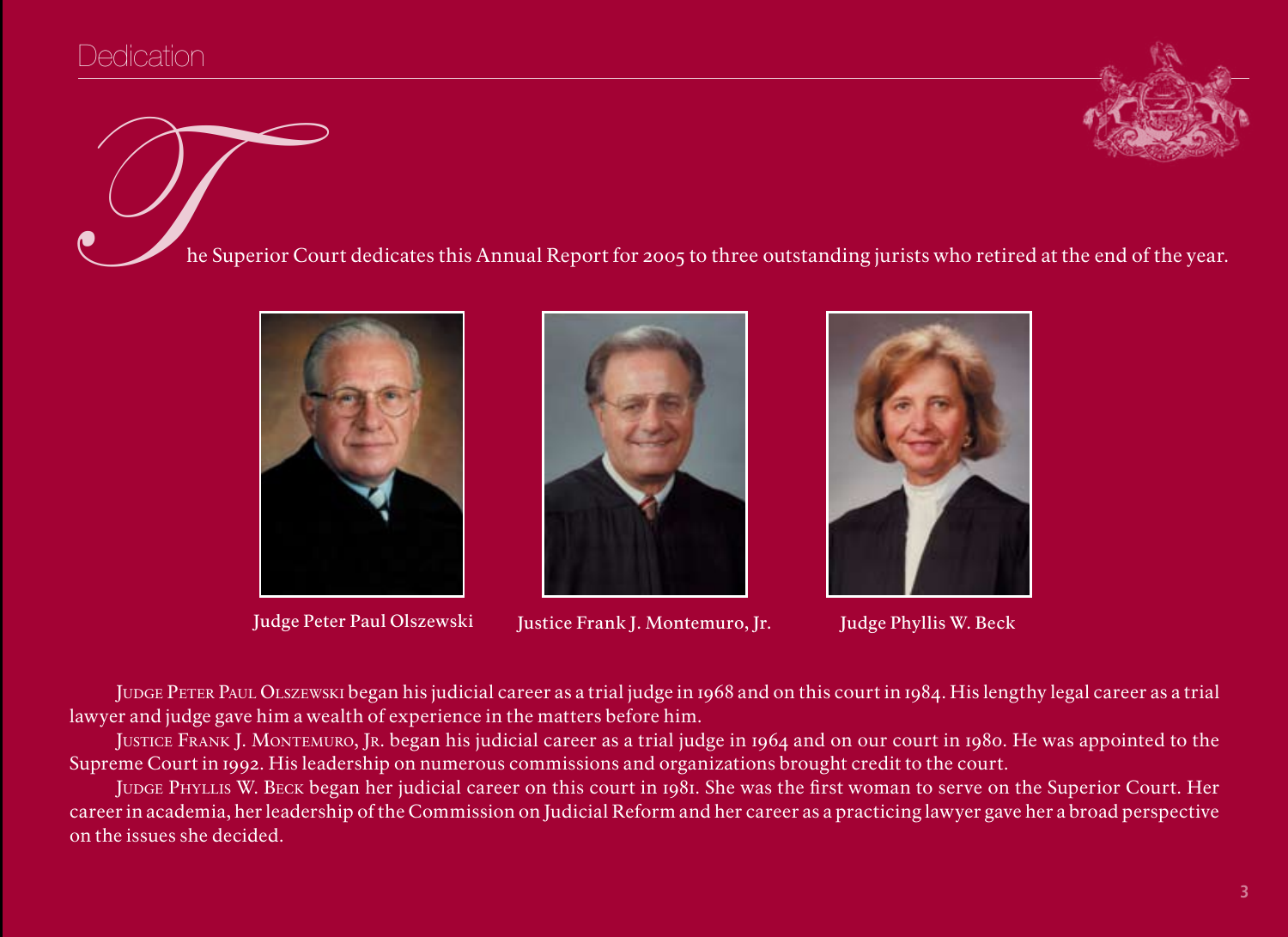### Table of **Contents**

| Appeals Filed and Concluded. 7       |
|--------------------------------------|
| Appeals, Petitions and               |
| Wiretaps Filed, by District 7        |
|                                      |
| Appeals by County of Origin 7        |
| Appeals by Type of Case 8            |
|                                      |
| Disposition of Appeals by Method     |
| of Conclusion and Type of Case 8     |
| Superior Court Treatment of          |
| Cases From Courts of Common Pleas 9  |
| Median Number of Days to Disposition |
| For Appeals Concluded In 2005. 9     |
| Supreme Court Treatment of           |
|                                      |
|                                      |

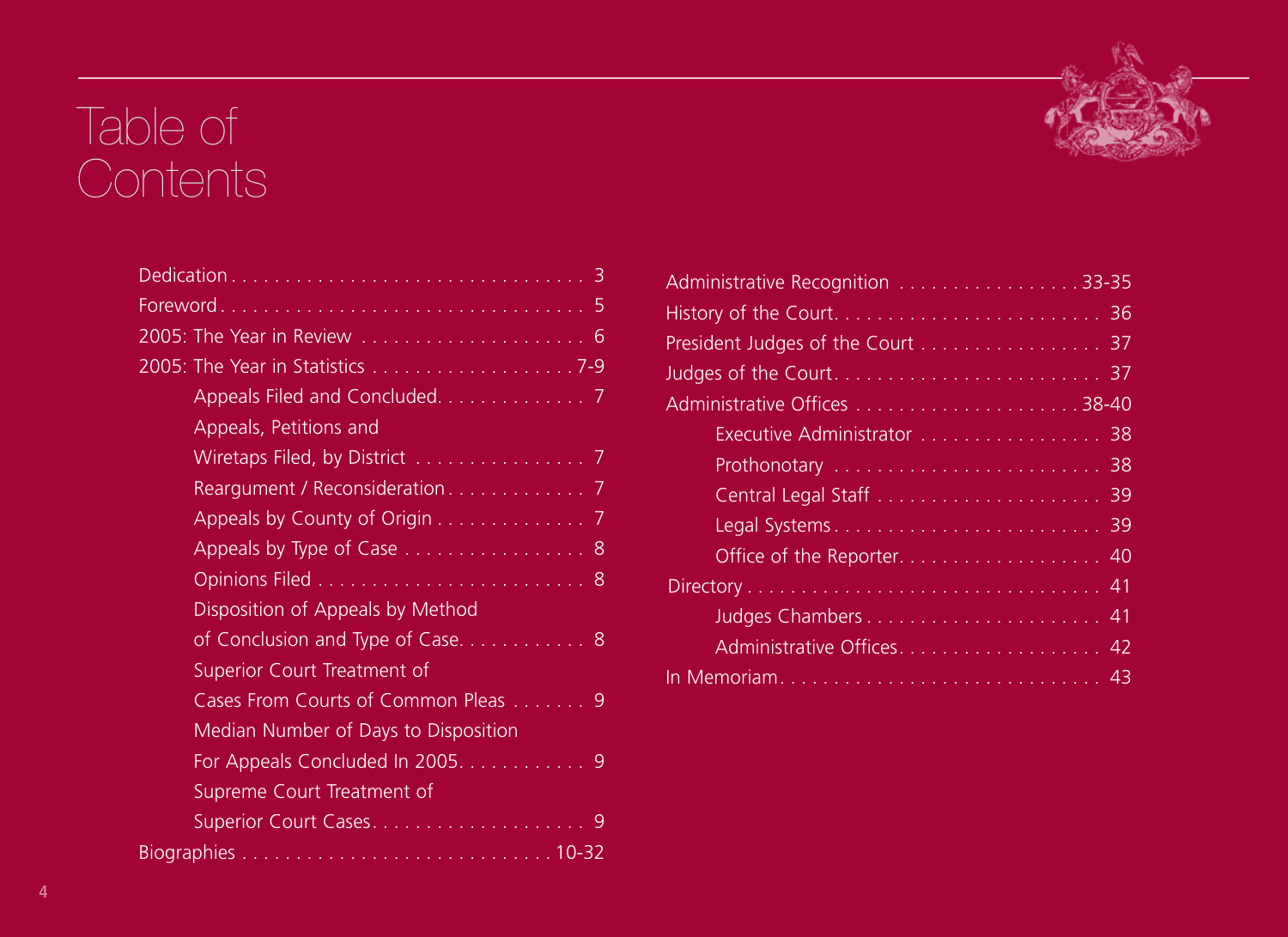#### superior court of pennsylvania



chambers of president judge 2000 oxford drive, suite 470 bethel park, pa 15102

> joseph a. del sole president judge

To the Citizens of Pennsylvania:

I am proud to present the 2005 Annual Report of the Superior Court of Pennsylvania. As the statistics demonstrate, the court continued its mission of timely deciding the cases brought before it.

I have had the privilege to serve as the President Judge for the last five years. During these years, seven new judges joined the court and eight ended their service.

We constructed new Administrative Offices in Pittsburgh and Harrisburg, while also improving those offices in Philadelphia. Restoration of our Philadelphia courtroom and surrounding space is complete.

Our primary resource is the men and women who work for the court. We are featuring them in this report with thanks for their service.

**Sincerely,** Sincerely,

Janna Illaer

 Joseph A. Del Sole president judge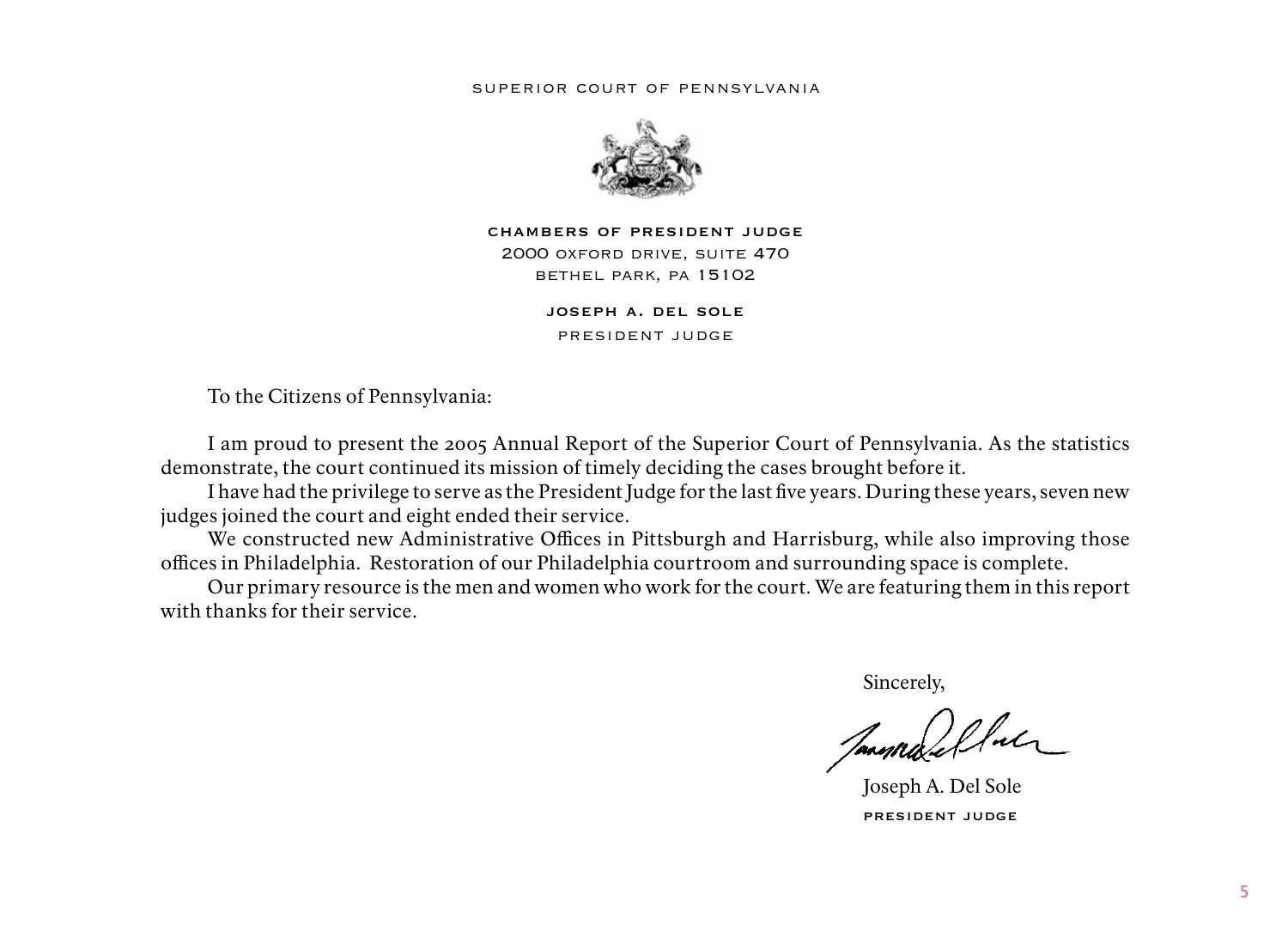The year in review

following a long illness.

In May, the court accepted a portrait of former President Judge Edmund B. Spaeth for display in the Philadelphia Courtroom.

2002)<br>
2008 Millioning a long liness,<br>
2008 Millioning a long liness,<br>
2008 Millioning a long liness,<br>
2008 Millioning a long liness,<br>
2008 Millioning a long liness,<br>
2008 Minlioning a long liness,<br>
2008 Minlioning a long The second annual Appellate Courts Educational Conference was held in Pennsylvania at Nemacolin Woodlands. Michael J. Klarman, the James Monroe Distinguished Professor of Law and Professor of History at the University of Virginia, presented a review of United States Supreme Court decisions involving racial equality. Professor Pam Karlan of the Stanford Law School presented a review of the decisions of the United States Supreme Court's recent term.

Marvin Rudnitsky, Esquire, David Frankforter, Director of Human Resources of the Administrative Office of Pennsylvania Courts, and Joseph Torta, representative of the State Employees' Retirement System, presented a program on the options available for benefits and retirement planning.

The court continued its practice to "ride the circuit," holding sessions in Lackawanna, Delaware, Venango and Mifflin Counties and at Villanova, Penn, Temple and Widener Law Schools. Pennsylvania Cable Network continued its gavel-to-gavel broadcast of the court's en banc sessions. These programs are a vital part of the court's commitment to inform and educate the public on the workings of the appellate process.

In September, our long-time Executive Administrator, R. Mitchell Gruner, Esquire, resigned to work full time for the National Center for State Courts United Nations project to develop a judicial system in Kosovo. His selection for the project is recognition of his many talents and understanding of the judicial process.

The court met in Administrative Session on November 15, 2005, and elected Judge Kate Ford Elliott as its next President Judge. Her term commences January 9, 2006.

On December 31, 2005, Judge Peter Paul Olszewski, Justice Frank J. Montemuro, Jr. and Judge Phyllis W. Beck ended their outstanding legal careers with the court. They each have demonstrated a commitment to excellence. They are our friends and will be missed.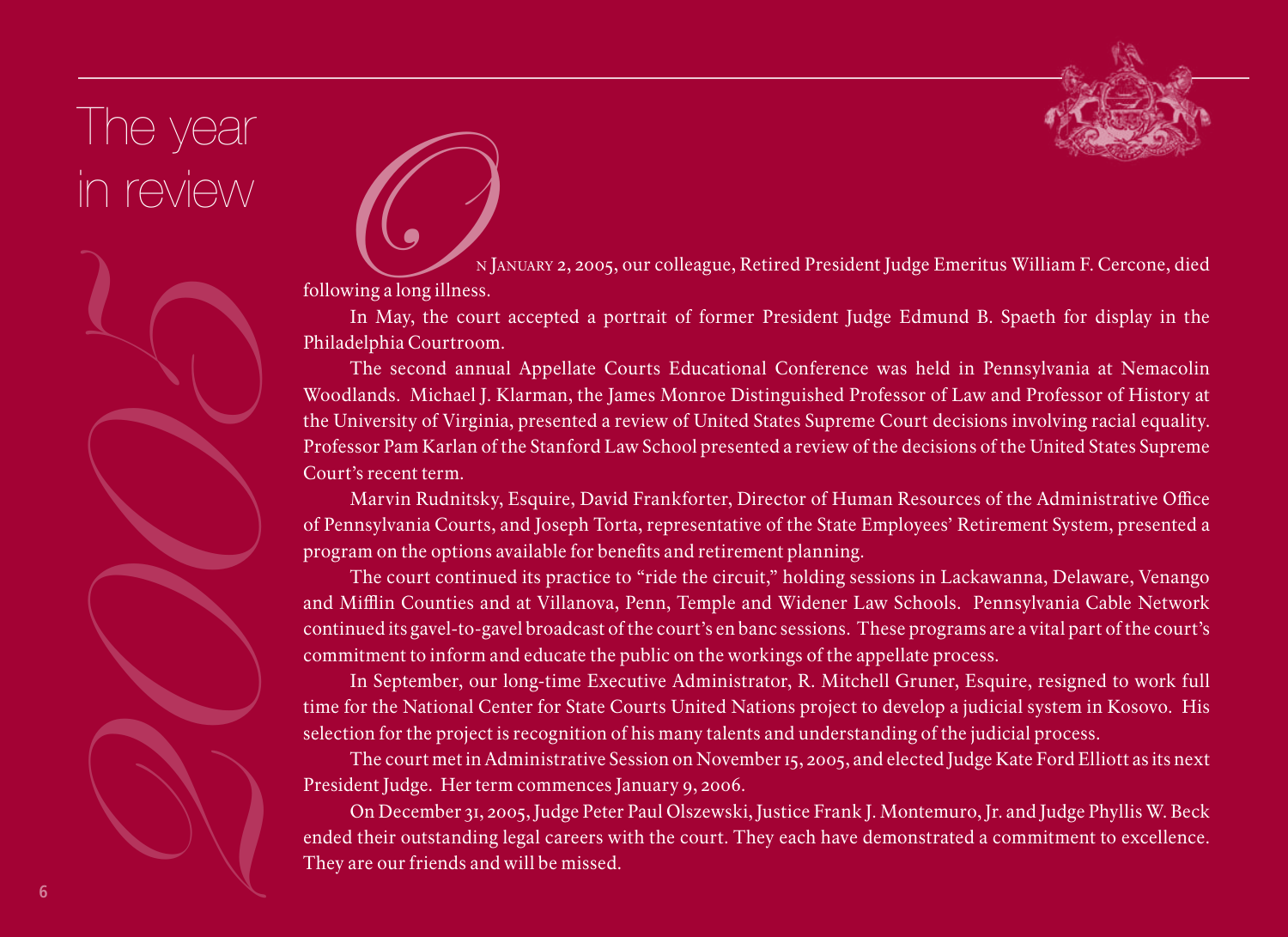#### **Appeals Pending, Fil ed and Conclud e d**

|                            | <b>TOTAL</b> | <b>CIVIL</b> | <b>CRIMINAL</b> |
|----------------------------|--------------|--------------|-----------------|
| Appeals Pending 01/01/2005 | 5985         | 2196         | 3789            |
| New Appeals Filed in 2005  | 7946         | 3286         | 4660            |
| Appeals Concluded in 2005  | 7770         | 3295         | 4475            |
| Appeals Pending 01/01/2006 | 6161         | 2187         | 3974            |

#### **Appeals, petitions and wiretaps filed, by district**

| <b>2005 ANNUAL REPORT STATISTICS</b>               |              |              |               |                 |  |  |  |
|----------------------------------------------------|--------------|--------------|---------------|-----------------|--|--|--|
| <b>APPEALS PENDING, FILED AND CONCLUDED</b>        |              |              |               |                 |  |  |  |
|                                                    |              | <b>TOTAL</b> | <b>CIVIL</b>  | <b>CRIMINAL</b> |  |  |  |
| Appeals Pending 01/01/2005                         |              | 5985         | 2196          | 3789            |  |  |  |
| New Appeals Filed in 2005                          |              | 7946         | 3286          | 4660            |  |  |  |
| Appeals Concluded in 2005                          |              | 7770         | 3295          | 4475            |  |  |  |
| Appeals Pending 01/01/2006                         |              | 6161         | 2187          | 3974            |  |  |  |
| APPEALS, PETITIONS AND WIRETAPS FILED, BY DISTRICT |              |              |               |                 |  |  |  |
|                                                    | <b>TOTAL</b> | <b>EAST</b>  | <b>MIDDLE</b> | <b>WEST</b>     |  |  |  |
| <b>Appeals Filed</b>                               | 7946         | 3530         | 2176          | 2240            |  |  |  |
| <b>Petitions Filed</b>                             | 9814         | 5671         | 1603          | 2540            |  |  |  |
| Misc. Dkt Filings                                  | 374          | 135          | 85            | 154             |  |  |  |
| <b>Wiretaps</b>                                    | 46           | 30           |               | 16              |  |  |  |
| REARGUMENT/RECONSIDERATION                         |              |              |               |                 |  |  |  |
| Petitions Filed:                                   |              |              |               | 459             |  |  |  |
| Petitions Granted:                                 |              |              |               | 32              |  |  |  |
| <b>PERCENT GRANTED:</b>                            |              |              |               | 7%              |  |  |  |

#### **Rearg ument/Reconsiderat ion**

| Petitions Filed:        |    |
|-------------------------|----|
| Petitions Granted:      |    |
| <b>PERCENT GRANTED:</b> | 7% |

#### **appeals by co unty of or i g i n**

| Adams           | 33           | Lackawanna     | 133            |
|-----------------|--------------|----------------|----------------|
| Allegheny       | 854          | Lancaster      | 178            |
| Armstrong       | 23           | Lawrence       | 61             |
| Beaver          | 59           | Lebanon        | 57             |
| <b>Bedford</b>  | 30           | Lehigh         | 167            |
| <b>Berks</b>    | 297          | Luzerne        | 190            |
| <b>Blair</b>    | 80           | Lycoming       | 86             |
| <b>Bradford</b> | 41           | McKean         | 19             |
| <b>Bucks</b>    | 198          | Mercer         | 82             |
| <b>Butler</b>   | 83           | Mifflin        | 23             |
| Cambria         | 50           | Monroe         | 119            |
| Cameron         | $\mathbf{1}$ | Montgomery     | 304            |
| Carbon          | 25           | Montour        | 9              |
| Centre          | 107          | Northampton    | 106            |
| Chester         | 184          | Northumberland | 35             |
| Clarion         | 25           | Perry          | 26             |
| Clearfield      | 35           | Philadelphia   | 2038           |
| Clinton         | 43           | Pike           | 39             |
| Columbia        | 31           | Potter         | 15             |
| Crawford        | 56           | Schuylkill     | 66             |
| Cumberland      | 89           | Snyder         | 20             |
| Dauphin         | 283          | Somerset       | 34             |
| Delaware        | 302          | Sullivan       | $\overline{3}$ |
| Elk             | 18           | Susquehanna    | 21             |
| Erie            | 225          | Tioga          | 21             |
| Fayette         | 89           | Union          | 23             |
| Forest          | 5            | Venango        | 33             |
| Franklin        | 38           | Warren         | 27             |
| Fulton          | 9            | Washington     | 87             |
| Greene          | 32           | Wayne          | 48             |
| Huntingdon      | 19           | Westmoreland   | 148            |
| Indiana         | 31           | Wyoming        | 12             |
| Jefferson       | 38           | York           | 272            |
| Juniata         | 11           | <b>TOTAL</b>   | 7946           |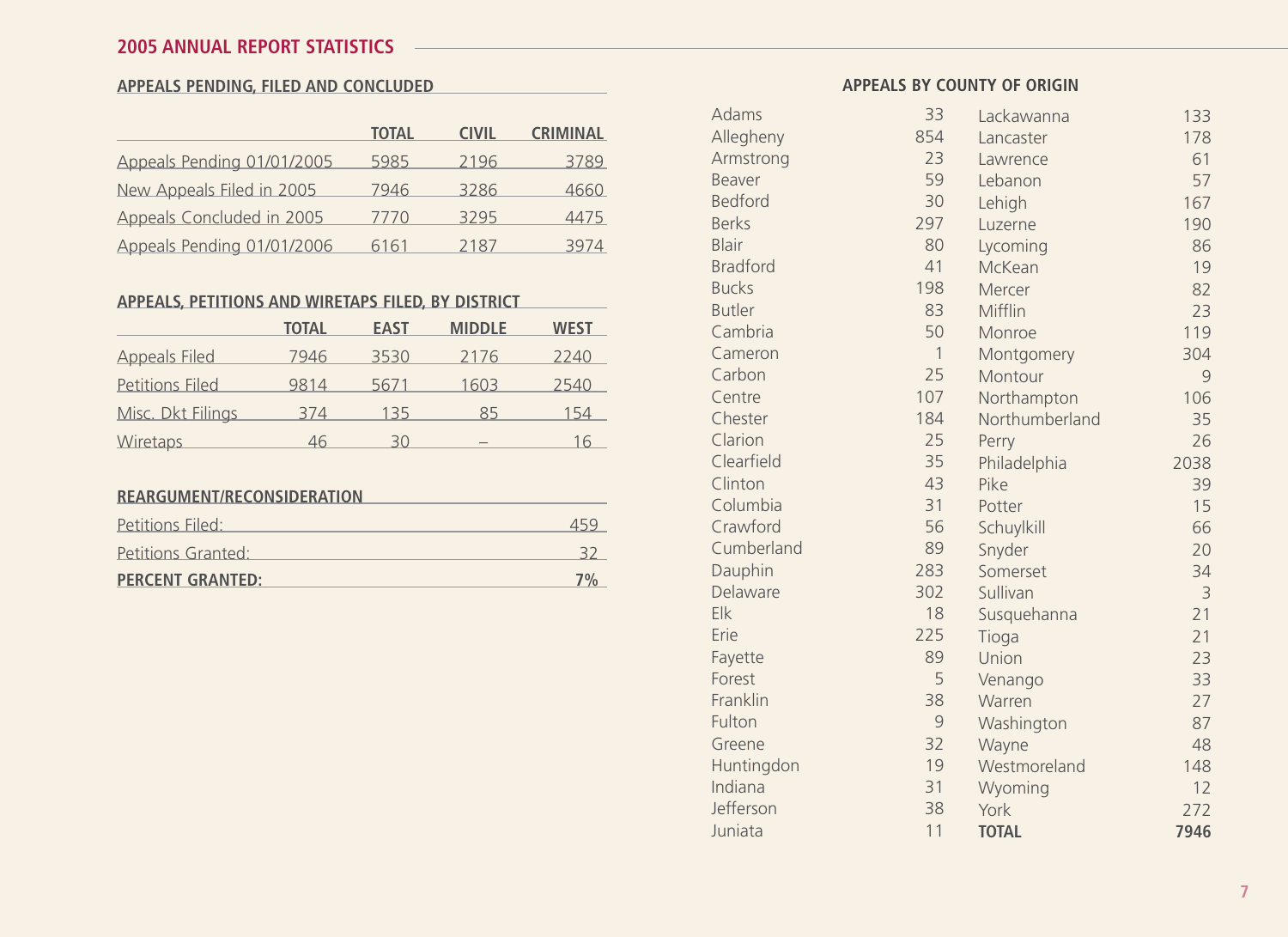#### **Appeals by type of case**

| Adoption                                                           | 26  |
|--------------------------------------------------------------------|-----|
| <b>Aggravated Assault</b>                                          | 490 |
| Arbitration                                                        | 33  |
| Arson<br><u> 1989 - Johann Barnett, fransk politiker (</u>         | 24  |
| Assault                                                            | 23  |
| Assumpsit                                                          | 99  |
| <b>Burglary</b><br><u> 1989 - Johann Barbara, martxa a</u>         | 217 |
| Child Support<br><u> 1990 - Johann Barnett, fransk politiker (</u> | 163 |
| Civil Action Law                                                   | 787 |
| Contract                                                           | 119 |
| Controlled Substance                                               | 564 |
| <b>Corruption of Minors</b>                                        | 64  |
| Criminal                                                           | 138 |
| Criminal Conspiracy                                                | 101 |
| <b>Criminal Trespass</b>                                           | 24  |
| Custody/Visitation                                                 | 229 |
| Declaratory Judgment                                               | 67  |
| Dependency                                                         | 148 |
| Disorderly Conduct                                                 | 32  |
| <b>Divorce</b>                                                     | 245 |
| Driving Under the Influence                                        | 341 |
| Ejectment                                                          | 26  |
| Endangering Welfare of Children                                    | 33  |
| Equity                                                             | 120 |
| Escape                                                             | 25  |

| Estate/Probate/Wills/Intestate                                                                                                    | 106 |
|-----------------------------------------------------------------------------------------------------------------------------------|-----|
| <b>Forgery</b><br><u> 1989 - Johann Barn, mars ann an t-A</u>                                                                     | 40  |
| Harassment                                                                                                                        | 40  |
| Homicide                                                                                                                          | 142 |
| <b>Indecent Assault</b>                                                                                                           | 102 |
| <b>Involuntary Deviate Sexual Conduct</b>                                                                                         | 87  |
| Involuntary Termination of                                                                                                        |     |
| Parental Rights<br><u> 1990 - Jan Barnett, fransk politik (</u>                                                                   | 178 |
| Landlord/Tenant<br>the control of the control of the                                                                              | 26  |
| <b>Medical Malpractice</b><br><u> 1989 - Johann Barn, mars ann an t-</u>                                                          | 80  |
| Mortgage Foreclosure<br>the company of the company of                                                                             | 54  |
| Motor Vehicle Accident                                                                                                            | 60  |
| Murder                                                                                                                            | 196 |
| Murder 1<br><u> 1989 - Johann Barn, mars et al. 1989 - Anna ann an t-Anna ann an t-Anna ann an t-Anna ann an t-Anna ann an t-</u> | 166 |
| Murder 2                                                                                                                          | 21  |
| Murder <sub>3</sub>                                                                                                               | 49  |
| Ordinance Violation                                                                                                               | 32  |
| Possession of an Instrument of Crime                                                                                              | 74  |
| Possession with Intend to Deliver                                                                                                 | 162 |
| <b>Protection from Abuse</b>                                                                                                      | 49  |
| Rape                                                                                                                              | 239 |
| Receiving Stolen Property                                                                                                         | 52  |
| Recklessly Endanger Another Person                                                                                                | 31  |
| <b>Robbery</b><br>and the company of the company                                                                                  | 315 |
| Simple Assault                                                                                                                    | 54  |
|                                                                                                                                   |     |

| Summary Offense/Conviction            |     |
|---------------------------------------|-----|
| <b>Termination of Parental Rights</b> | 98  |
| <b>Terroristic Threats</b>            | 35  |
| Theft                                 | 142 |
| Theft by Unlawful Taking              | 31  |
| Tort                                  | 32  |
| <b>Trespass</b>                       | 155 |
| <b>Uniform Firearms Act</b>           | 58  |
| Vehicle Violation                     | 64  |
| Other Civil*                          | 344 |
| Other Criminal*                       |     |
|                                       |     |

\*Includes appeals originally classified as "other" as well as appeals originally classified in categories with fewer than 20 appeals filed in 2005

#### **Opinions Filed**

|                             | <b>TOTAL</b> | <b>CIVIL</b> | <b>CRIMINAL</b> |
|-----------------------------|--------------|--------------|-----------------|
| Published Opinions 2005     | 435          | 239          | 196             |
| Non-published opinions 2005 | 4602         | 1546         | 3056            |
| <b>TOTAL 2005</b>           | 5037         | 1785         | 3252            |

#### **Dispositions by Type**

|                            | <b>TOTAL</b> | <b>CIVIL</b> | <b>CRIMINAL</b> |
|----------------------------|--------------|--------------|-----------------|
| By Filed Decision          | 5375         | 1961         | 3414            |
| By Order or Discontinuance | 2395         | 1334         | 1061            |
| <b>TOTAL 2005</b>          | 7770         | 3295         | 4475            |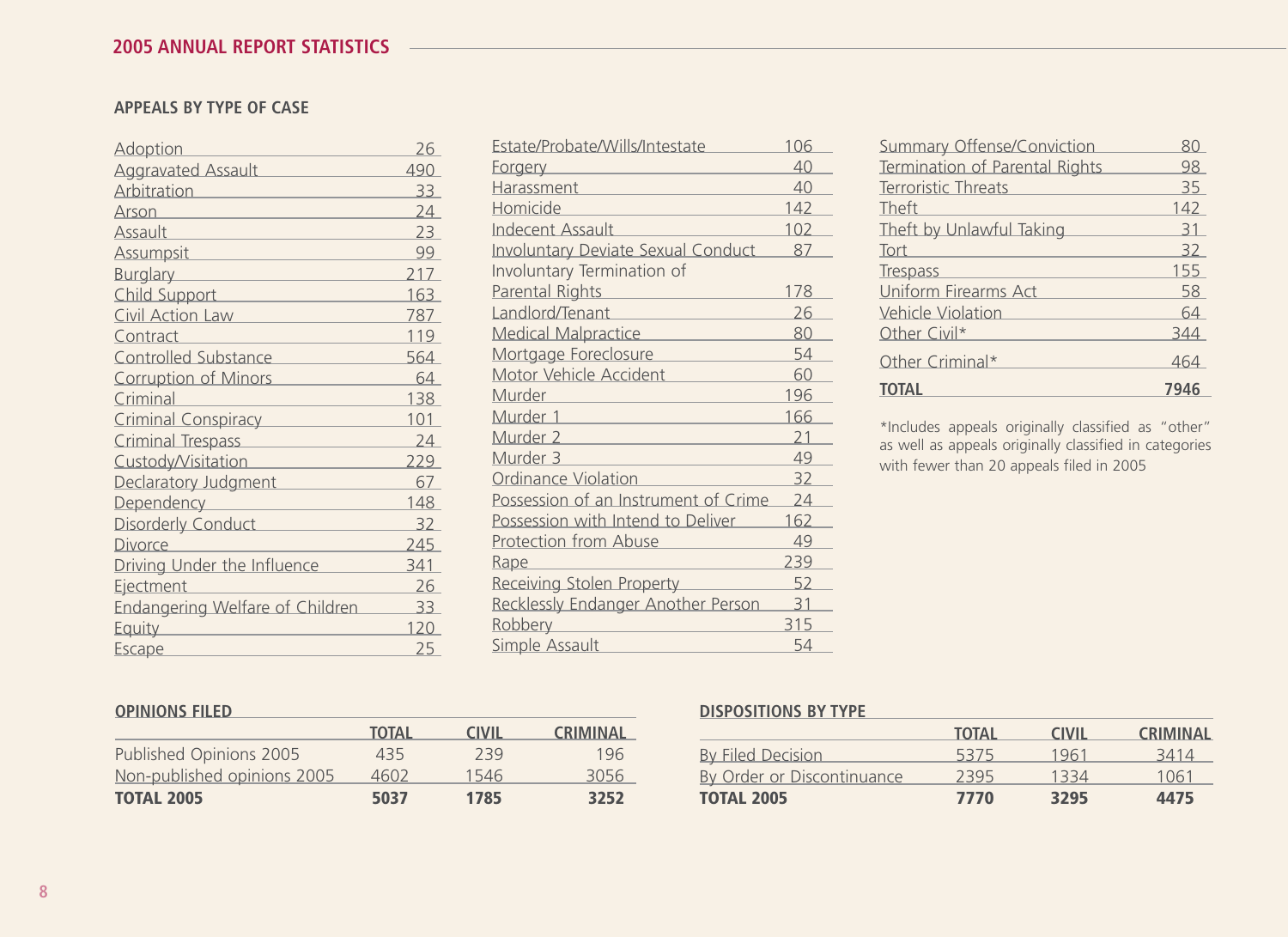#### **Superior Court Treatment of Cases from Courts of Common Pleas**

|                     | <b>TOTAL ALL</b><br><b>CASES</b> | %    | <b>CASES</b><br><b>DECIDED BY</b><br><b>PUBLISHED</b><br><b>OPINIONS</b> | $\frac{0}{6}$ | <b>CASES</b><br><b>DECIDED BY</b><br><b>UNPUBLISHED</b><br><b>OPINIONS</b> |      |
|---------------------|----------------------------------|------|--------------------------------------------------------------------------|---------------|----------------------------------------------------------------------------|------|
| <b>Affirmed</b>     | 4151                             | 77.2 | 272                                                                      | 56.4          | 3879                                                                       | 79.3 |
| Reversed            | 785                              | 14.6 | 156                                                                      | 32.4          | 629                                                                        | 12.9 |
| Affirmed in Part,   |                                  |      |                                                                          |               |                                                                            |      |
| Reversed in Part    | 202                              | 3.8  | 37                                                                       | 7.7           | 165                                                                        | 3.4  |
| Quashed, Dismissed, |                                  |      |                                                                          |               |                                                                            |      |
| <b>Transferred</b>  | 213                              | 4.0  | 14                                                                       | 2.9           | 199                                                                        | 4.1  |
| Other               | 24                               | 0.4  |                                                                          | 0.6           |                                                                            | 0.4  |
| <b>TOTAL</b>        | 5375                             | 482  | 4893                                                                     |               |                                                                            |      |

#### **Median Number of Days to Disposition for Appeals Concluded in 2005**

| From Superior Court docket date for all appeals                                 | 268 |
|---------------------------------------------------------------------------------|-----|
| From Superior Court docket date for appeals disposed by order or discontinuance |     |
| From Superior Court docket date for appeals disposed by filed decision          | 32' |
| From original record filing date for appeals disposed by filed decision         | 242 |
| From filing date of last brief filed                                            | 139 |

#### **SUPREME COURT TREATMENT OF SUPERIOR COURT CASES**

#### **ALLOCATURS: Petitions FILED & CONCLUDED in 2005**

Total Allocatur Petitions Filed In 2005

| from Superior Court Decisions | 2041 |
|-------------------------------|------|
| Number Granted                | 124  |
| Number Denied                 | 2115 |
| Number Voided                 | 4    |
| Other Disposition             | 35   |
| Open                          | 877  |

#### **DISPOSITIONS OF APPEALS FROM SUPERIOR COURT CASES**

| Reversed |  |
|----------|--|
| Affirmed |  |
| Other*   |  |
| Total    |  |

\*Includes affirmed/reversed, dismissed, improvidently granted, vacated and withdrawn.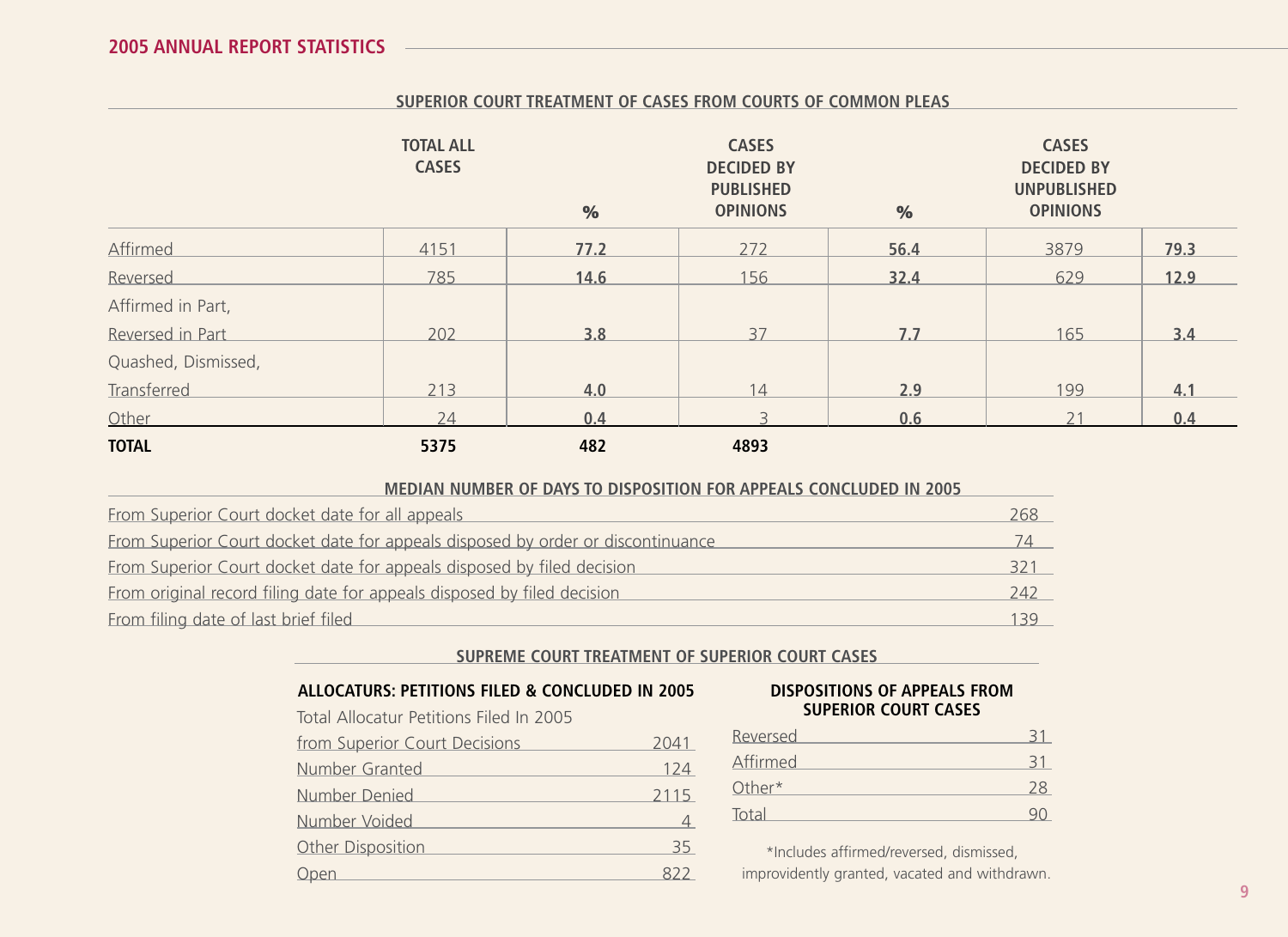#### President Judge

## Joseph A.





Del Sole<br>Del Sole Joseph A. Del Sole was born on November 16, 1940, in Pittsburgh. He has a Bachelor of<br>Sciencedegree in Mechanical Engineering from Carnegie Institute of Technology (now Carnegie Mellon<br>University); an LL. Science degree in Mechanical Engineering from Carnegie Institute of Technology (now Carnegie Mellon University); an LL.B. from Duquesne University School of Law; and a L.L.M. from the University of Virginia School of Law. He is a member of the Century Club of Distinguished Alumni of Duquesne University and received the 1988 President's Award from the Pennsylvania Trial Lawyers Association.

> Judge Del Sole co-authored "The Demise of Fair Trade in Pennsylvania" which appeared in the Duquesne University Law Review and is the author of "Appellate Review in a Sentencing Guidelines Jurisdiction: The Pennsylvania Experience." 31 Duq. L. Rev. 479 (1993). He was instrumental in spearheading the Superior Court's computerization and statistical development programs. He was a member of the former Judicial Inquiry and Review Board and was the first Chairman of the Judicial Conduct Board.

> He was appointed to the Allegheny County Court of Common Pleas in 1978 and elected to a full term in 1979. He was elected to the Superior Court in 1983, and retained for a third term in 2003. He is now the President Judge of the Superior Court of Pennsylvania.

He and his wife, Karen, have three children and five grand children.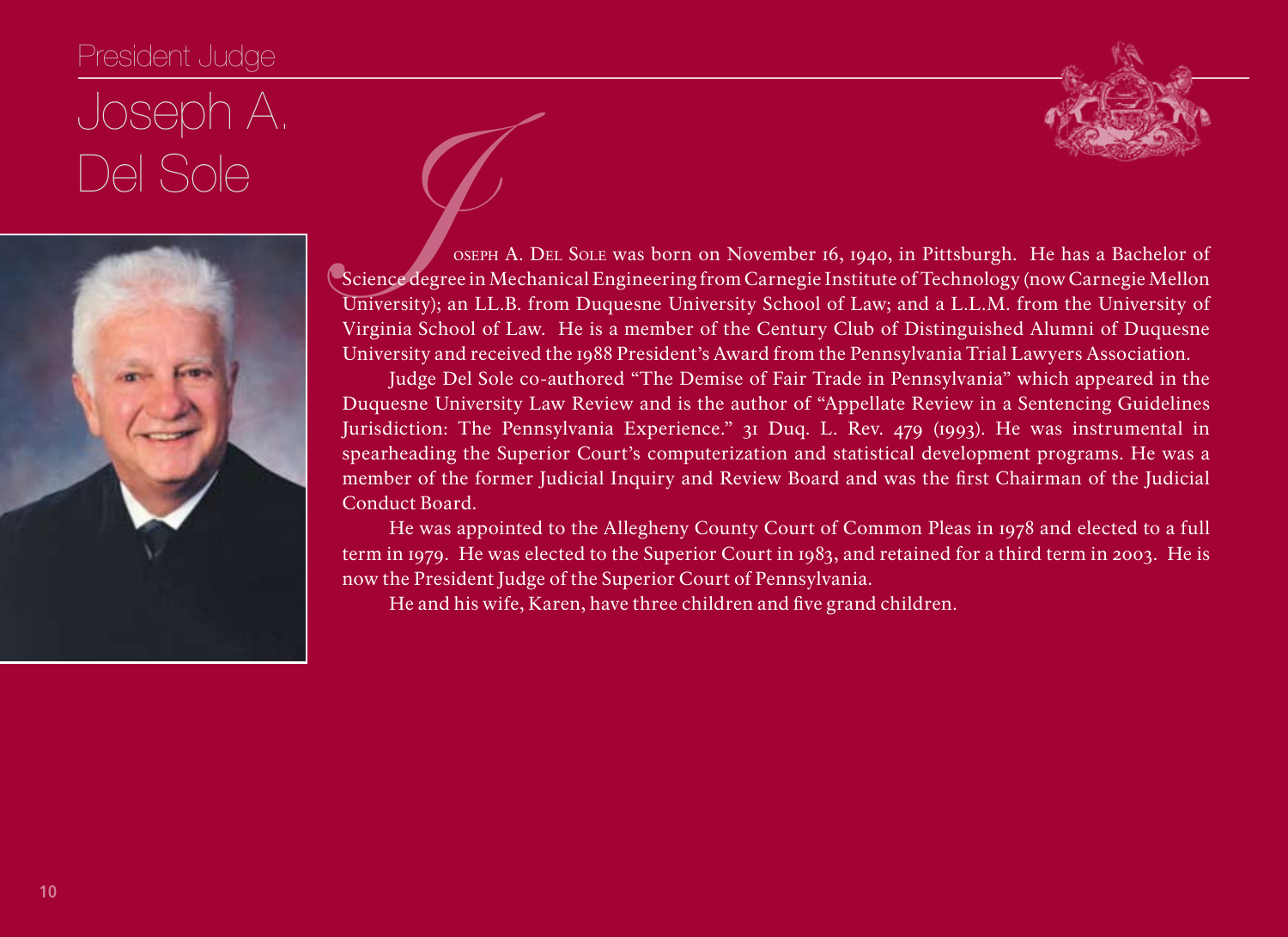#### Judge

## Joseph A.



HUQOCK USEPH A. Hudock was born in Greensburg, Pennsylvania on November 21, 1937. He<br>In the United States Navy Judge Advocate Generals Corps from 1963 to 1967, and then practiced law in was educated at St. Vincent College (B.A.) and Duquesne University School of Law (J.D.). He served in the United States Navy Judge Advocate Generals Corps from 1963 to 1967, and then practiced law in Greensburg for  $\pi$  years.

> He was elected to the Court of Common Pleas of Westmoreland County and served for 12 years before being elected to the Superior Court in November, 1989. He was retained for another term in 1999.

> He has been actively involved for many years with the Advisory Board of the Salvation Army, Rotary Club, Boy Scouts, Community Nursing Service, and the United Way of Central Westmoreland, serving at one time as campaign manager and president of the latter.

> He has been a member of the Regional Planning Council of the Governor's Justice Commission, the Latrobe Area Task Force of the Diocese of Greensburg, and the Alumni Council of St. Vincent College. In 1987, he was awarded the St. Vincent College "Alumnus of Distinction Award". He was a member of the Editorial Board of "The Practical Litigator" for ten years. He was a founding member and past president of the Westmoreland American Inn of Court. He was the Past Chairman of the Supreme Court Appellate Procedural Rules Committee.

> Judge Hudock is married to the former Rita Giegerich, and they have four children, Joseph, Jr., Ann, Daniel and Mary. His chambers are in Greensburg.

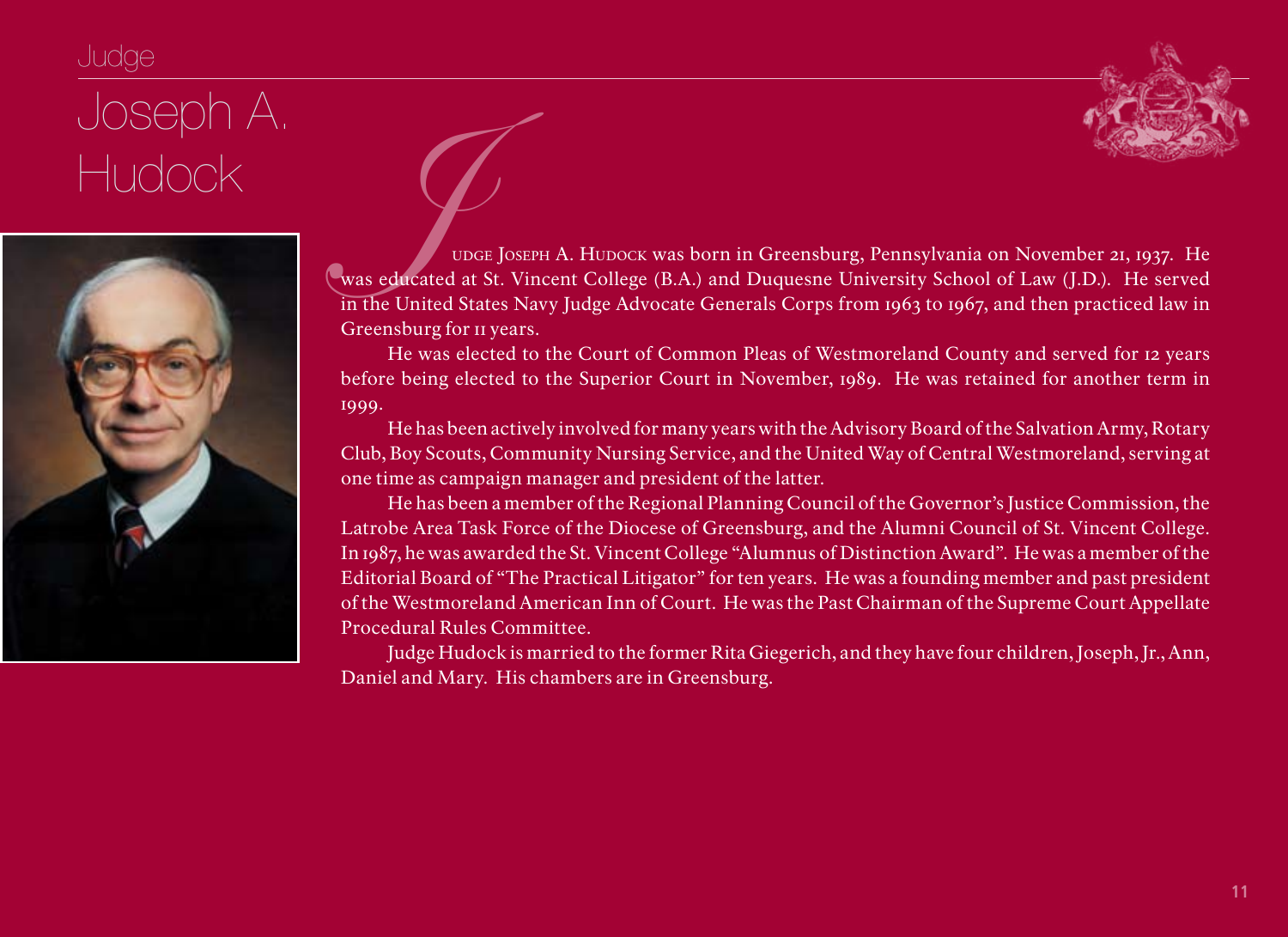## Judge Kate Ford





ElliOtt UDGE KATE FORD ELLIOTT was born June 8, 1949, in Pittsburgh. She attended the University of<br>Duquesne University School of Law, J.D. 1978.<br>Duquesne University School of Law, J.D. 1978. Pittsburgh, where, in 1971, she earned a B.A. in Education; Duquesne University, M.S. in Education, 1973; Duquesne University School of Law, J.D. 1978.

A member of the Allegheny County, Pennsylvania, and American Bar Associations, Judge Ford Elliott is also Past Chairperson of the Allegheny County Appellate Practice Committee, a member of the ABA Judicial Administration Division, Vice Chair of the Pennsylvania Futures Commission on Justice in the 21st Century established by the Pennsylvania Supreme Court, and is a member of the PBA Commission on Justice Initiatives.

She is a Fellow of the American Bar Foundation, a member of the National Association of Women Judges, and the American Judicature Society. She has served on the Executive Board of the ABA Committee of Appellate Staff Attorneys and is a frequent lecturer on issues of Appellate Practice and Procedure. She was elected Judge of the Superior Court of Pennsylvania in November 1989 and retained in 1999. Judge Ford Elliott becomes President Judge of the Superior Court on January 9, 2006.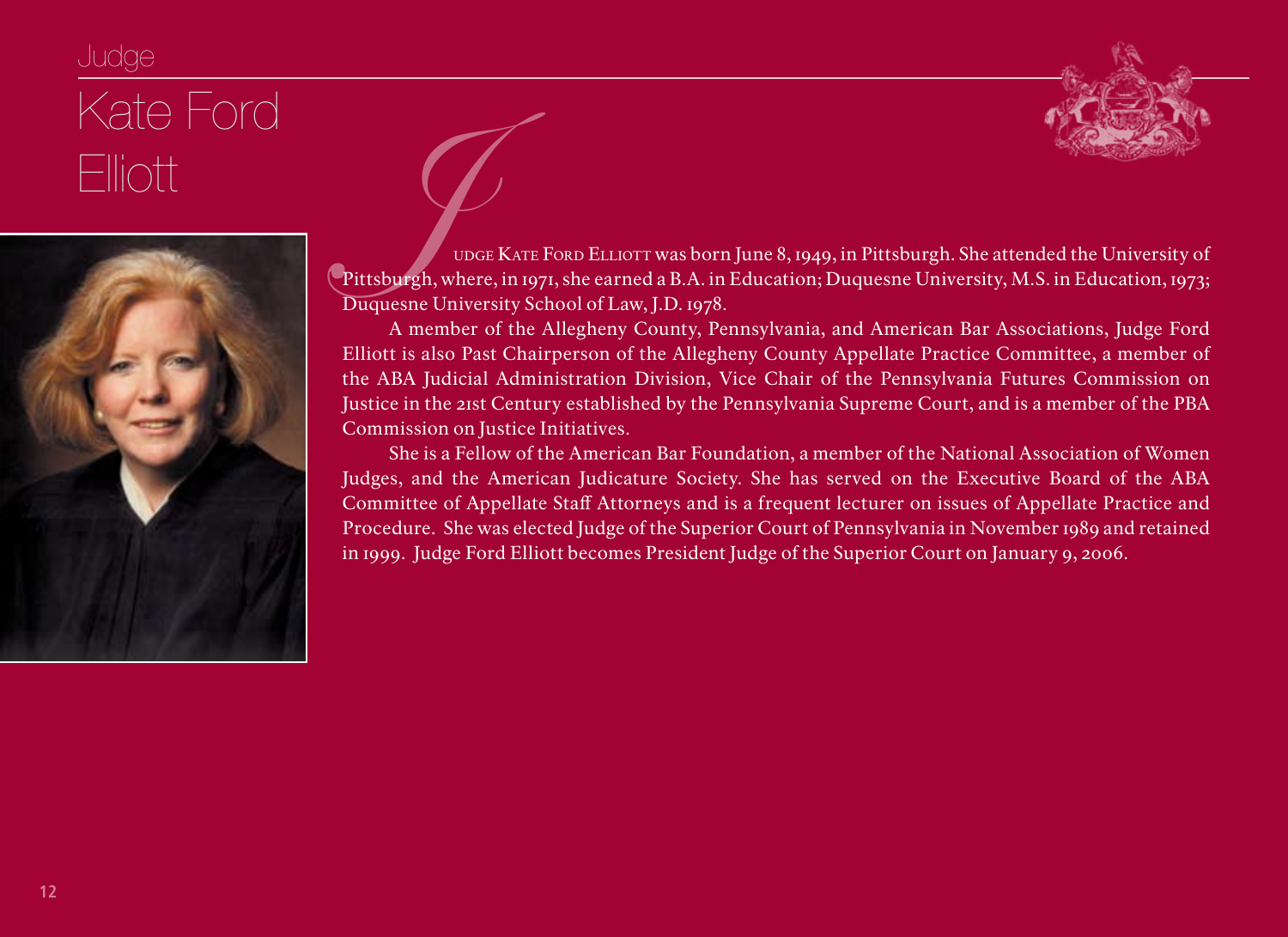## Judge Michael T.<br>Joyce





JOYCE JUDGE MICHAEL T. Joyce was born Feb. 24, 1949 in Pittsburgh. He received his B.A. from the Transvigning State University in 1973 and was awarded a J.D. from the Franklin Pierce Law Center in 1977. From 1967 to 1970 M Pennsylvania State University in 1973 and was awarded a J.D. from the Franklin Pierce Law Center in 1977. From 1967 to 1970 Michael Joyce served in the U.S. Army. After graduating from Army Intelligence School, he attended the Defense Language Institute from January 1968 to January 1969 where he learned to read, write and speak the three main dialects of Vietnamese. Judge Joyce served 13 months in Vietnam with the 25th Infantry Division. He attained the rank of Staff Sergeant at the age of 20 and was awarded the Bronze Star medal and two Army Commendation Medals. He was a Presidential Law Clerk in The White House in 1975, and maintained a private practice from 1977-85. He was appointed judge, Erie County Court of Common Pleas in July 1985 after winning both the Republican and Democratic primaries. He was then elected to a ten-year term in November 1985, and retained for an additional term in November 1995. He was elected a judge of the Superior Court in November 1997. Judge Joyce is a member of the Pennsylvania Trial Judges Association, American Judicature Society, American Judges Association, Pennsylvania Bar Association, Penn State Behrend Athlete's Hall of Fame, Erie County Bar Association, Penn State Alumni Association, the Domestic Relations Association of Pennsylvania, Vietnam Veterans of America, Veterans of Foreign Wars, Vietnam Veterans of Pennsylvania, American Legion, Millcreek Youth Athletic Association and served as an Explorer leader, Boy Scouts of America. Judge Joyce is a licensed SCUBA diving instructor certified by both the Professional Association of Dive Instructors (PADI) and the National Association of Dive Instructors (NAUI) and a member of the Erie County Sheriff's Scuba Rescue and Recovery Dive Team. He is also a private pilot and a member of the Airplane Owners and Pilots Association (AOPA).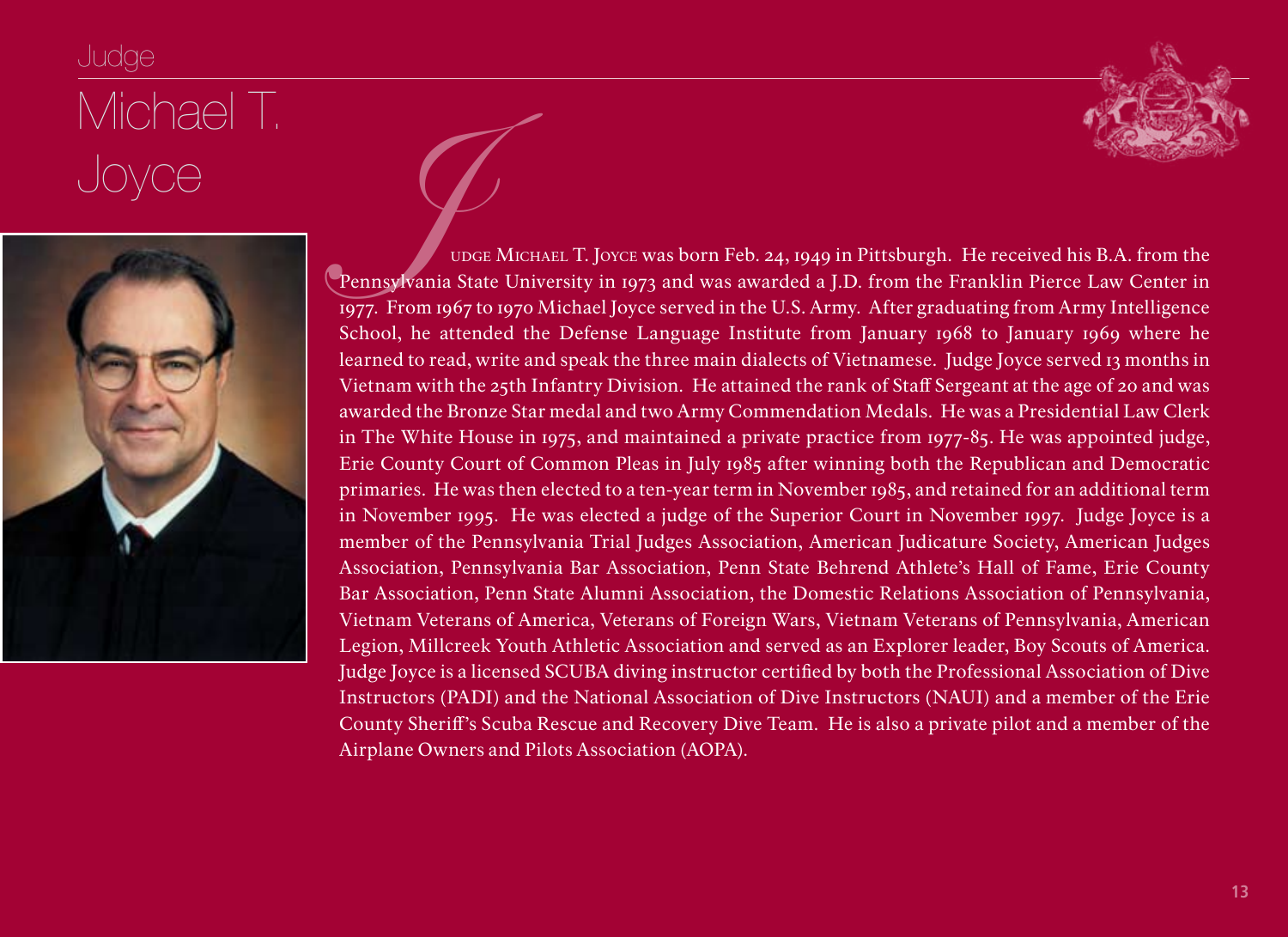### Judge

## Correale F.



STEVENS<br>
STEVENS<br>
STE VENS<br>
STE VENS<br>
STE VENS<br>
STE VENS<br>
STE VENS<br>
STE VENS<br>
STE VENS<br>
STE VENS<br>
STE VENS<br>
STE VENS<br>
STE VENS<br>
STE VENS<br>
STE VENS<br>
STE VENS<br>
STE VENS<br>
TRIVER'S GRIVER'S degree and from Dickinson School of State University with a Bachelor of Arts degree and from Dickinson School of Law with a J.D. While in law school, he was an associate editor of the Dickinson Law Review.

Judge Stevens was engaged in the private practice of law, served as Hazleton City Solicitor and Hazleton City Authority Solicitor. He was named Outstanding Young Pennsylvanian by the state Jaycee organization and served on the executive board of the Wilkes-Barre Law and Library Association.

In 1980, Judge Stevens was elected to the Pennsylvania House of Representatives, and was reelected in 1982, 1984 and 1986. In 1987 he was elected District Attorney of Luzerne County, and in 1991 he was appointed to the Court of Common Pleas of Luzerne County and elected to a full term that same year. In November 1997, Judge Stevens was elected to the Superior Court.

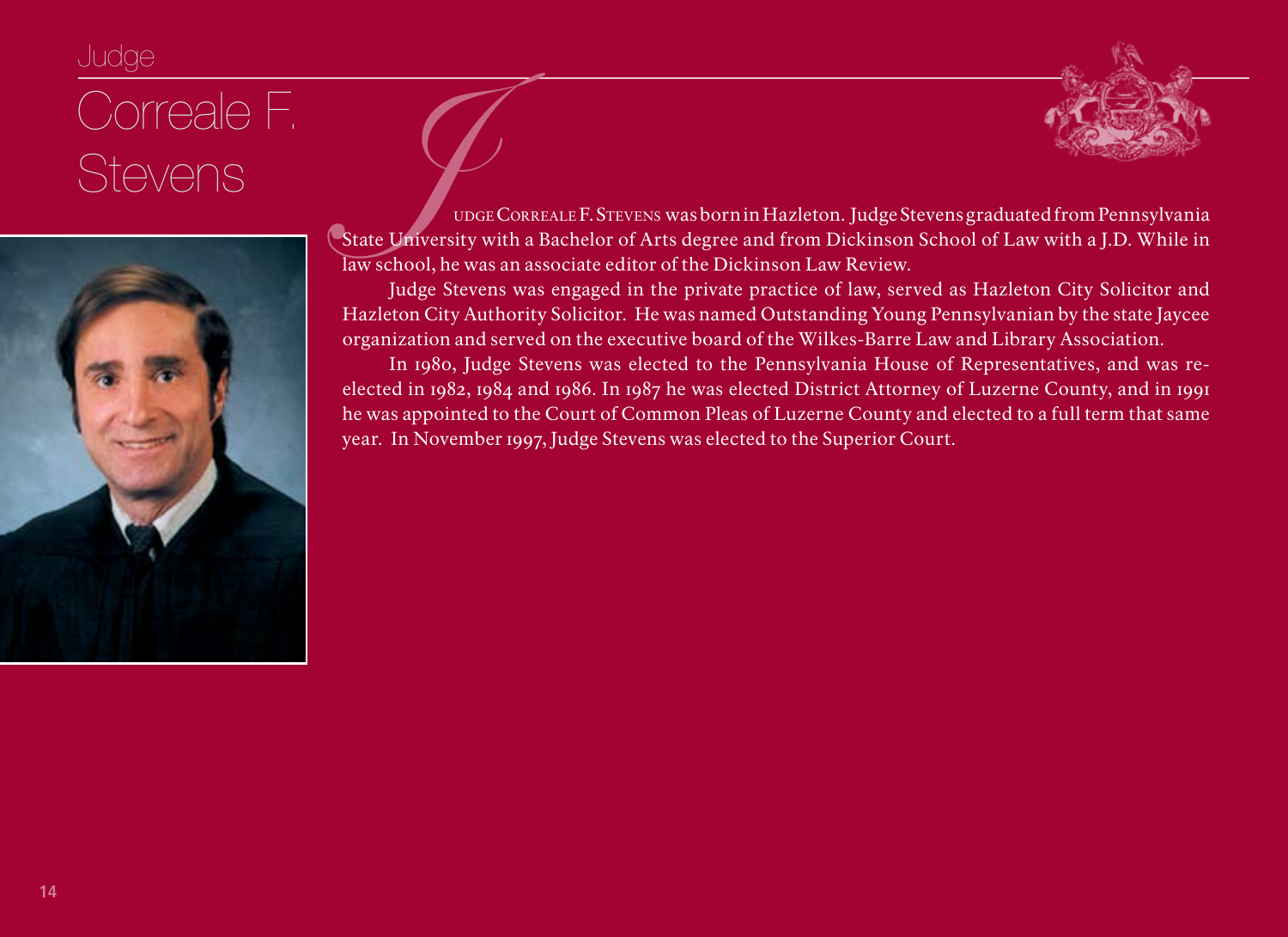## Judge John L.<br>Musmanno



MUSMANNO<br>
USMANNO UDGE JOHN L. MUSMANNO WAS born in McKees Rocks, Pa. He received a Bachelor of Arts<br>
degree from Washington & Jefferson College in 1963, graduating magna cum laude and Phi Beta Kappa,<br>
and a Juris Doctor f degree from Washington & Jefferson College in 1963, graduating magna cum laude and Phi Beta Kappa, and a Juris Doctor from Vanderbilt University School of Law in 1966, where he was an assistant editor of the Vanderbilt Law Review.

> Judge Musmanno is a member of the American, Pennsylvania and Allegheny County Bar Associations.

> He received the President's Award, Pennsylvania Trial Lawyers Association in 1991, and the Academy of Trial Lawyers of Allegheny County award in 1993. He served on the Pennsylvania Judicial Conduct Board 2001-2005 and presently serves on the Court of Judicial Discipline.

> He maintained a private law practice, 1966-81, was elected district justice, 1970-81; elected judge, Allegheny County Court of Common Pleas, 1981 where he served in the Family, Criminal and Civil divisions. He was re-elected in 1991; and was the administrative judge, Civil division, Allegheny County Court of Common Pleas, 1990-97. In November 1997, he was elected to the Superior Court.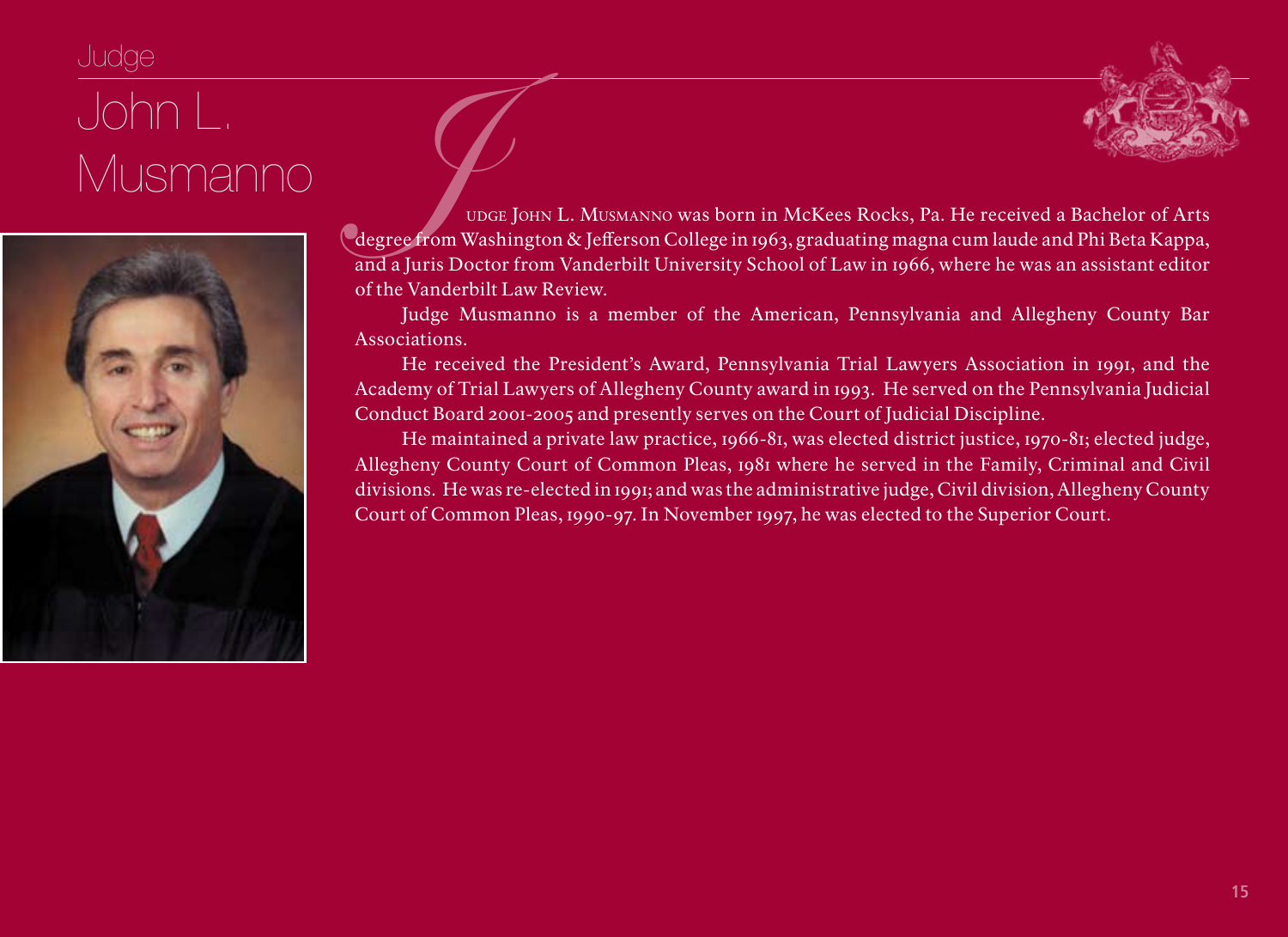## Judge Joan Orie



Melvin Judge Joan Orie Melvin was born in Pittsburgh. She attended the University of Notre<br>Dame, where she received a B.A. in Economics in 1978, and Duquesne University School of Law, where<br>she was awarded a J.D. in 1981. Dame, where she received a B.A. in Economics in 1978, and Duquesne University School of Law, where she was awarded a J.D. in 1981. From 1981 to 1985 Judge Orie Melvin served as corporate counsel and was engaged in a private law practice, concentrating in civil litigation before she was appointed Magistrate for the City of Pittsburgh Municipal Courts, in 1985. She was then named Chief Magistrate in 1987 for the City of Pittsburgh Municipal Courts. In this position Judge Orie Melvin established Pennsylvania's first Domestic Violence Court.

> In 1990, Judge Orie Melvin was appointed Judge to a vacancy on the Allegheny County Court of Common Pleas and later was elected to a full term in 1991. There, she served in the civil, criminal and family divisions.

> Judge Orie Melvin is a member of the American Bar Association, the Pennsylvania Bar Association and the Allegheny County Bar Association. She is also a member of the American Judicature Society, the International Association of Women Judges and the Federal Circuit Bar Association. She is a member of Executive Women's Council of Greater Pittsburgh and a past member of the Pittsburgh Chapter of the American Inns of Court and the Allegheny County Mental Health/Mental Retardation Advisory Board. She is past President of the Allegheny County Prison Board. She currently serves on the Board of Directors of Passavant Hospital. She also served as a member of the Board of Directors of the Vincentian Home and as a member of the United Way Community Problem Solving Troubled Youth Committee and STOP Violence Task Force.

> Judge Orie Melvin was the recipient of Carlow College's Woman of Spirit Award; Duquesne University School of Law Women's Law Association Woman of the Year; the YMCA of Greater Pittsburgh - A Tribute to Women Leadership Award in Government/Public & Civic Service; Anne B. Anstine Excellence in Public Service Award-2004; the Berks County Bar Association Liberty Bell Award-2005; and the Pennsylvania Business & Professional Women-Women in Government Award-2005.

She was elected to the Superior Court in November 1997.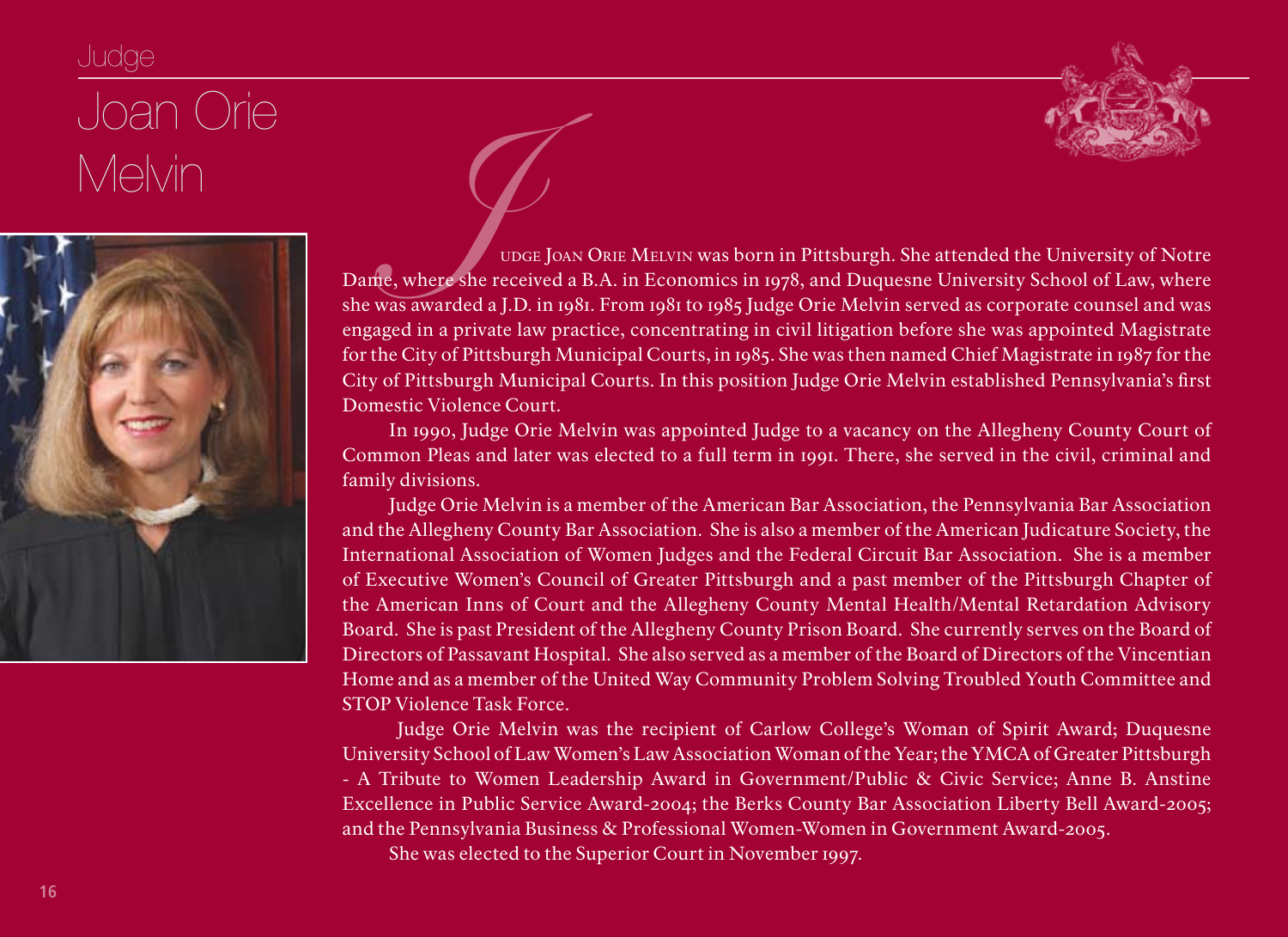### Judge







Lally-Green  $\Box$ <br>
UDGE MAUREEN E. LALLY-GREEN was born in Sharpsville, Mercer County. She graduated from<br>
Duquesne University with a B.S. in Secondary Education, Mathematics (1971) and its School of Law (1974).<br>
In 1998, h Duquesne University with a B.S. in Secondary Education, Mathematics (1971) and its School of Law (1974).

In 1998, her appointment by Governor Tom Ridge to the Superior Court was confirmed by the State Senate and, in 1999, was elected for a term of ten years. Judge Lally-Green has been an associate with a private law firm in Pittsburgh (1974-75), counsel to Commodity Futures Trading Commission (Washington, D.C.) (1975-78) and the former Westinghouse Electric Corporation (1978-83), a consultant to Justices of the Pennsylvania Supreme Court (1985-87; 1988-98), and a Professor of Law at Duquesne University's School of Law (1983-98).

The Judge is, among other things, a member of the: Appellate Court Procedural Rules Committee of the Supreme Court; the Intergovernmental Commission on Race and Gender Fairness of the Supreme Court; Board of Trustees of Auberle House, McKeesport, Pa.; Board of Regents of St. Vincent Seminary, Latrobe, Pa.; Board of Directors of the St. Thomas More Society; Board of Directors of Saint Francis University, Loretto, PA; National and International Associations of Women Judges; Executive Committee of the Pennsylvania Bar Association's Commission on Women in the Profession; Duquesne University/Diocese of Pittsburgh, Ex Corde Ecclesiae Committee; and Western Pennsylvania Partners of the Americas (former President). She has also served as former Chair of the: Supreme Court's Gender Fairness Implementation Committee; PBA's Quality of Work Life Committee; Board of the Allegheny County Bar Association (1992-1999); and Zoning Hearing Board of Cranberry Township (1986-1998). She continues as an adjunct professor of law at Duquesne's Law School and annually teaches in various law-related programs. She is published in various law reviews. In the past, she has served the Supreme Court, Butler County, and the Pittsburgh Diocese in various capacities.

She has been recognized for her achievements: St. Thomas More Award, St. Thomas More Society (2002); Duquesne University Law School Distinguished Alumna Award (2001); Chatham College's Presidents Medal (2000); Who's Who in the World; Who's Who in America; Who's Who in American Law; Who's Who Among American Women; Who's Who in Emerging Leaders; Who's Who in Executives and Professionals; Woman of the Year (Duquesne Women Law Students); and, Fellow in International Development, Kellogg Foundation.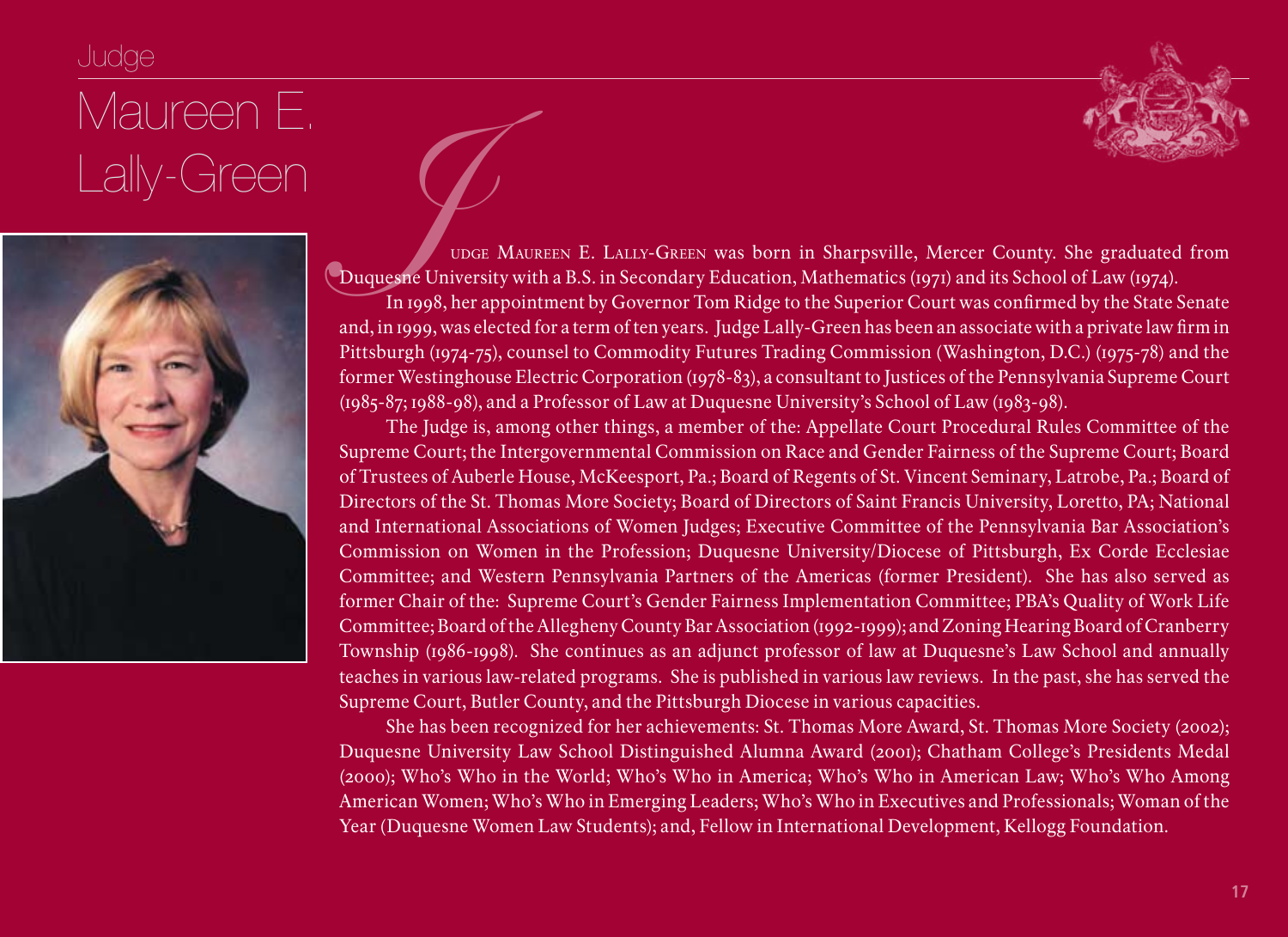## Judge Debra<br>Todd



TOOC USE OF BERA MCCLOSKEY TODD WAS born in Ellwood City, Pennsylvania on October 15, 1957,<br>
TOOC USE DEBRA MCCLOSKEY TODD WAS born in Ellwood City, Pennsylvania on October 15, 1957,<br>
The daughter of the late Harry and Bla the daughter of the late Harry and Blanche McCloskey. She is a 1979 Honors graduate of Chatham College and a 1982 Law Review graduate of the University of Pittsburgh School of Law. In 2004, Judge Todd was awarded the LL.M. Degree in the Judicial Process from the University of Virginia School of Law.

> From 1982 through 1987, Judge Todd was an in-house litigation attorney for U.S. Steel Corporation. She maintained a trial practice in the City of Pittsburgh from 1987 through 1999 with an emphasis in complex civil litigation. Judge Todd is an elected member of the Academy of Trial Lawyers of Allegheny County and an alumna and former board member of the Leadership Pittsburgh Program. She is a member of the Allegheny, Pennsylvania and American Bar Associations, and is a fellow of the Allegheny County Bar Association Foundation.

> Judge Todd has been a lecturer and panelist for continuing legal education programs on trial and appellate practice and procedure. From 1989 through 1999, She served as a Court-Appointed Special Master for the Allegheny County Court of Common Pleas. The Judge presently serves as a board member of the Finnegan Foundation, a foundation established to provide internships in Pennsylvania government to outstanding accredited college and university students. She is a member of the American Judicature Society, the National Association of Women Judges, the International Association of Women Judges, and the Women's Bar Association of Western Pennsylvania.

> Judge Todd was elected to the Superior Court in November 1999, and commenced service on the Superior Court in January 2000. Her chambers are in Pittsburgh.

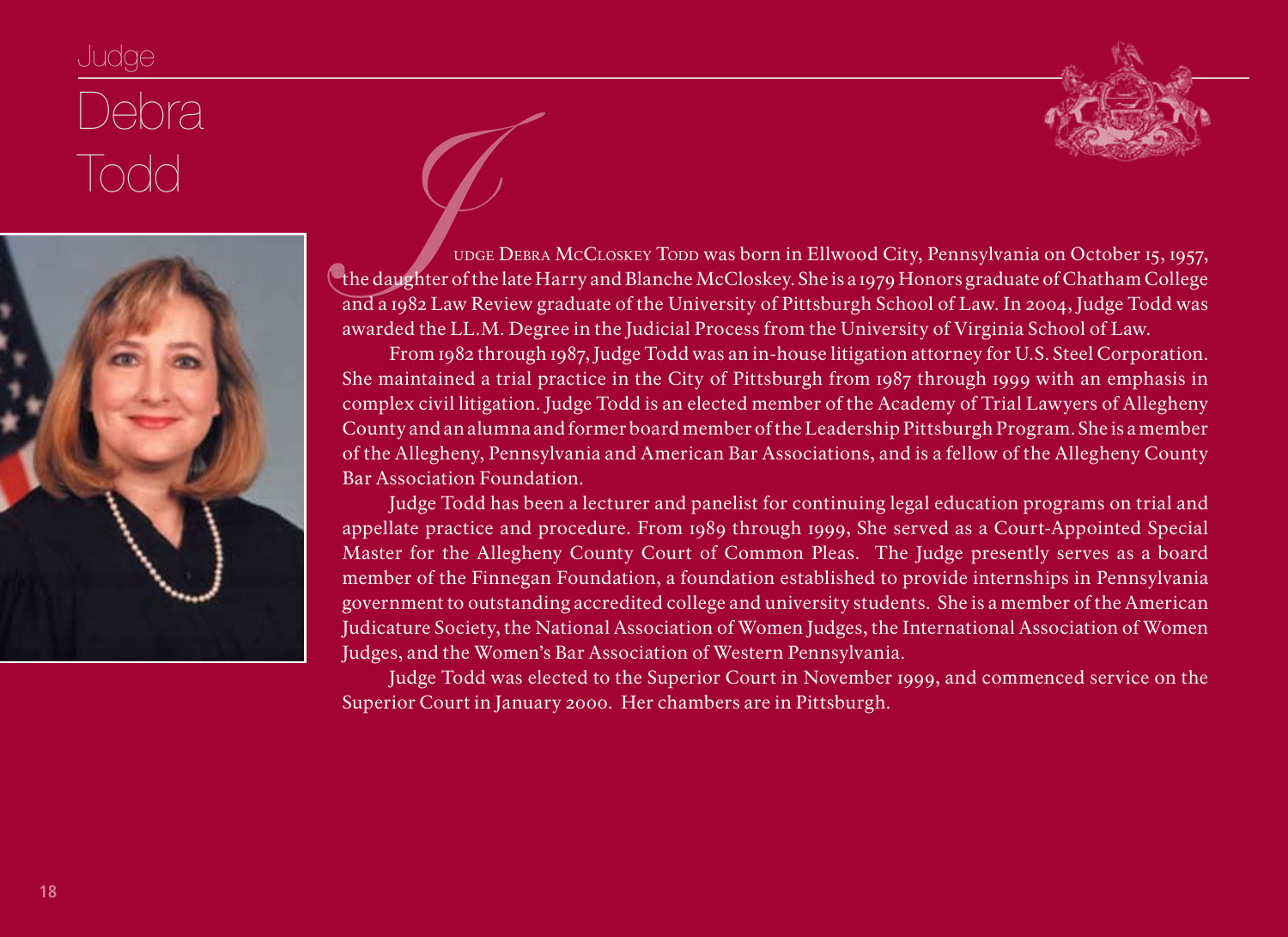## Judge Richard B.



MONATO B.<br>WEIN WORK RICHARD B. KLEIN was born in Philadelphia, the son of the late Philadelphia Orphans'<br>Gourt Judge Charles Klein and Rosalie Benson Klein. He received his BA from Amherst College in 1961,<br>graduating Phi B Court Judge Charles Klein and Rosalie Benson Klein. He received his BA from Amherst College in 1961, graduating Phi Beta Kappa and Magna Cum Laude. He graduated with honors from Harvard Law School in 1964.

> Judge Klein served for 28 years as a trial judge in the Court of Common Pleas of Philadelphia County until his election to the Superior Court in 2001. He was the youngest judge in the history of Pennsylvania when he first assumed the bench. Prior to assuming the bench, he was in private practice and served as a Special Assistant Attorney General.

> He has been active in numerous education and justice improvement projects. Judge Klein founded and co-chairs the Pennsylvania Bar Association "Plain English" committee. He serves in the House of Delegates of the Pennsylvania Bar and is on its ADR and Appellate Advocacy committees. He is a member of the Pennsylvania Supreme Court's Appellate Court Procedural Rules Committee. He is an active member of the Philadelphia Bar Association's Alternate Dispute Resolution, State Civil, and Appellate Advocacy committees, Judge Klein was founding chair of the Philadelphia Bar's "LUG-PC," the Lawyers User Group for Personal Computing, and is on the Superior Court technology committee. He chaired the Jury Selection Committee of the Philadelphia Common Pleas Court.

> Judge Klein is also active in comparative international law. He has served as education leader for legal-study tours to over a dozen countries, most recently, China; Russia; Poland and the Czech Republic; and Chile and Argentina.

> Judge Klein is co-author of the West Book, *Trial Communication Skills*, written with Julius Fast, author of the original *Body Language* book. He has written and lectured widely, on topics such as Appellate Advocacy, Legal Writing, Alternative Dispute Resolution, Trial Techniques, Technology, Ethics, etc. He served as an adjunct Lecturer in Law at the James Beasley School of Law of Temple University for fifteen years, teaching Trial Advocacy and Legal Writing.

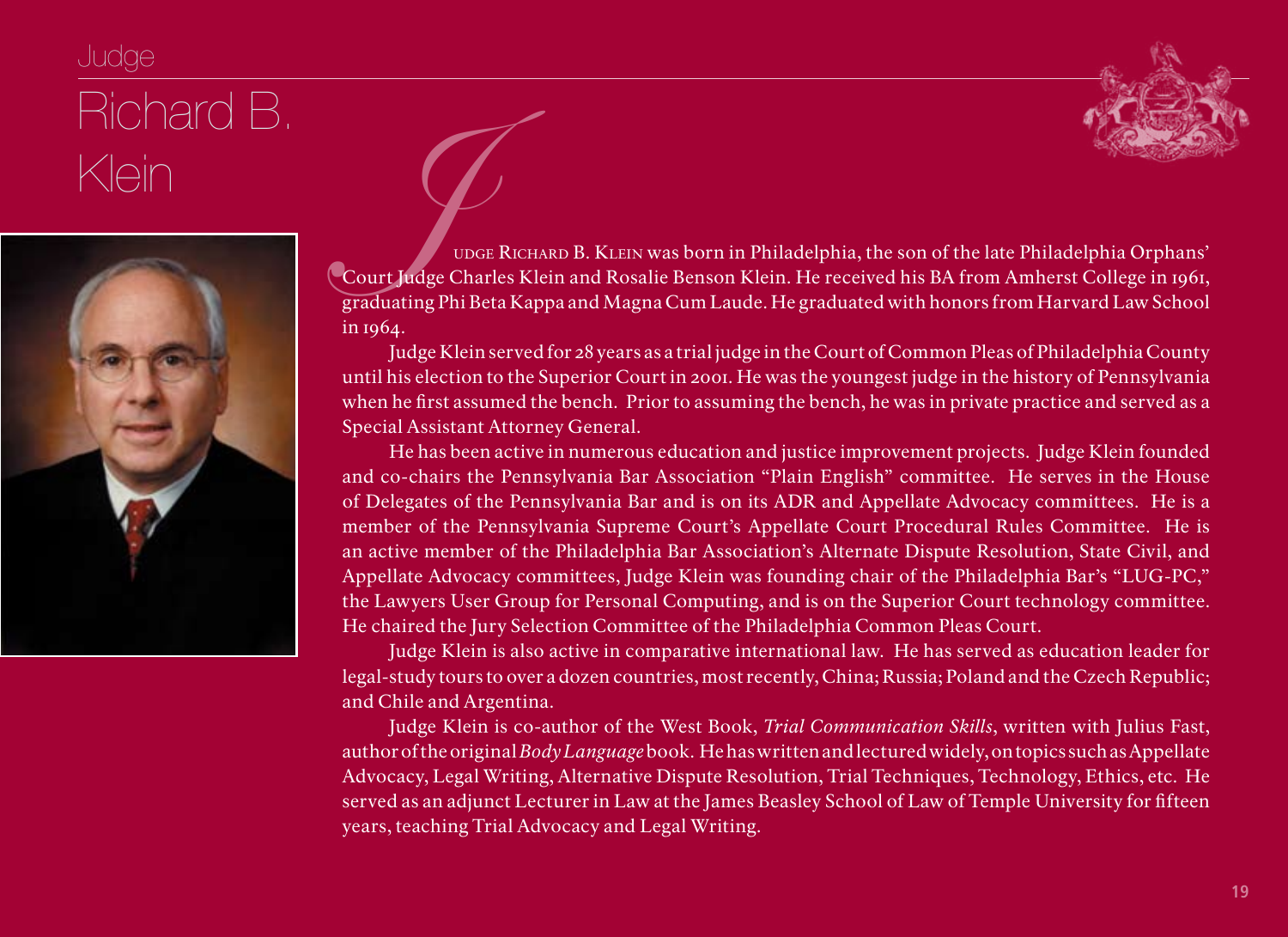## Judge John T.



Bender Judge Bender received a Bachelor of Arts degree from the School of Journalism of the<br>Dennsylvania State University. He later attended the Institute for Paralegal Training in Philadelphia and<br>Worked as a paralegal at Pennsylvania State University. He later attended the Institute for Paralegal Training in Philadelphia and worked as a paralegal at the Pittsburgh law firm of Reed Smith Shaw & McClay. In 1976, he was awarded a J.D. degree from Duquesne University Law School.

> Judge Bender served as a law clerk to President Judge Emeritus William F. Cercone while attending law school. He later was employed as a law clerk to former Justice Rolf Larson. Judge Bender also served as an Allegheny County Assistant District Attorney before entering into the private practice of law as a sole practitioner and as a partner in a small law firm. For over 25 years Judge Bender primarily represented individuals in criminal and civil proceedings. In 1997, Judge Bender was elected to the position of District Justice in Magisterial District 05-2-04. He was then elected to a ten-year term on the Superior Court of Pennsylvania in November 2001. In the Summer of 2003 Judge Bender completed the Appellate Judges Seminar at New York University.

> He is a member of the Allegheny County, Pennsylvania and American Bar Associations. His chambers are located in Pittsburgh.

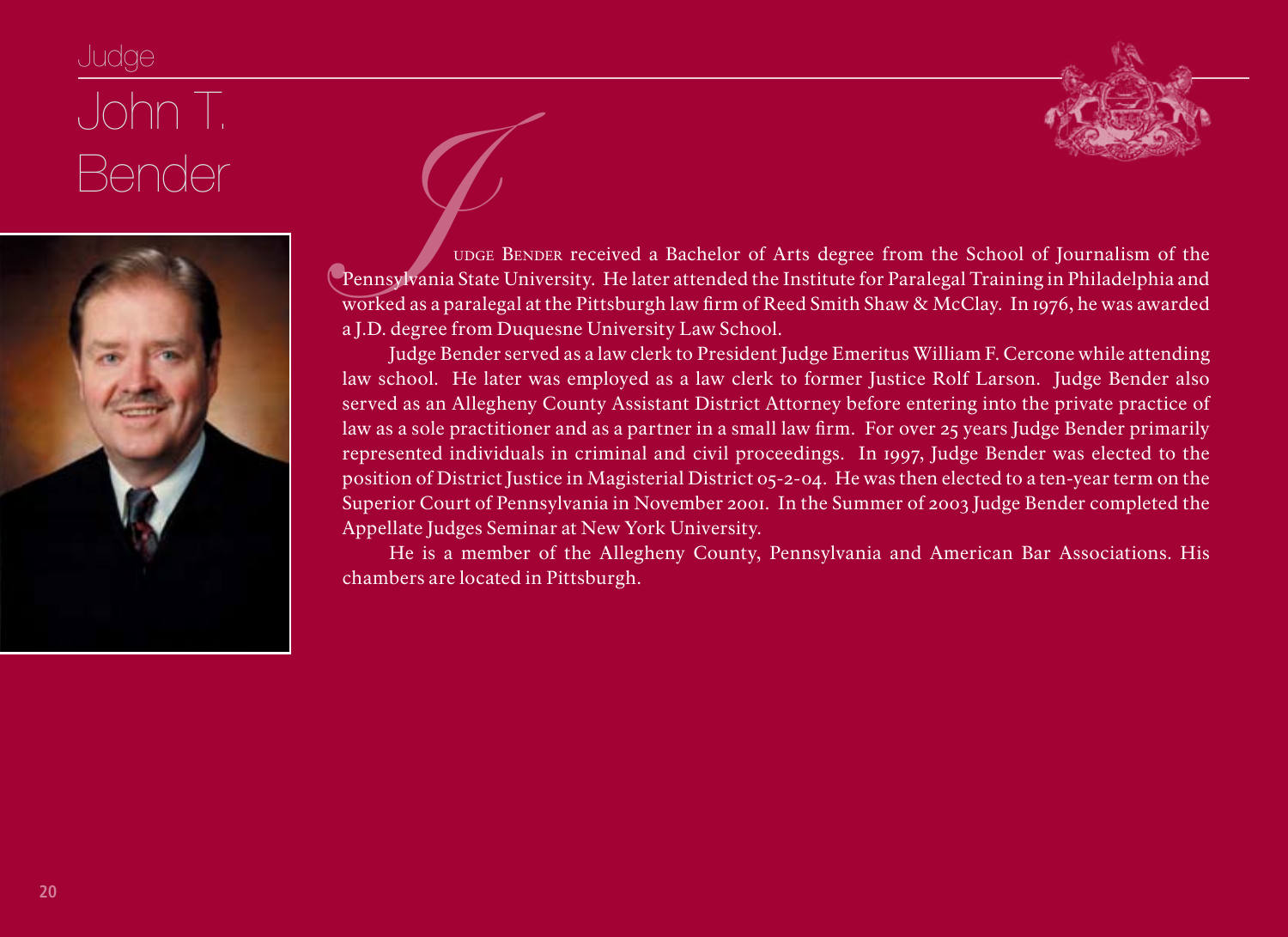## Judge Mary Jane<br>Bowes





BOWES<br>
MARY JANE BOWES<br>
PUGGE MARY JANE BOWES was born on July 18, 1954, in Pittsburgh, Pennsylvania. She received her<br>
Pulton Internship with Congressman John Heinz. In 1979, she earned her law degree from the University Bachelor of Arts degree from Georgetown University in 1976 and, upon graduation, was selected for the James Fulton Internship with Congressman John Heinz. In 1979, she earned her law degree from the University of Pittsburgh School of Law.

> Upon graduation from law school, she served as Judicial Law Clerk to Chief Justice Henry X. O'Brien of the Supreme Court of Pennsylvania and to Judges Harry Montgomery and John P. Hester, both of the Superior Court of Pennsylvania. From 1986 to 1998, she was engaged in the private practice of law. In 1994, Judge Bowes founded her own firm, specializing in construction and commercial litigation. While in private practice, Judge Bowes was chosen as arbitrator in numerous matters in both federal and state court arbitration programs as well as in private arbitrations. She was elected to membership in the Academy of Trial Lawyers of Allegheny County in 1996. She joined an environmental remediation company as corporate counsel in 1998.

> Judge Bowes is a member of the Allegheny County Bar Association, served on its Professional Ethics Committee for four years, and is currently a member of the Appellate Practice Committee. She is also a member of the Pennsylvania Bar Association and serves on its Appellate Practice Committee. She is a member of the National Association of Women Judges, and co-president of the Women's Bar Association of Western Pennsylvania.

> Judge Bowes is a member of the Board of Trustees of the Allegheny County Medical Society Foundation, St. Anthony School Programs, and the Pittsburgh Civic Light Opera, and serves on the Advisory Board of Angel's Place. She is a former Board member of the Allegheny County Finance and Development Commission, which comprised four separate municipal authorities. Judge Bowes has served on the Board of Trustees of St. Clair Memorial Hospital, Duquesne University, and DePaul Institute for hearing-impaired children, and is past president of the Board of Directors of the Parental Stress Center for neglected and abused children, the St. Thomas More Society, and the Georgetown University Alumni Club of Pittsburgh. In 1997, she was honored by Governor Tom Ridge with Pennsylvania's Best 50 Women in Business Award.

Judge Bowes was elected to a ten-year term on the Superior Court of Pennsylvania in November, 2001.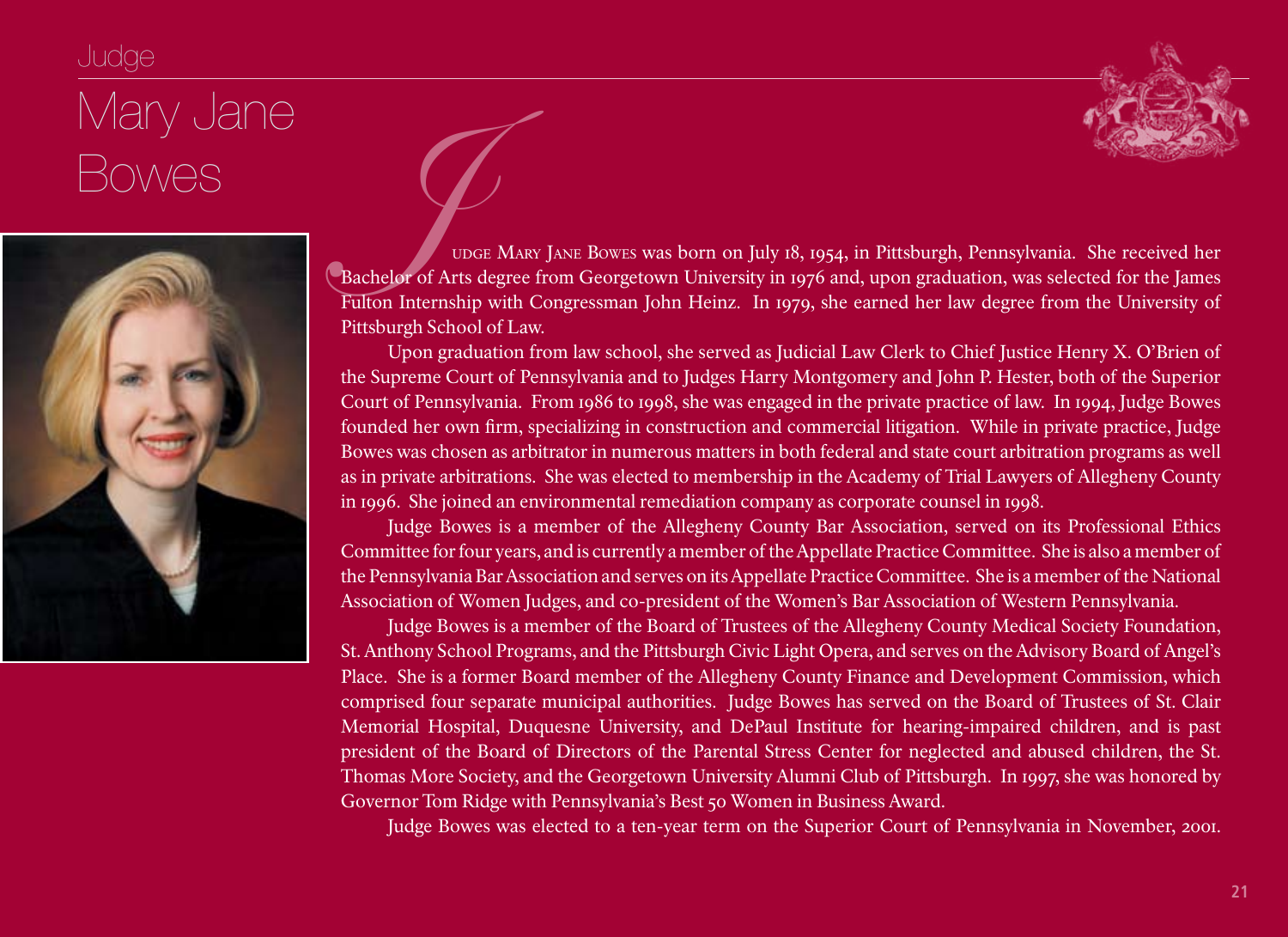



GANTMAN JUGE SUSAN PEIKES GANTMAN is a cum laude graduate of the University of Pennsylvania, where she<br>received her Bachelor of Arts and Masters of Arts degrees in 1974. Judge Gantman graduated from the Villanova<br>School of received her Bachelor of Arts and Masters of Arts degrees in 1974. Judge Gantman graduated from the Villanova School of Law in 1977. Following graduation from law school, Judge Gantman served as law clerk to the Honorable Richard S. Lowe, of the Montgomery County Court of Common Pleas. Judge Gantman has also served as Solicitor for the Montgomery County Office of Children and Youth and the Montgomery County Housing and Community Development. Her career includes additional public service as an Assistant District Attorney for Montgomery County, where she worked in the major crimes unit.

> In 1981, Judge Gantman entered private practice. Her extensive legal experience includes litigation, domestic law, juvenile law, Orphans' Court actions and appellate practice. In 1991, Judge Gantman joined the law firm of Sherr, Joffe & Zuckerman, P.C. as Partner and Chair of the Domestic Relations Section. In 1998, she became a senior member and served as Co-chair of the Family Law Section of the law firm of Cozen O'Connor.

> Throughout her career, Judge Gantman has been a tireless advocate on behalf of children and other victims of abuse. During her years in practice, Judge Gantman appeared as a frequent lecturer and instructor, conducting numerous classes and seminars for the Pennsylvania State Police Academy, the Pennsylvania Bar Institute, the Montgomery County Bar Association, and the Department of Public Welfare. Judge Gantman is currently a frequent lecturer on issues of Appellate Practice and Procedure for the Pennsylvania Bar Association, Montgomery Bar Association and the Lawyers' Club of Philadelphia. She has also served on the Board of Directors for Women's Philanthropy, the Federation of Allied Jewish Appeal, and Women of Vision. Judge Gantman has been recognized by the Montgomery County Office of Children and Youth for her achievements and outstanding service. She is a current member of the National Association of Women Judges. Other honors include the Bond of Faith and the Juvenile Advisory Association Award.

> Judge Gantman is a member of the American Bar Association, Pennsylvania Bar Association and Montgomery County Bar Association. She is also a member of the Pennsylvania Bar's Commission on Women in the Profession, the Appellate Practice Committee, the National Association of Women Judges, and the Montgomery County Bar Foundation Taxis Circle. She is a Fellow of the Pennsylvania Bar Foundation and a Master of the Villanova University School of Law Inns of Court.

> Judge Gantman's election to a ten-year term on the Superior Court was confirmed in January 2004. Her Chambers are located in Montgomery County.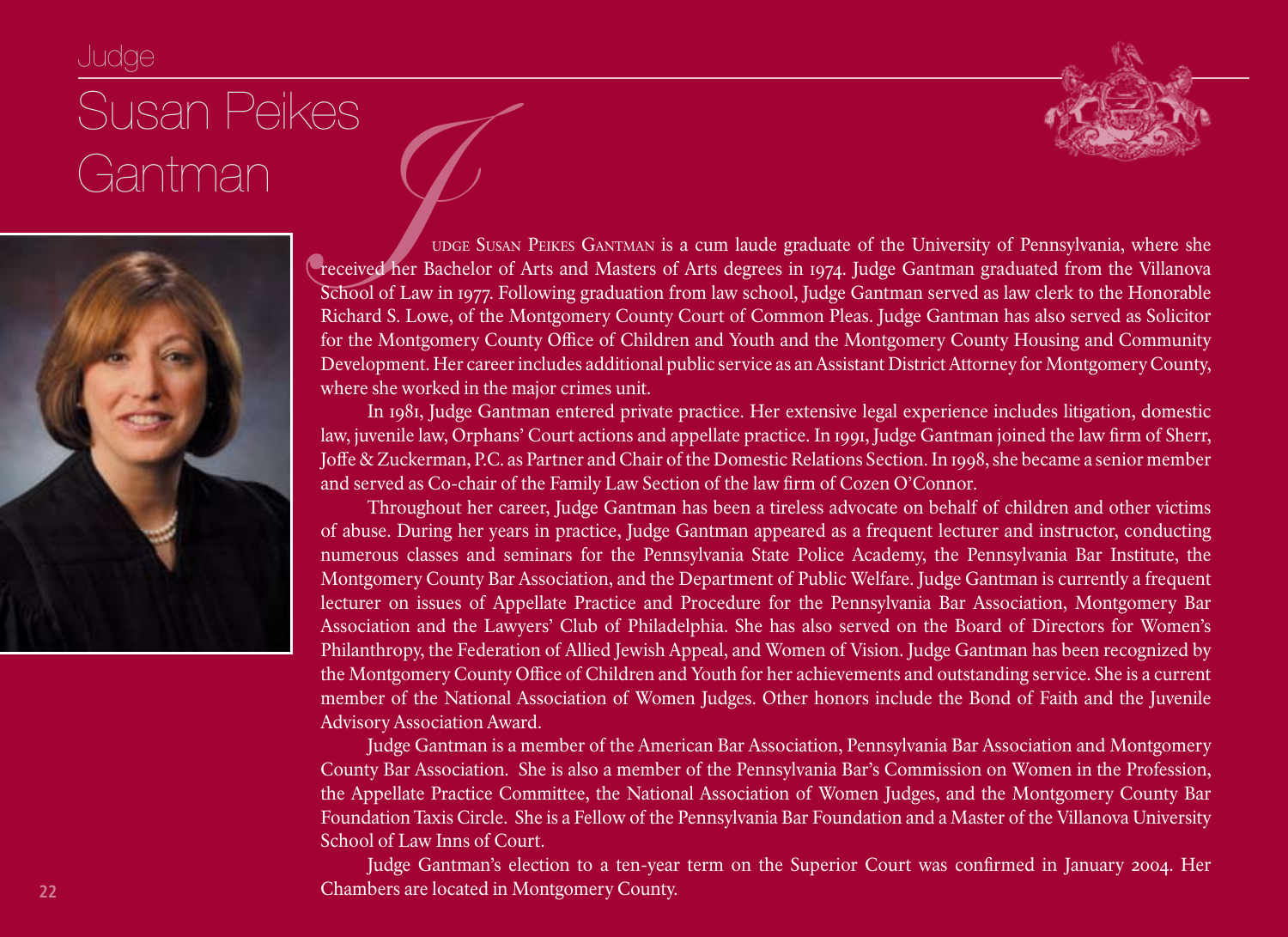#### Judge

## Seamus P.





MCCaffery<br>McCaffery<br>Judge Seamus P. McCaffery was born in Belfast, Northern Ireland, on June 3, 1950, the second of seven<br>As an immigrant, Seamus' life became the fulfillment of the American dream. When he graduated from C children born to Seamus and Rita McCaffery.

As an immigrant, Seamus' life became the fulfillment of the American dream. When he graduated from Cardinal Dougherty High School in 1968, he joined the United States Marine Corps as a private. After completion of his active duty service, he continued to serve his country in the Marine Corps Reserve, rising to the rank of Captain. In 1985, Seamus transferred into the United States Air Force Reserve, where he took over as the commanding Officer of the 913th Security Police Squadron. He continued to serve in the Air Force Reserve, rising to the rank of Colonel. During his assignment to Air Combat Command Headquarters at Langley Air Force Base, Virginia, he was mobilized in support of Operation Noble Eagle after the World Trade Center/Pentagon attack. In his current assignment, he serves as the Emergency Preparedness Liaison Officer for Homeland Defense to the Commonwealth of Pennsylvania.

In 1970, Seamus joined the Philadelphia Police Department, where he distinguished himself during his 20 years of service, and retired as a highly-decorated veteran. He served as a patrolman, a plainclothes Vice/Narcotics investigator, and as a detective, working in the Homicide and Major Crimes Divisions. He worked on several highprofile murder investigations, and rose to the rank of supervisor before retiring in 1989. While working fulltime as a police officer, Seamus pursued his education, earning a Bachelor's degree from La Salle University, and then his Juris Doctor degree from Temple University School of Law. Seamus became a member of the Pennsylvania, New Jersey, and Washington, D.C. bars, and worked as a litigation associate at one of the city's premier law firms. He went on to become the first retired Philadelphia Police officer ever elected as a trial judge in Philadelphia County. Since then, he has won recognition, both locally and nationally, appearing on ESPN, Dateline, Inside Edition, MSNBC, Good Morning America and on every major radio talk show, as well as received widespread coverage in newspapers across the country for his innovative Nuisance Night Court program, and for the creation of the National Football League's first and only Court, conducted during each Philadelphia Eagles football home games. Philadelphia's largest newspaper has labeled Seamus "Philadelphia's Quality of Life Judge". And, in October 2001, the Pennsylvania Supreme Court appointed him the Administrative Judge of the 4th largest court in America, the Philadelphia Municipal Court. He has already made his mark there by implementing numerous excellent and creative new programs. He was elected to the Superior Court of Pennsylvania in November 2003, where he hears cases throughout the Commonwealth. His achievements have made his three sons, Sean, Jim, and Brian, and his wife, Lise Rapaport, Esquire, very proud.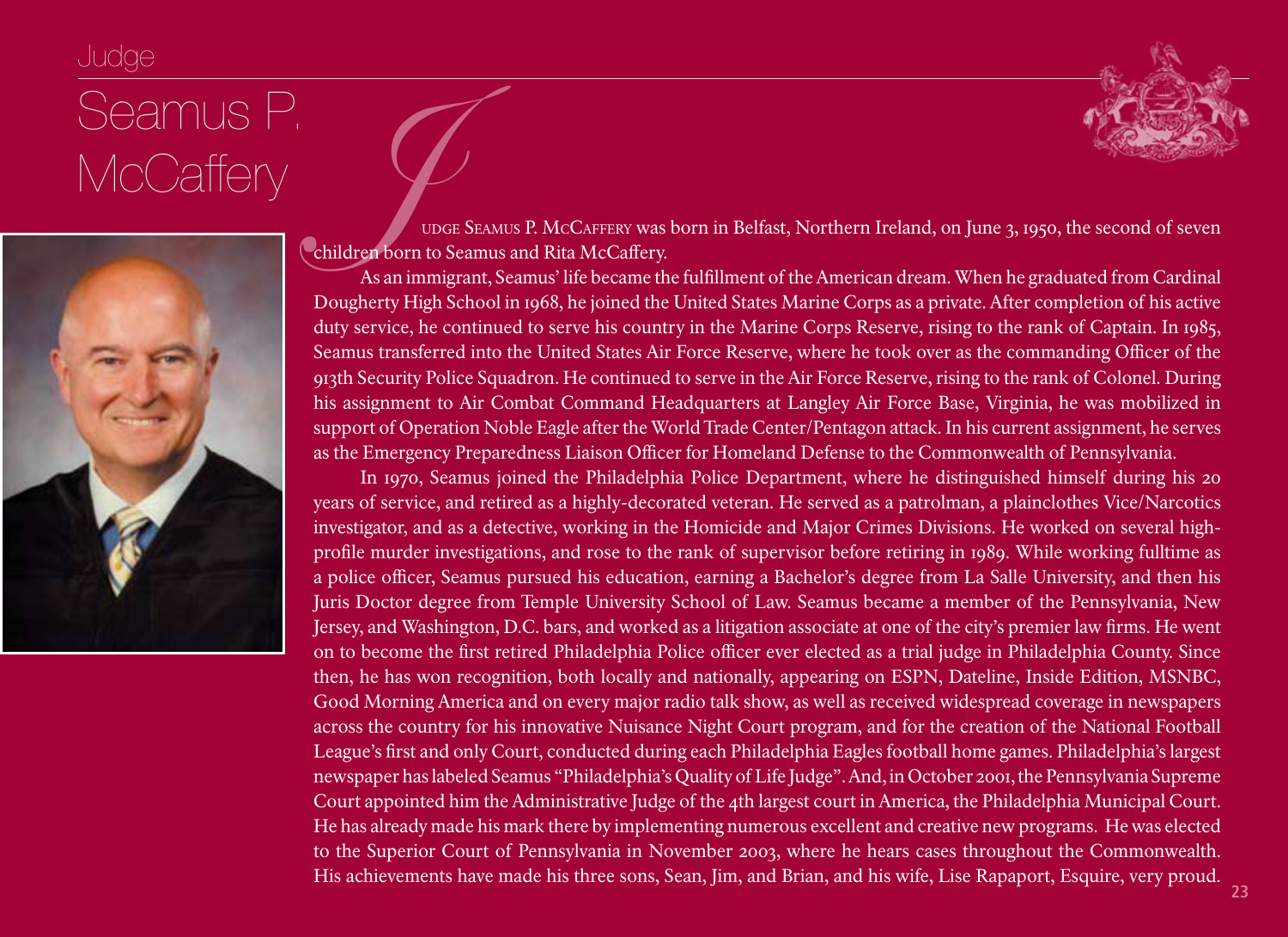## Judge Jack A.





Panella Judge Jack A. Panella received a B.S. degree in Accounting, with honors, from St. John's<br>University in 1977, and a Juris Doctor degree, with honors, from Columbus School of Law, Catholic University of America, in 1 University in 1977, and a Juris Doctor degree, with honors, from Columbus School of Law, Catholic University of America, in 1980.

Judge Panella was engaged in the private practice of law and also served as Northampton County Solicitor. He currently teaches at DeSales University. His book, *The Benchbook on Crimes of Sexual Violence in Pennsylvania*, will be published in 2006.

In 1991 he was appointed to the Court of Common Pleas of Northampton County and elected to full terms in 1993 and 2003. He received the President's Award from the Pennsylvania Conference of State Trial Judges in 2002, and served as Chair of the Commonwealth Partners Program. Judge Panella also served on the Judicial Ethics Committee.

In 1997 he was appointed by the Supreme Court of Pennsylvania to be a judge of the Pennsylvania Court of Judicial Discipline. In June 2000, he was elected President Judge. In 2005, he was appointed by the Supreme Court to the Judicial Conduct Board.

In 2004, Judge Panella was appointed by the Supreme Court to serve on the Commission for Justice Initiatives in Pennsylvania. He currently chairs the Public Education and Community Outreach Committee.

Judge Panella was elected to the Superior Court in November, 2003, and commenced service on the Superior Court in January, 2004. His Chambers are in Bethlehem.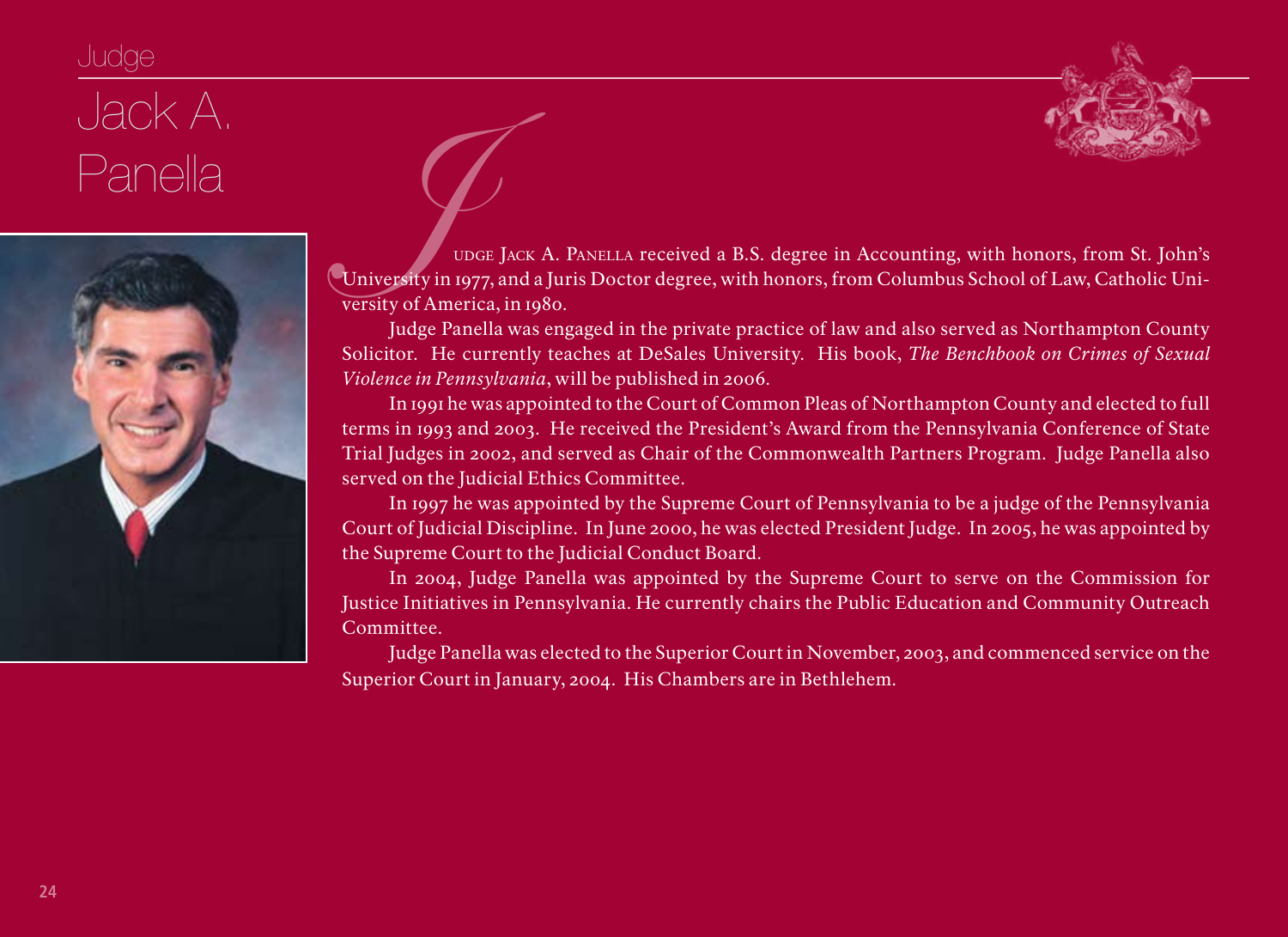#### Senior Judge

## Peter Paul





COLSZEWSKI<br>
UDGE PETER PAUL OLSZEWSKI Of Wilkes-Barre, Pennsylvania, graduated from Wyoming<br>
Seminary, Lafayette College, and St. John's University School of Law; New York University, Institute of Judicial<br>
Administration; Seminary, Lafayette College, and St. John's University School of Law; New York University, Institute of Judicial Administration; National College of Juvenile and Family Law, University of Nevada; and Medical Dept. Professional Service School, US Army Medical Center, Walter Reed, Washington, D.C. He served as a Faculty Advisor at the National Judicial College, University of Nevada. Vice President (1983-84) PA Conference of State Trial Judges. He is a member of Pi Delta Epsilon (honorary collegiate journalism fraternity). Instructor, King's College, Wilkes-Barre, "Constitutional Limitations on Evidence in Criminal Cases" – 1969-70. During World War II, Judge Olszewski served with the United States Army in the China-Burma-India Theatre of Operations. Decorations: Asiatic Pacific, American Theatre, Republic of China, Good Conduct.

> Judge Peter Paul Olszewski was a trial lawyer for fifteen years. As attorney for the City of Wilkes-Barre, he organized the Redevelopment Authority and the Parking Authority. Authored legal opinion approving and establishing Luzerne Community College.

> Elected to the Court of Common Pleas of Luzerne County, he served as a trial judge for sixteen years. In 1983, Judge Olszewski was elected to the Superior Court of Pennsylvania, where he continues to serve since that time.

> Judge Olszewski has served on the boards of trustees of College Misericordia and the Wilkes-Barre Campus of the Pennsylvania State University. He is an honorary Director of St. John's University Law School Alumni Association. He has received the Liberty Under Law Award, Fraternal Order of Eagles, the Distinguished Law and Justice Award of the Deputy Sheriffs' Association of Pennsylvania and the Distinguished Law and Justice Award of County and State Detectives Association of Pennsylvania. In addition, Judge Olszewski served on the Interfaith Council of Wyoming Valley. He is also active in the American Bar Association Appellate Judges Conference, the Pennsylvania Bar Association, Philadelphia Bar Association, Wilkes-Barre Law and Library Association, and is a Fellow of the American Bar Foundation. He is also an Honorary Lifetime Member, Frank Albert State Police Lodge.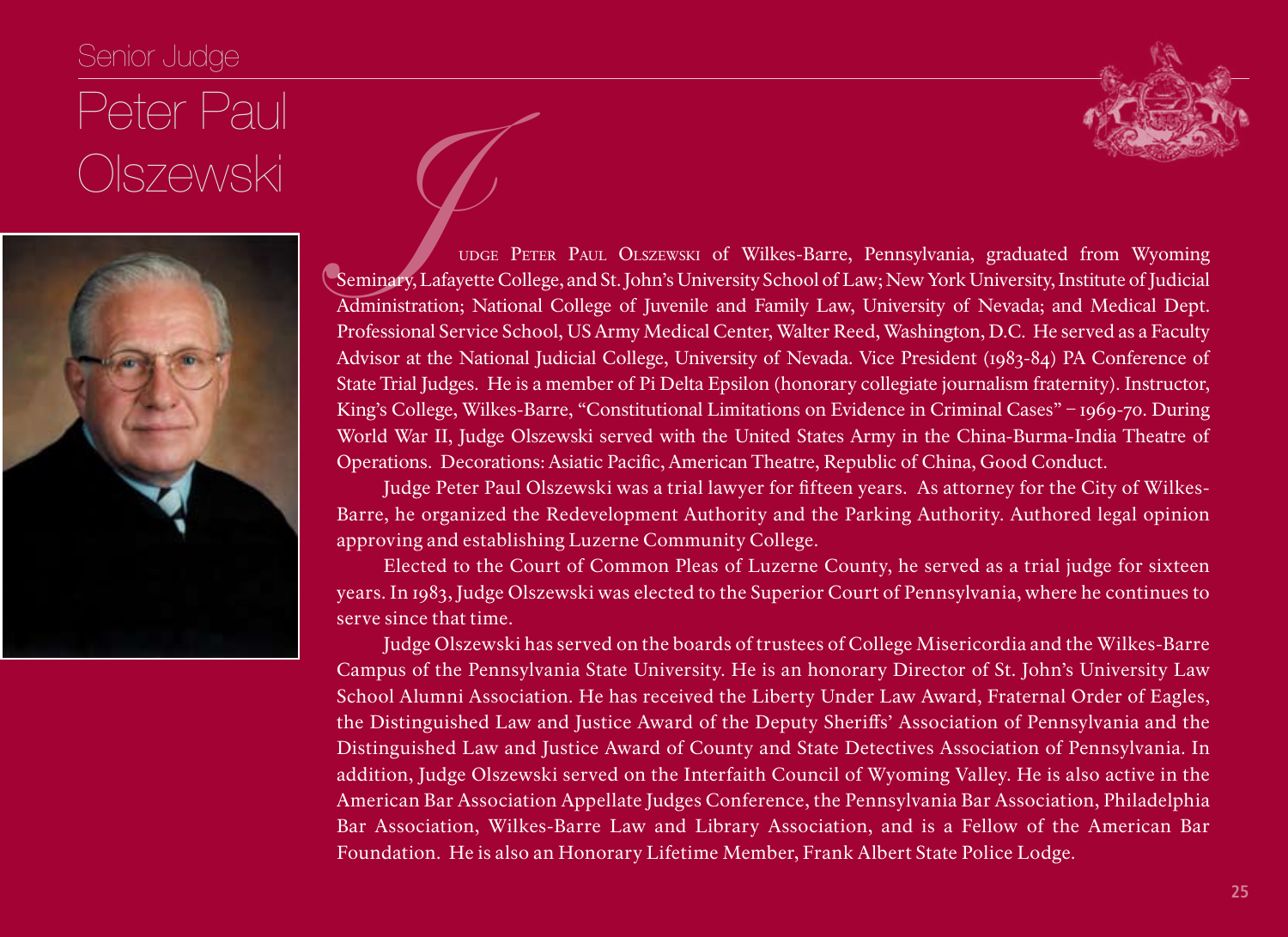#### Senior Justice

## Frank J.



Senior Justice<br>
Frank J.<br>
Montemuro, Jr. (Contemuro, Justice Frank J. Montemuro, Jr., was born on October 27, 1925, in Philadelphia.<br>
He attended Temple University and received his LLB. from Duke University Law School. Dur He attended Temple University and received his LL.B. from Duke University Law School. During World War II, he served in the U.S. Navy with the amphibious forces in the Pacific.

Justice Montemuro is currently in his 41st year on the bench. He was appointed to the trial bench in 1964 and successfully ran for a ten-year term in 1965. In 1968 he was elected the Administrative Judge of Philadelphia twenty-judge Family Court Division and re-elected for additional five-year terms in 1973 and again in 1978. He was appointed to the Superior Court in 1980 and was elected to a full ten-year term as the nominee of both parties in 1983.

Justice Montemuro was appointed to chair the Philadelphia Regional Planning Council, Law Enforcement Assistance Administration. He has also served in the Joint State Government Commission Task Force and on the Philadelphia Judicial Council where he chaired the Sub-Committee on Judicial Administration. He was a member of the Governor's Advisory Committee, Juvenile Justice and Delinquency Prevention Act of 1974. He has served as Chairman of the Domestic Relations Committee of the Pennsylvania Conference of State Trial Judges, and served a four-year term on the Judicial Inquiry and Review Board.

Justice Montemuro served as both State and National President of the Order Sons of Italy in America. He was thrice decorated by the President of the Republic of Italy and in 1982 he was awarded the Papal Honor of Knight Commander of the Order of St. Gregory the Great by Pope John Paul II.

Justice Montemuro authored the "Doctrine of Exhaustion of Union Remedies" for the Duke Bar Journal and, "The Family–One Hundred Years of Neglect" for the Journal of Sociology and Social Welfare.

The Justice's chambers are in the Aramark Tower in Philadelphia.

On September 18, 1992, Justice Montemuro was appointed by Governor Robert Casey to the Supreme Court of Pennsylvania. On November 16, 1992, Justice Montemuro was unanimously confirmed by the Senate, and on November 19, 1992, was sworn in as Justice of the Supreme Court of Pennsylvania by Chief Justice Robert N.C. Nix, Jr.

On January 3, 1994, Justice Montemuro was appointed as Senior Justice of the Supreme Court of Pennsylvania and served on that capacity until January, 1996. Justice Montemuro is currently a Senior Judge on the Superior Court of Pennsylvania.

On July 26, 1996, Justice Montemuro was appointed by the Supreme Court of Pennsylvania as Special Master in Pennsylvania State Association of County Commissioners, et al. v. Commonwealth of Pennsylvania, et al., 681 A. 2d 699 (Pa. 1996).

On June 7, 2001, Justice Montemuro was appointed by the Supreme Court of Pennsylvania to serve as Chairman of the 2001 Legislative Reappointment Commission.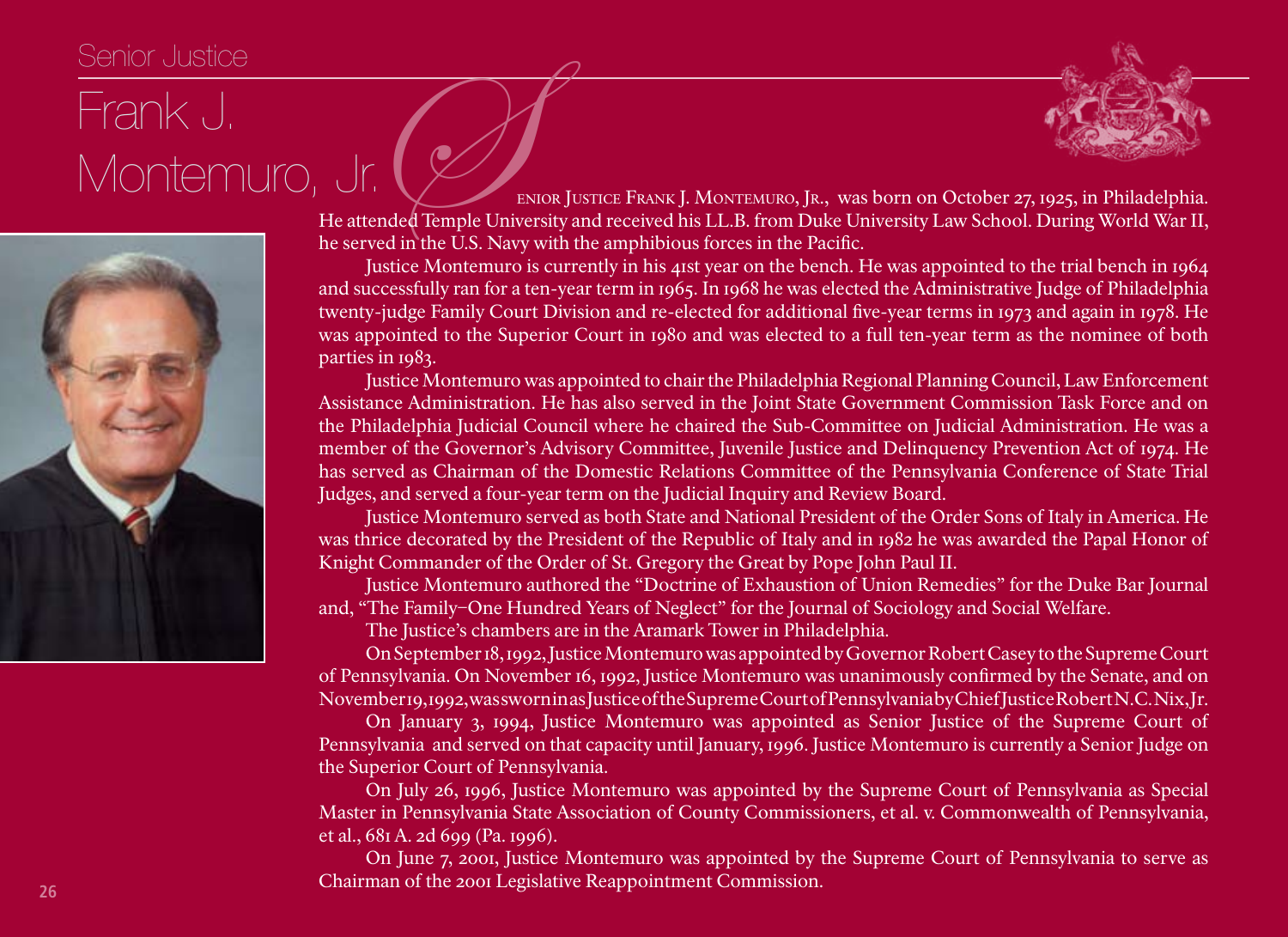#### Senior Judge



## Phyllis W.



BECK SINCE 1981 JUDGE PHYLLIS W. BECK has been a member of the Superior Court. Initially appointed<br>by Governor Thornburgh in 1981, she was elected statewide to a ten-year term in November 1983 and retained<br>in 1993. She is by Governor Thornburgh in 1981, she was elected statewide to a ten-year term in November 1983 and retained in 1993. She is the first woman to serve on the Court.

> In July 1987 Judge Beck was appointed by Governor Casey to head a special 23 person Commission on Judicial Reform. The Commission, which presented its report to the Governor in January 1988, recommended major structural reform in Pennsylvania's judicial system.

> Judge Beck assumed the judgeship after serving as Vice-Dean of the University of Pennsylvania Law School where she also taught. Prior to that time she was a faculty member at Temple Law Center. Her route to the bench included a bachelor's degree from Brown University, Magna Cum Laude, and a law degree in 1967 from Temple Law School, night division, where she was first in her class.

> Prior to her academic career, Judge Beck engaged in the general practice of law. She is the author of many scholarly articles. She is a member of the American Law Institute, American Judicature Society, National Association of Women Judges, and an overseer at the University of Pennsylvania School of Nursing. She is Vice President of the Philadelphia Free Library, President of the Foundation for Cognitive Therapy and Chair of the Independence Foundation. She is a board member of Villanova Law School and Temple Law School, The Mann Center for the Performing Arts, and the Museum of American Jewish History. She serves on the Pennsylvania Commission on Women in the Profession and the Joint State Government Commission on Domestic Relations. She was a representative of the United States State Department in Argentina addressing Civic Participation in Judicial Reform. She is a Distinguished Daughter of Pennsylvania.

She is married to Dr. Aaron T. Beck. They have four children and eight grandchildren.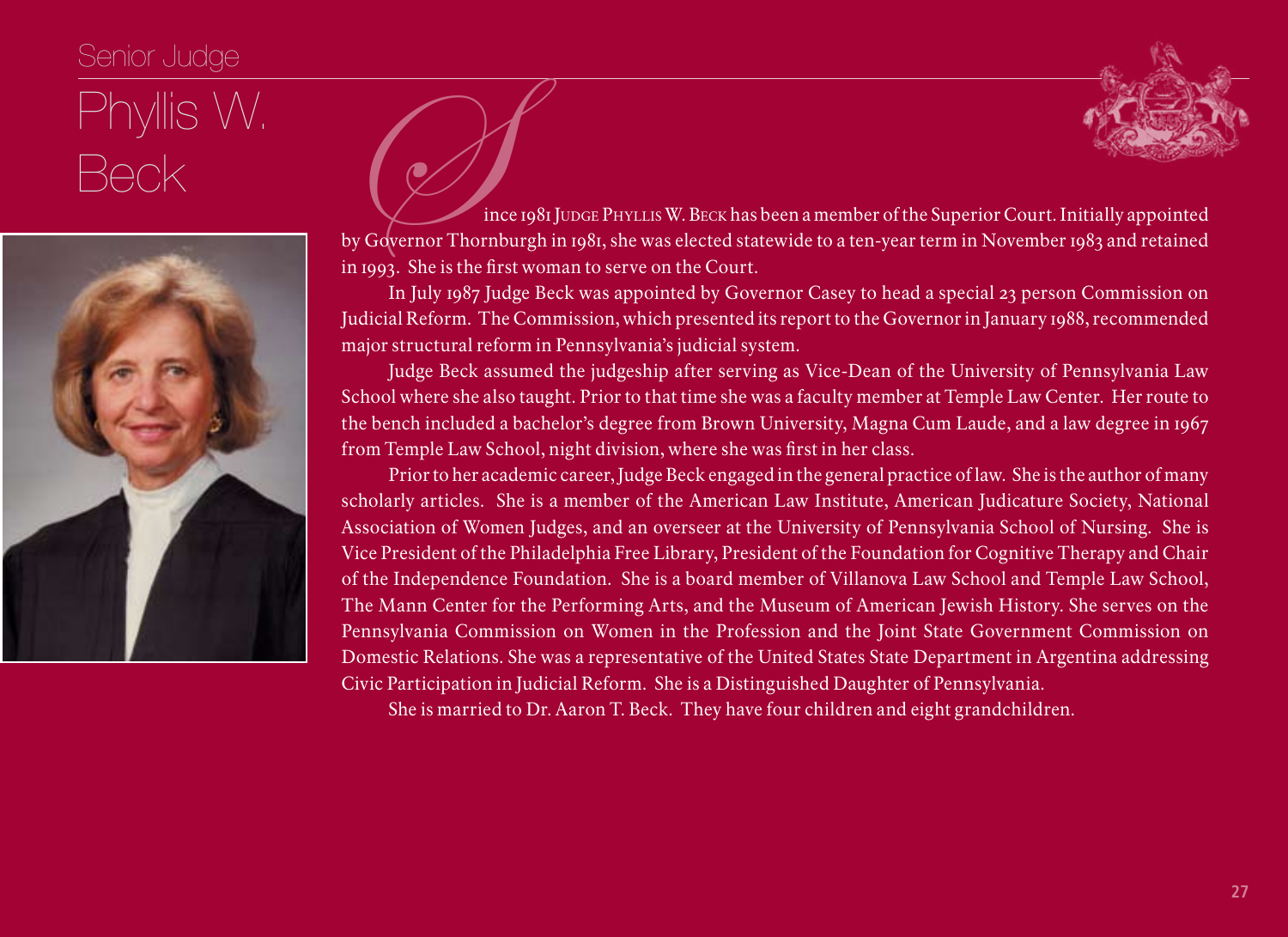### Senior Judge Patrick R.

TAMIII<br>TAMIII<br>Judge Patrick R. Tamilla was born in Pittsburgh. He attended Duquesne University, where<br>with the U.S. Marine Corps, and received a World War II discharge. While at Duquesne University, he<br>with the U.S. Marine he received his B.S., did graduate work, and received his J.D. from the School of Law. Judge Tamilia served with the U.S. Marine Corps, and received a World War II discharge. While at Duquesne University, he received a commission as an officer in the U.S. Army Artillery through R.O.T.C. During the Korean War he served at various Army posts as an artillery officer in the Reserves.

> Judge Tamilia has served as Chairman of the Family Law Sections of the Pennsylvania and Allegheny County Bar Associations and the Juvenile Judges section of the Pennsylvania Conference of State Trial Judges; and member of the Supreme Court Domestic Relations Committee. He was instrumental in the creation of the Neuropsychiatric Assessment Unit for Violent Children, the Parental Stress Center, and Infant Abuse Agency; Booth Parenting Program for unwed mothers and numerous other treatment programs for delinquent and dependent children. He has authored numerous articles on juvenile delinquency, mental health and family court. In 2000, Judge Tamilia authored Keystone of Justice, The Pennsylvania Superior Court, published by the Pennsylvania Historical and Museum Commission.

> Judge Tamilia served for 30 years as adjunct Professor of Family Law at Duquesne University School of Law. Among his numerous awards are the Duquesne University Distinguished Alumnus Award, College of Arts and Science; Charter Membership in the Century Club of Distinguished Alumni of Duquesne University; the Columbus 500 Distinguished Citizen Award; and the ACBA Juvenile Justice Award, 1991. He was chairman of the Public Safety and Criminal Justice Task Force of the Allegheny County 2001 Project. He holds the position of Honorary National President of the Italian Sons and Daughters of America. Judge Tamilia was a member of the Pennsylvania Supreme Court Juvenile Court Procedural Rules Committee and participated in creating the Juvenile Court rules adopted in 2005.

> Judge Tamilia was elected to the Allegheny County Court of Common Pleas in 1969. In 1983 he was elected to a ten-year term on the Superior Court and won retention in 1993. Judge Tamilia's chambers are in Pittsburgh.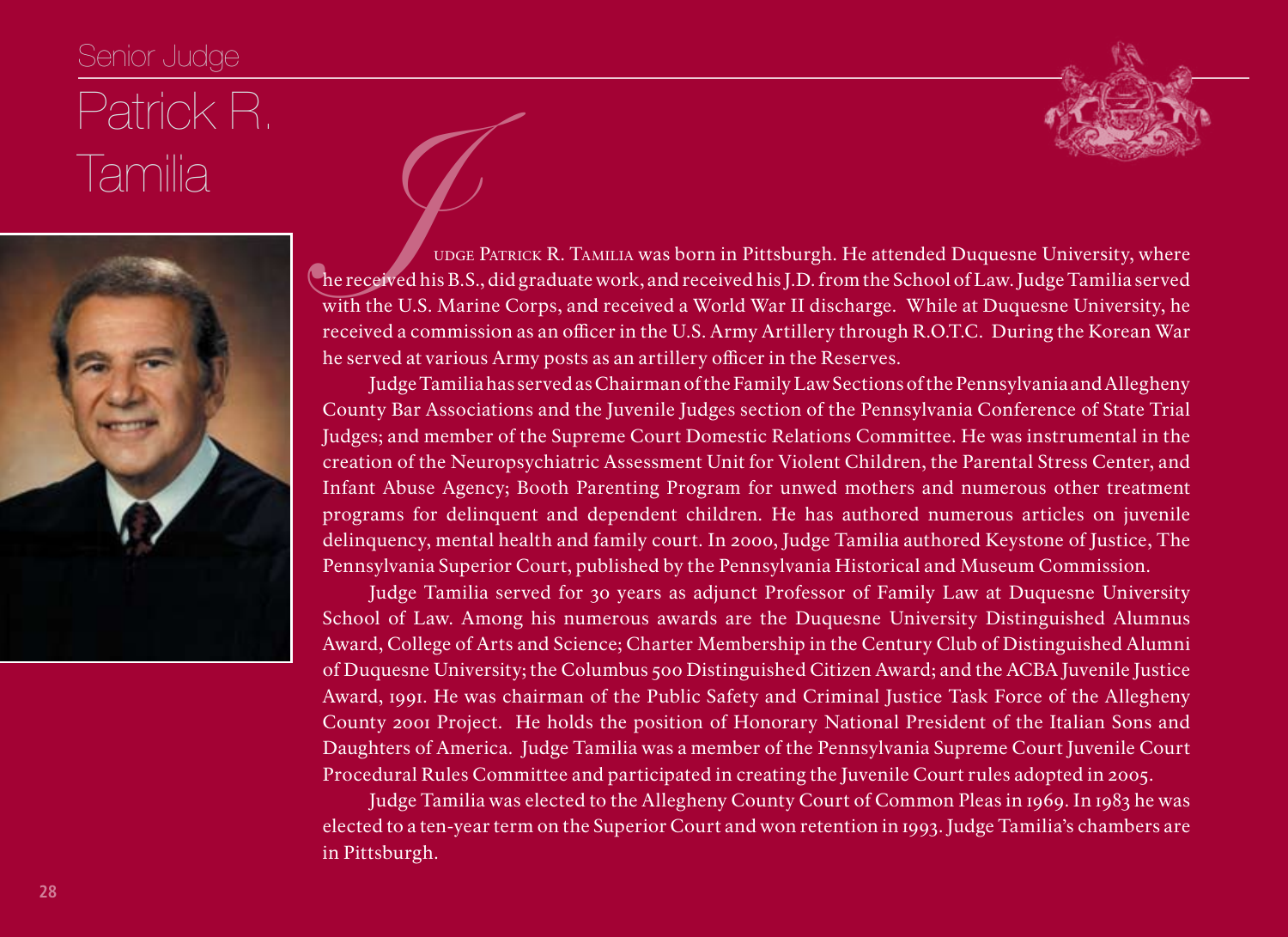### Senior Judge



## John T. J.



SUCT IT THE U.<br>
UDGE JOHN T. J. KELLY, JR. is a graduate of LaSalle University (B.S., 1956) and Creighton<br>
Law School (LL.B., 1961); he is admitted to practice in Pennsylvania and Nebraska.<br>
Before coming to the bench, Jud Law School (LL.B., 1961); he is admitted to practice in Pennsylvania and Nebraska.

Before coming to the bench, Judge Kelly served as Deputy Secretary, of Labor and Industry (1980-1985); trial lawyer, Philadelphia Public Defenders Association (l972-l978); Assistant to the Lieutenant Governor of Pa., Assistant to the President of the Pa. Constitutional Convention (1967- 1971); Assistant Attorney General, Chief Counsel Department of Public Welfare (1963-1966). He has also been a private attorney, political consultant, and campaign director.

Judge Kelly is a member of The Pennsylvania Society, The Brehon Society, YMBA Society, American Bar Association, Pennsylvania Bar Association, the Montgomery County Bar Association, the Nebraska Bar Association, the Pennsylvania Conference of State Trial Judges, and Knights of Columbus. He was honorably discharged from the United States Army (1952-1954).

Judge Kelly was elected to the Superior Court as the nominee of both the Republicans and the Democrats in 1985 and was retained for a second term in 1995. He was appointed to a four year term on the Judicial Inquiry and Review Board commencing on December 9, 1988. His chambers are in Philadelphia.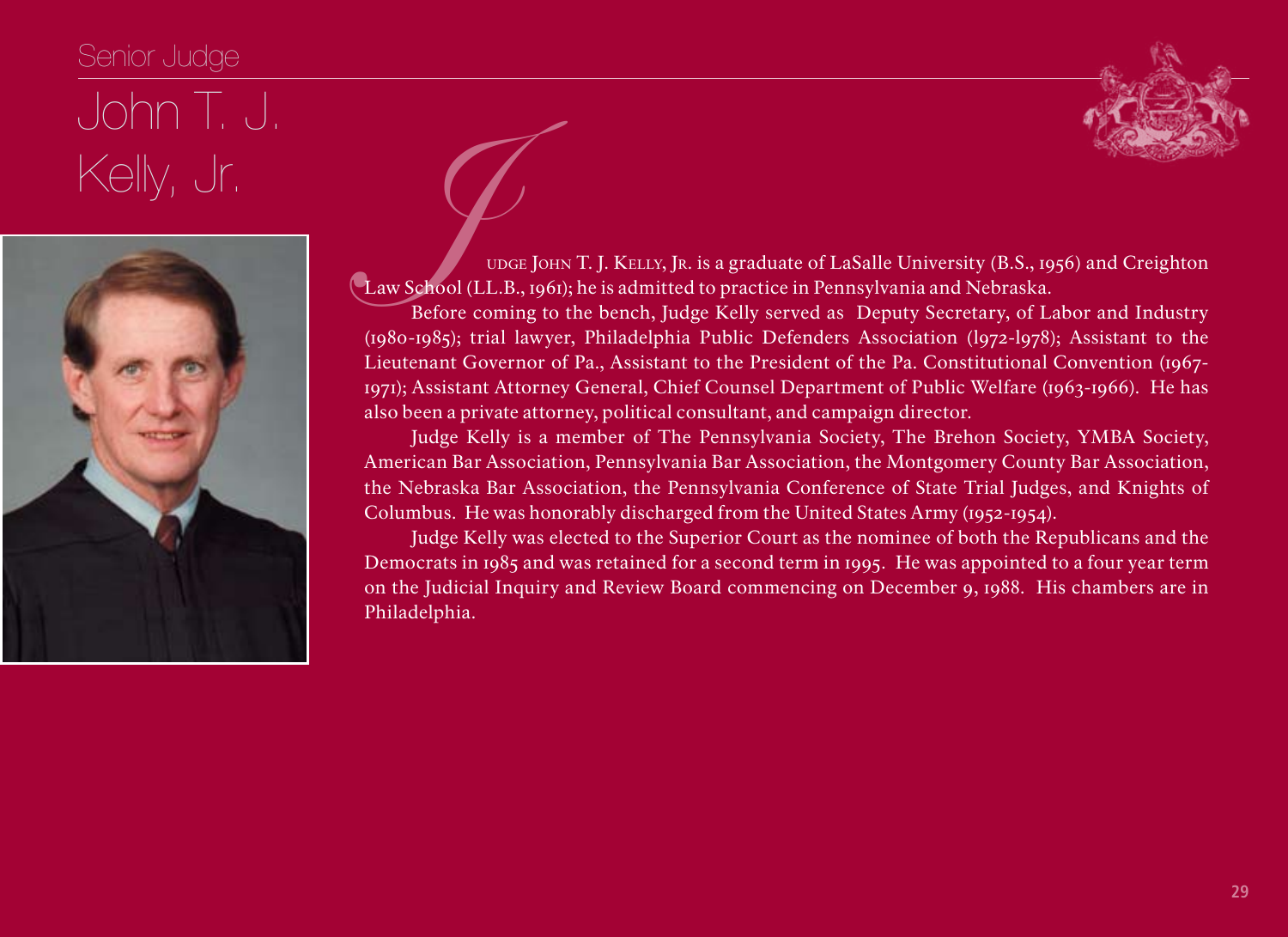#### Senior Judge





FODOVICH<br>UDGEZORAN Popovich was born on February 4, 1931, in Akron, Ohio. He received his Bachelor<br>School in 1957. He was on active duty with the United States Air Force from 1951-53. Judge Popovich was of Arts from the University of Pittsburgh in 1954 and his LL.B. from the University of Pittsburgh Law School in 1957. He was on active duty with the United States Air Force from 1951-53. Judge Popovich was elected to the Court of Common Pleas of Allegheny County in 1973. In 1980, he was appointed to the Superior Court, and he was elected to a full ten-year term in 1985.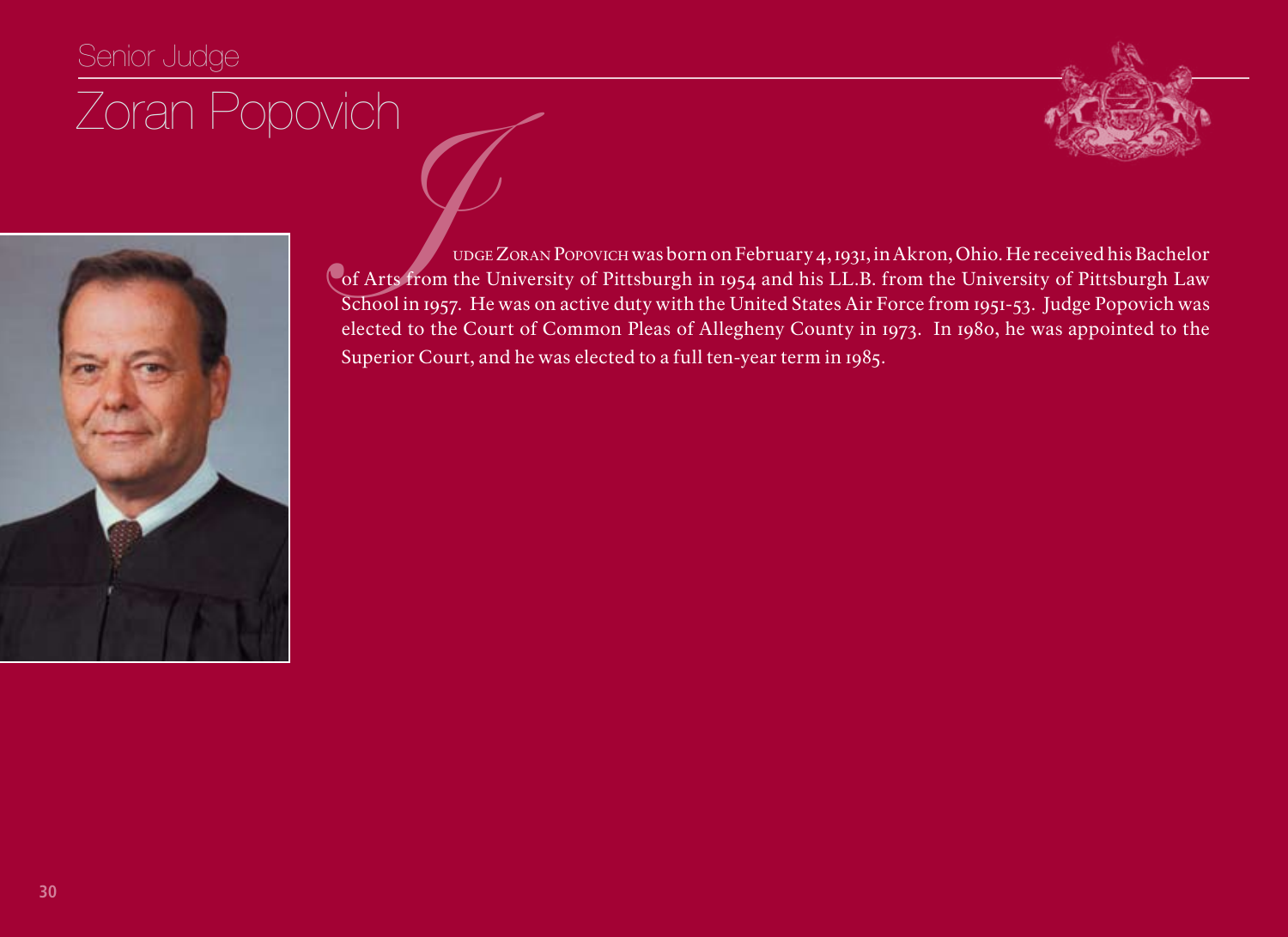#### President Judge Emeritus

## Stephen J.<br>McEwen, Jr.



MCEWEN, Jr.<br>Junge McEwen commenced service on the Pennsylvania Superior Court in 1981, and was<br>president Judge from 1996-2001. In 1996 he was appointed by Governor Tom Ridge to the Court of<br>Judicial Discipline, and was ele President Judge from 1996-2001. In 1996 he was appointed by Governor Tom Ridge to the Court of Judicial Discipline, and was elected President Judge of that Court.

> Chief Justice Ralph J. Cappy appointed him in October 2005 to serve as co-chair, with Chief Justice Emeritus John P. Flaherty, of the Pennsylvania Judicial Independence Commission.

> Judge McEwen pursued his study of the law at St. Joseph's College and the University of Pennsylvania Law School, was in 1986 awarded the degree of Master of Laws by the University of Virginia Law School, and has received Honorary Doctorates from DeSales University, Widener University Law School, and the University of Scranton.

> Judge McEwen, a trial lawyer for 23 years, was the elected District Attorney of Delaware County from 1967-1976, and thereafter served as General Counsel for the Pennsylvania District Attorneys Association. He was a Professor of Trial Advocacy at Villanova University Law School for 10 years, and recently served as Editor of the "Appellate Judges News" section of the ABA Judicial Division Record and on the Editorial Board of the ABA Judges Journal.

> Judge McEwen is a Past President of the Council of Chief Judges of State Courts of Appeal, is on the Board of Advisors of the ABA United Nations Development Project, and is a member of the American Law Institute. During the summers of 2000-2002, he was a USAID lecturer in Bulgaria, and in July 2004 was appointed by the Republic of Bulgaria to serve as Honorary Consul.

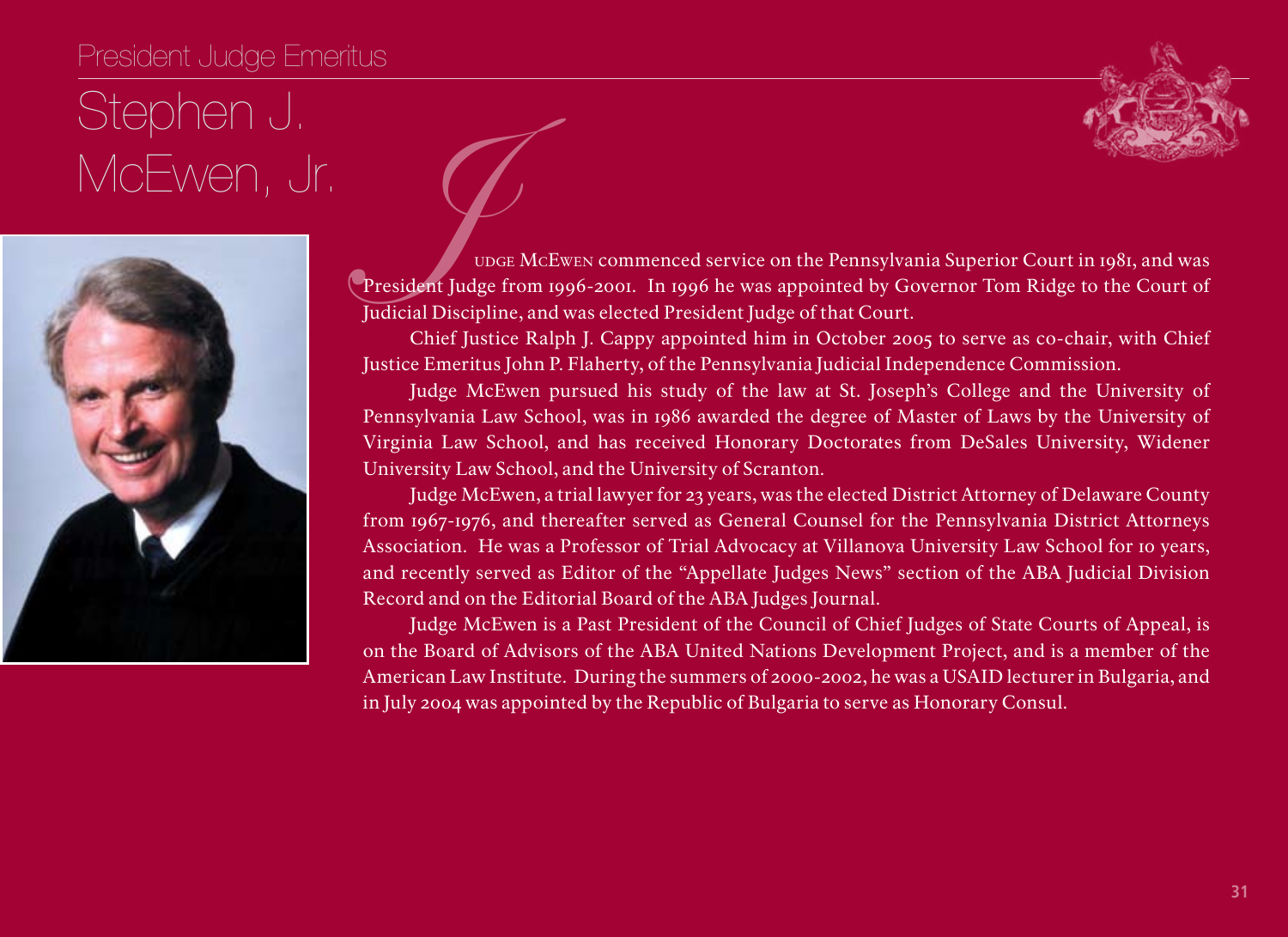### Senior Judge



## Justin M.



JOHNSON UGSULL TO THE JUSTIN MORRIS JOHNSON WAS appointed to the Superior Court in 1980 and elected to a<br>Judge Johnson was born at Wilkinsburg on August 19, 1933. He received his A.B. and J.D. degrees ten-year term in 1985. He was retained for another term in 1995. His chambers are in Pittsburgh.

Judge Johnson was born at Wilkinsburg on August 19, 1933. He received his A.B. and J.D. degrees from the University of Chicago and has attended the Graduate Program for Judges at the University of Virginia. His active military duty,  $1954-59$ , and his reserve duty  $1963-73$ , including two active duty flights into Vietnam during 1971, were with the United States Air Force as an aircraft commander.

In March, 1989, Judge Johnson completed twenty years service on the Pennsylvania Board of Law Examiners, the last six as its chairman. He served on the Board of Managers of the National Conference of Bar Examiners from 1984 to 1989. From 1977 until his appointment to the bench, he was a member of the Pennsylvania Crime Commission. Judge Johnson sat upon the Permanent Judicial Commission of the General Assembly, Presbyterian Church (U.S.A.) from 1981 to 1989. He completed a six-year term on the Advisory Committee on the Constitution of that national, churchwide body in June, 1996. In August, 1993, Judge Johnson was appointed to a two-year term on the newly-established Court of Judicial Discipline by then Acting Governor Mark S. Singel.

Judge Johnson served for five years as an Adjunct Professor, Duquesne University School of Law. He has served as chairman of Hearing Committee 4.11, Disciplinary Board of the Supreme Court of Pennsylvania, and is a Past President and Director of Neighborhood Legal Services Association (Pittsburgh). He is an active member of the American Bar Association, the National Bar Association, the Pennsylvania Bar Association, the Homer S. Brown Law Association and is a Fellow of the American Bar Foundation.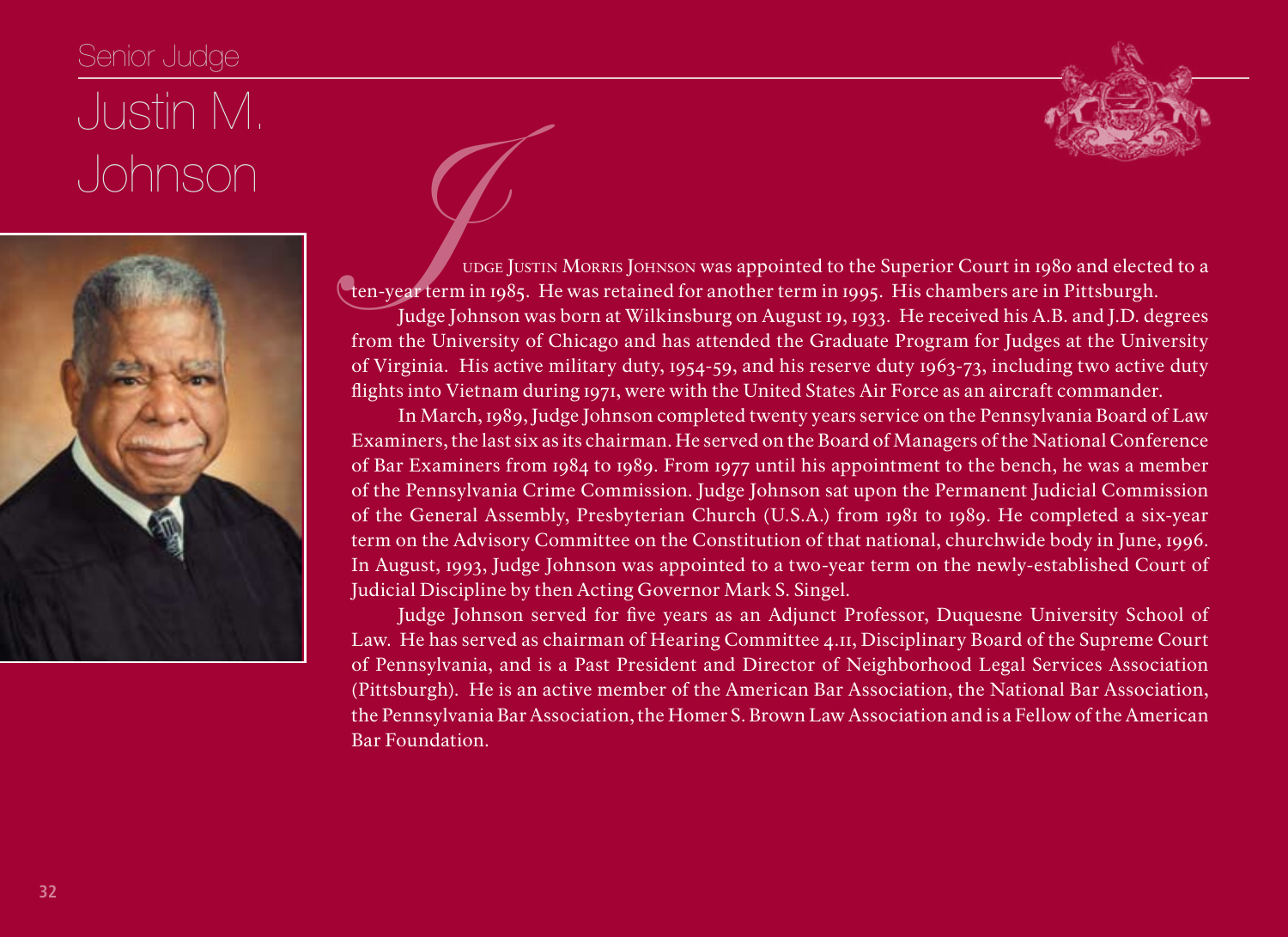### Administrative Recognition





**Philadelphia-based 20 year employees:** (Left to right) Jane O'Neill, Charles Thrall, Michele Usilton, Phyllis Holliman, Dotti O'Donnell, Bud Patton, Pat Franklin, Len Blazick, Gina Paone Weiser, Rene Middleton, Andrea McGoldrick, Bob Morrissey, Melinda Trafford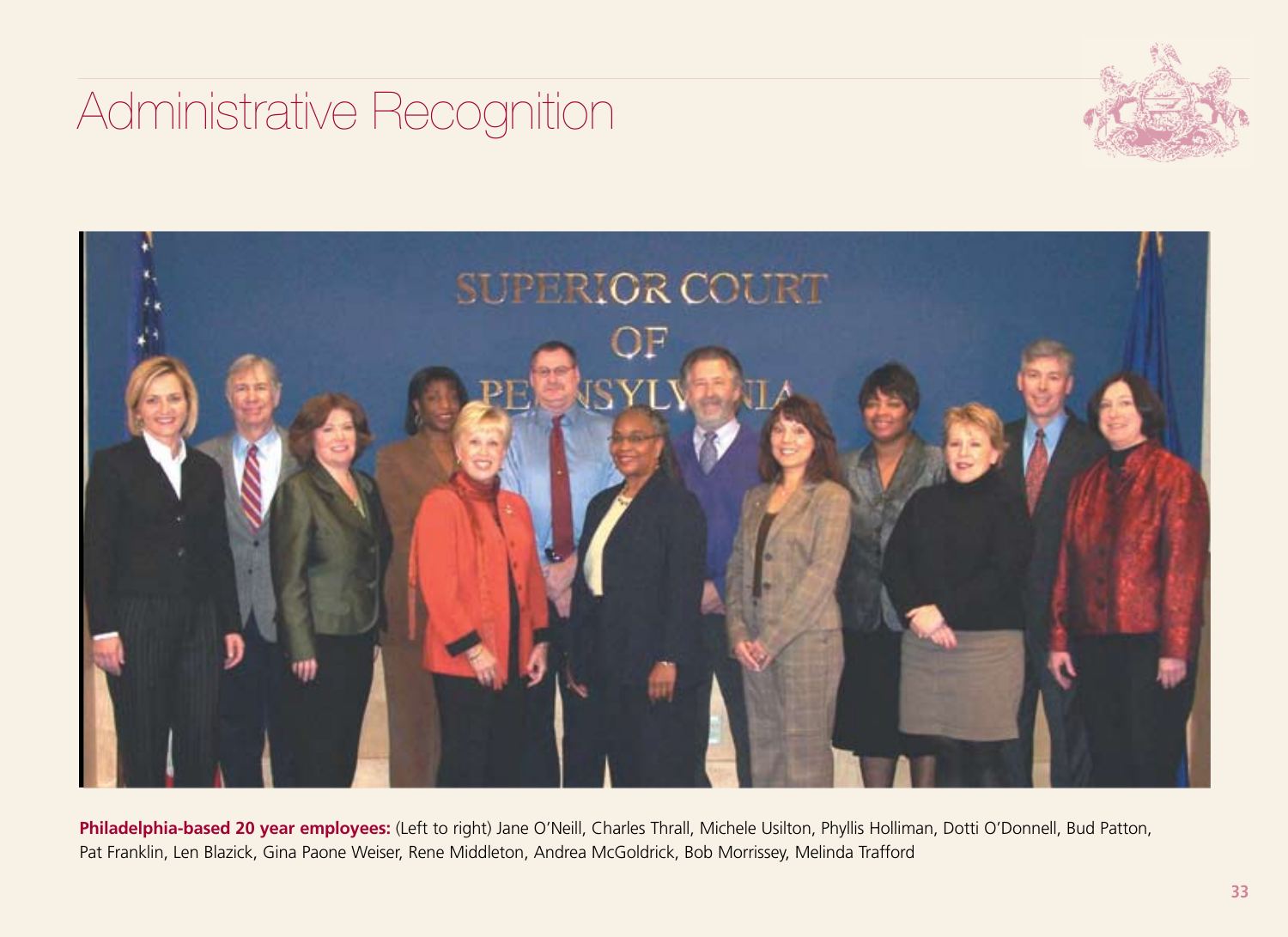### Administrative Recognition





**Philadelphia based 25 year employees:** (Left to right) Charles Thrall, Dotti O'Donnell, Bob Morrissey



Pittsburgh based 30 year employees: (Left to right) Ellie Valecko, Kathy Bann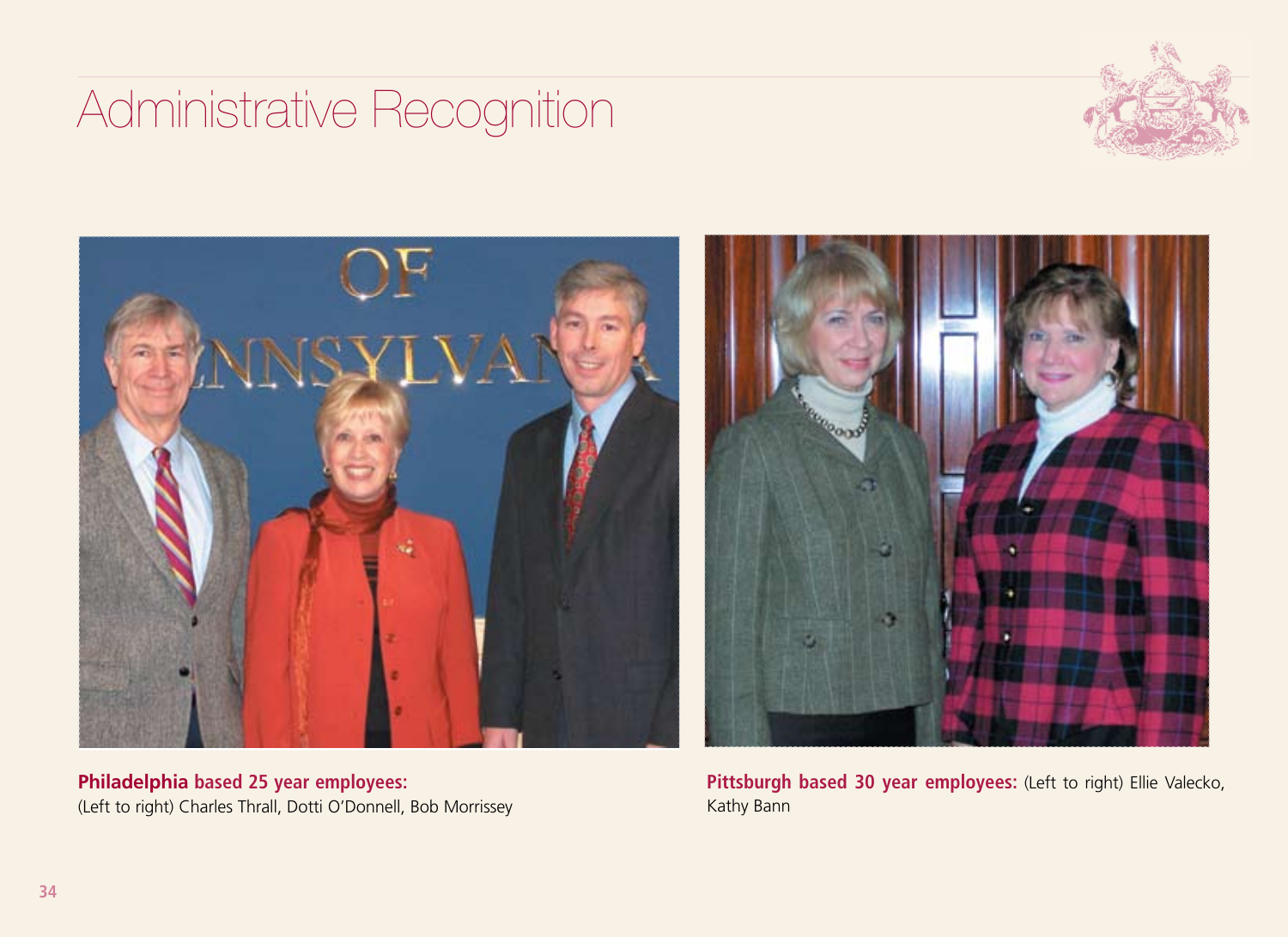### Administrative Recognition





**Pittsburgh based 20 year employees:** (Back row, left to right) Bob Levine, Dawn Terak, Kathy Bann, Kim Wright, Ernie Gennaccaro, Barbara Caprino, Pat Carey, Barbetta Hughes, Sean Cannon, Nick Corsetti, Paulette Balogh, Ellie Valecko, Rita Tyszkiewicz-Henry, Loretta Candelore (Front row, left to right) Tammy Belloma, Barbara Lelenko, Dolores Bianco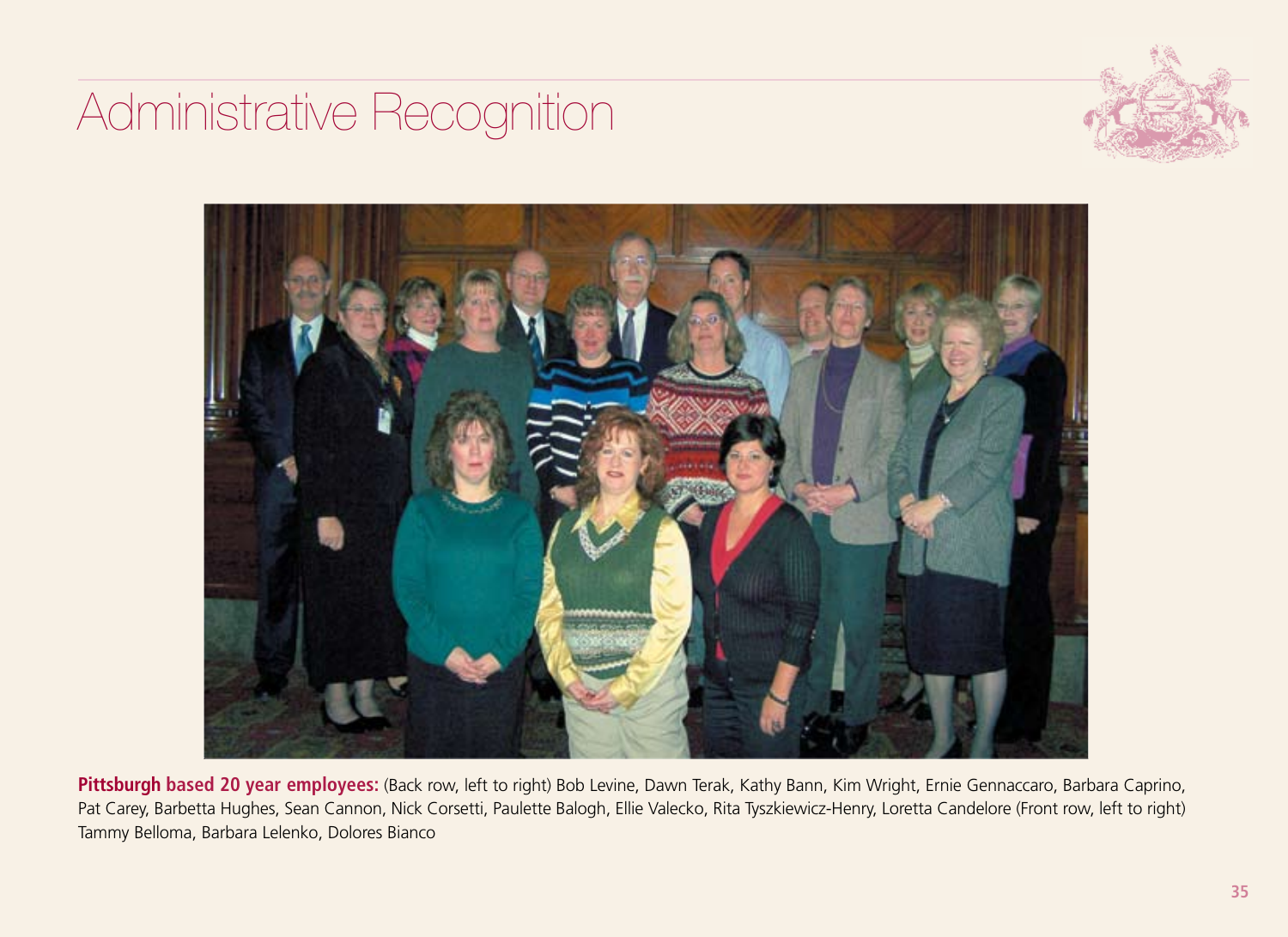#### History of the

## Superior Court



In 1895, the Pennsylvania General Assembly established the Superior Court to hear appeals from decisions of the<br>In 1895, the Pennsylvania General Assembly established the Superior Court to hear appeals from decisions of th Courts of Common Pleas of the Commonwealth. From time to time, the legislature has expanded the Court's jurisdiction, and today it decides appeals touching almost every aspect of life and commerce in the state, including family matters, such as child custody, visitation, adoption, divorce, and support; criminal cases; issues concerning wills and estates; property disputes; and cases involving damages for breach of contract or personal injury. The judges of the Court are also responsible for hearing applications made by the Attorney General and district attorneys under the Wiretapping and Electronic Surveillance Control Act.

The Superior Court is often the final arbiter of legal disputes in Pennsylvania. Although the Supreme Court may grant a petition for an appeal from a decision of the Superior Court, in the large majority of cases, such petitions are denied. Appeals allowed to the United States Supreme Court are even more infrequent.

The Superior Court was originally composed of seven judges who gathered in Harrisburg, Philadelphia, Pittsburgh as well as Scranton and Williamsport. The Supreme Court, in 1978, citing the "exceedingly heavy volume of appeals coming to the Superior Court," exercised its constitutional supervisory powers over Pennsylvania courts to order the Superior Court to begin sitting in panels of three judges composed of a Supreme Court justice, a Superior Court judge, and a Common Pleas judge. By rule, the Supreme Court provided that each panel would constitute a quorum and speak for the entire Superior Court.

In 1979, the voters approved an amendment to the Pennsylvania Constitution providing that the Superior Court be enlarged permanently. Pursuant to this constitutional change, the General Assembly in 1980 provided for the gubernatorial appointment of eight additional judges. By the start of 1986, all fifteen Superior Court seats had been filled by election.

Under statute, judges gain seniority by length of continuous service on the Court, and judges elected or appointed together determine seniority by lot. The president judge is chosen by election of the Court to serve a five-year term. Except for cases in which the Court specially orders consideration by an en banc panel of nine judges, the Court continues to sit in three-judge panels, assisted by senior judges specially appointed by the Supreme Court.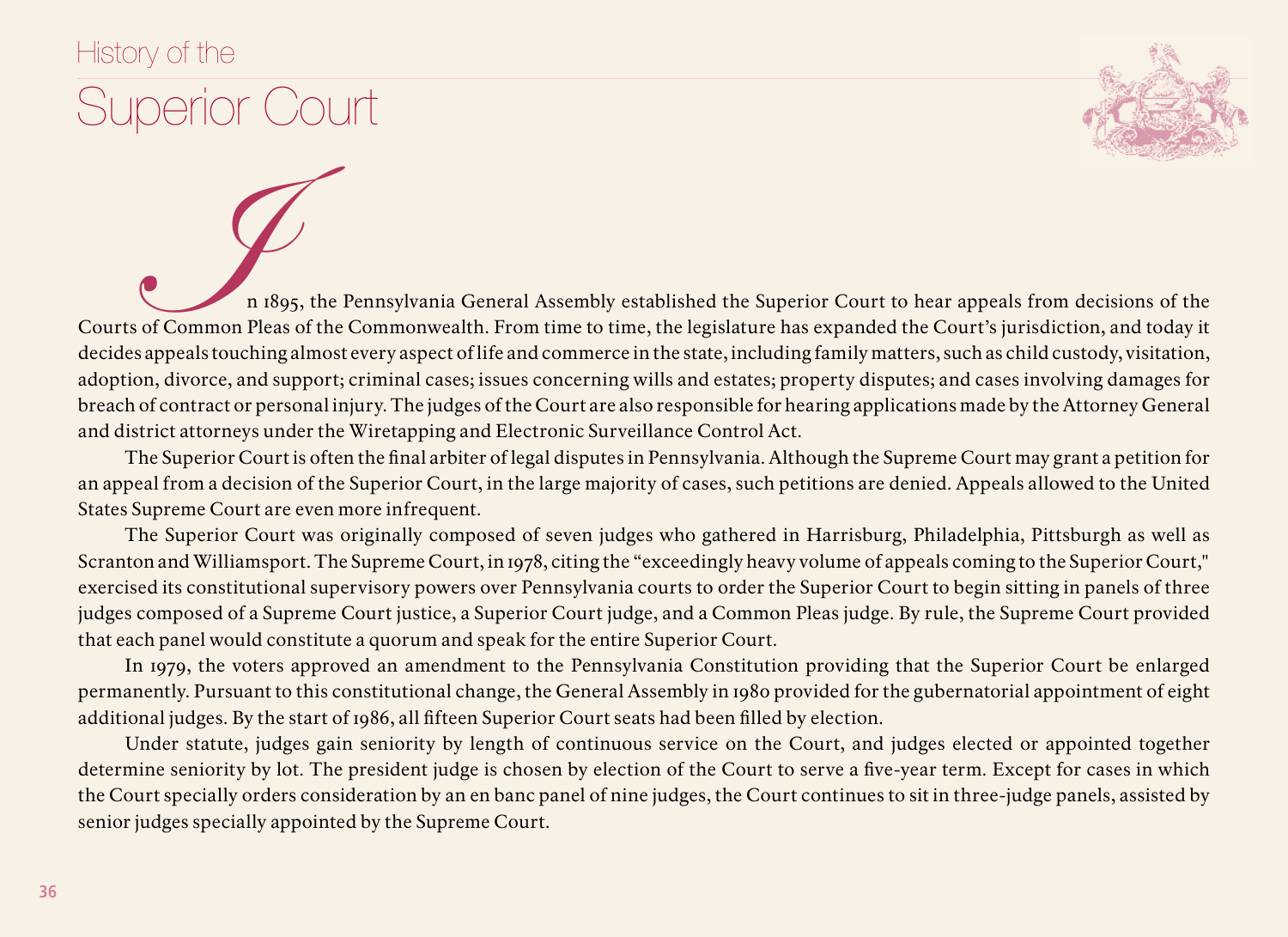#### **president judges**

| Charles E. Rice     | 1895-1915 | Chester H. Rhodes  | 1947-1965 | Edmund B.Spaeth, Jr.   | 1983-1986 |
|---------------------|-----------|--------------------|-----------|------------------------|-----------|
| George B. Orlady    | 1915-1925 | Harold L. Irvin    | 1965-1967 | Vincent A. Cirillo     | 1986-1991 |
| William D. Porter   | 1925-1930 | J. Colvin Wright   | 1968-1974 | James E. Rowley        | 1991-1996 |
| Frank M. Trexler    | 1930-1935 | G. Harold Watkins  | 1974-1978 | Stephen J. McEwen, Jr. | 1996-2001 |
| William H. Keller   | 1935-1945 | Robert Lee Jacobs  | 1978-1979 | Joseph A. Del Sole     | $2001 -$  |
| Thomas J. Baldridge | 1945-1947 | William F. Cercone | 1979-1983 |                        |           |

#### **judges of the court**

| Charles E. Rice       | 1895 | James B. Drew         | 1931 | <b>Israel Packel</b>    | 1971   | Thomas G. Saylor                     | 1994  |
|-----------------------|------|-----------------------|------|-------------------------|--------|--------------------------------------|-------|
| James A. Beaver       | 1895 | Joseph Stadtfeld      | 1931 | Edmund B. Spaeth. Jr.   | 1973   | D. Donald Jamieson                   | 1995  |
| Howard J. Reeder      | 1895 | William M. Parker     | 1932 | Gwilym A. Price, Jr.    | 1974   | J. Michael Eakin                     | 1996  |
| George B. Orlady      | 1895 | Arthur H. James       | 1933 | Robert Van der Voort    | 1974   | Berle M. Schiller                    | 1996  |
| John J. Wickham       | 1895 | Chester H. Rhodes     | 1935 | Donald E. Wieand        | 1978   | Michael T. Joyce                     | 1998* |
| Edward N. Willard     | 1895 | William E. Hirt       | 1939 | John P. Hester          | 1978   | Correale F. Stevens                  | 1998* |
| Henry J. McCarthy     | 1895 | Charles E. Kenworthey | 1941 | James R. Cavanaugh      | 1979   | John L. Musmanno                     | 1998* |
| Peter P. Smith        | 1896 | Claude T. Reno        | 1942 | John G. Brosky          | 1980   | Joan Orie Melvin                     | 1998* |
| William W. Porter     | 1897 | F. Clair Ross         | 1945 | Richard B. Wickersham   | 1980   | Maureen E. Lally-Green               | 1998* |
| William D. Porter     | 1898 | W. Heber Dithrich     | 1945 | Richard DiSalle         | 1980   | Debra McCloskey Todd                 | 2000* |
| Dimner Beeber         | 1899 | John C. Arnold        | 1945 | Justin M. Johnson       | 1980** | Richard B. Klein                     | 2002* |
| John I. Mitchell      | 1900 | John S. Fine          | 1947 | Frank J. Montemuro, Jr. | 1980** | John T. Bender                       | 2002* |
| Thomas A. Morrison    | 1902 | Blair F. Gunther      | 1950 | Zoran Popovich          | 1980** | Mary Jane Bowes                      | 2002* |
| John J. Henderson     | 1903 | J. Colvin Wright      | 1953 | Perry J. Shertz         | 1980   | Robert A. Graci                      | 2002  |
| John B. Head          | 1906 | Robert E. Woodside    | 1953 | Phyllis W. Beck         | 1981** | Susan Peikes Gantman                 | 2004* |
| John W. Kephart       | 1914 | Harold L. Ervin       | 1954 | Stephen J. McEwen, Jr.  | 1981** | Seamus P. McCaffery                  | 2004* |
| Frank M. Trexler      | 1914 | Phillip O. Carr       | 1956 | Vincent A. Cirillo      | 1982   | Jack A. Panella                      | 2004* |
| J. Henry Williams     | 1916 | G. Harold Watkins     | 1957 | James E. Rowley         | 1982   |                                      |       |
| William H. Keller     | 1919 | Harry M. Montgomery   | 1960 | Peter Paul Olszewski    | 1984** |                                      |       |
| William B. Linn       | 1919 | Gerald F. Flood       | 1961 | Joseph A. Del Sole      | 1984*  | *Currently serving                   |       |
| Robert S. Gawthrop    | 1922 | Robert Lee Jacobs     | 1965 | Patrick R. Tamilia      | 1984** | ** Currently serving as Senior Judge |       |
| Jesse E.B. Cunningham | 1926 | J. Sydney Hoffman     | 1965 | John T.J. Kelly, Jr.    | 1986** |                                      |       |
| Thomas J. Baldrige    | 1929 | Theodore O. Spaulding | 1966 | James R. Melinson       | 1988   |                                      |       |
| J. Frank Graff        | 1930 | John B. Hannum        | 1968 | Joseph A. Hudock        | 1990*  |                                      |       |
| John G. Whitmore      | 1930 | William F. Cercone    | 1969 | Kate Ford Elliott       | 1990*  |                                      |       |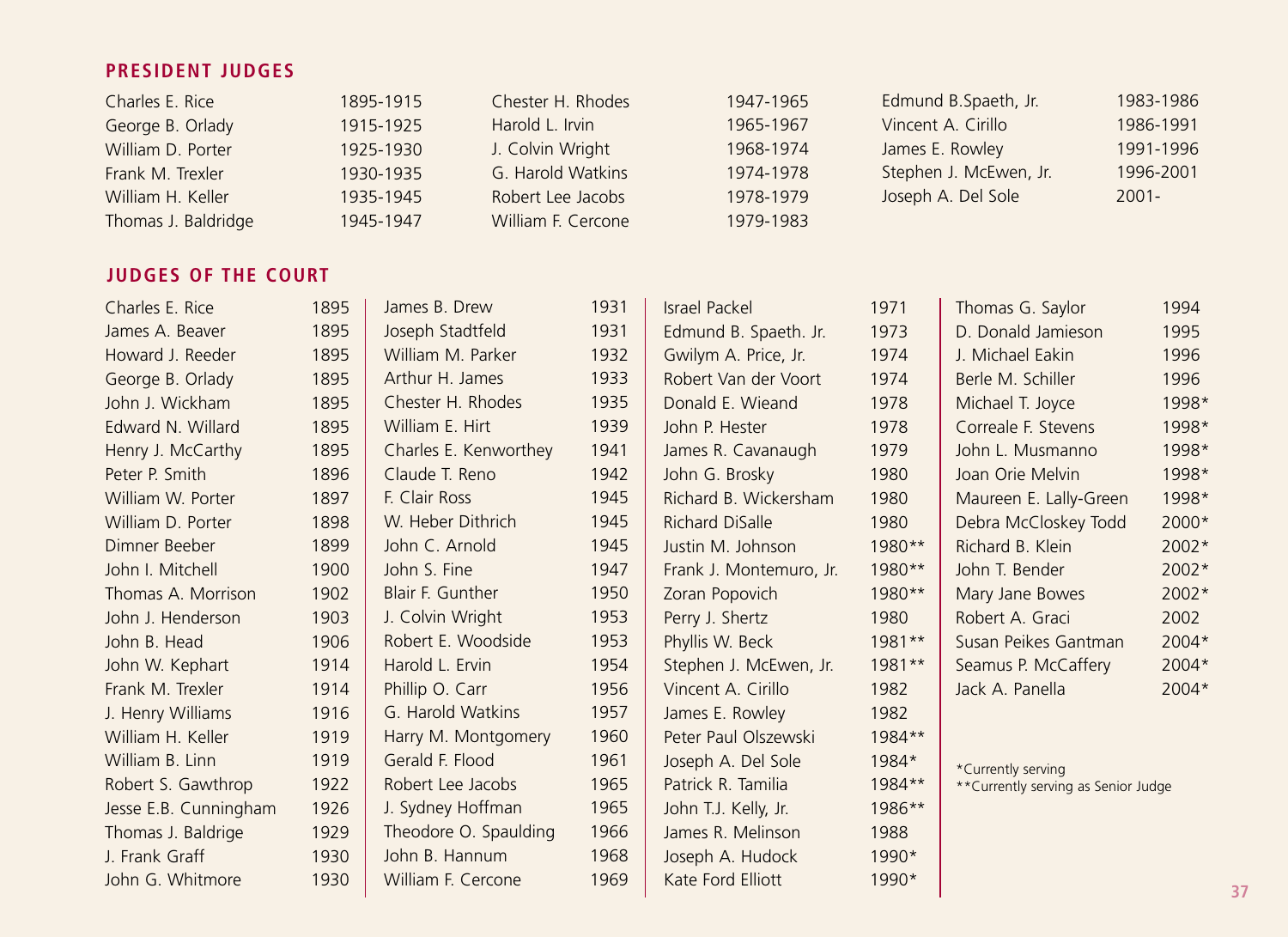#### **Administrative**

### **Offices**

#### **OFFICE OF THE EXECUTIVE ADMINISTRATOR**

The Executive Administrator is the chief administrative officer of the Court and is directly responsible to the President Judge for the performance of administrative assignments necessary for the efficient operation of the Court. He manages the business and judicial operations of the Court and oversees the various administrative offices within the Court. He also is the liaison between the Superior Court and the Administrative Office of Pennsylvania Courts, the other appellate courts, and the public in general.

The Executive Administrator is responsible for all of the fiscal operations of the Court. This includes preparing the Court's annual budget and monitoring the Court's expenditures of its appropriations, functions overseen by the Budget/Fiscal Coordinator. The Executive Administrator also supervises the daily processing of invoices for goods and services applied to the Court, and the procurement of supplies. Business responsibilities also extend to other operations within the Court such as the administration of the 238 individuals who serve the Court, and include maintenance of all personnel records, preparation of all personnel transaction forms, and resolution of questions and problems relating to personnel. In addition, the Executive Administrator is responsible for the administration of telecommunications within the Superior Court, including all staff and judicial offices, and the management of the facilities used by the Court.

#### **OFFICE OF THE PROTHONOTARY**

As the filing office of the Court, the Prothonotary's Office is responsible for: docketing appeals, petitions and ancillary papers; collecting appropriate fees; docketing, maintaining and circulating original records; corresponding with judges, litigants and attorneys; processing and distributing court orders, opinions and judgments; and scheduling argument and submit panel sessions as well as hearings on emergency petitions. The office also functions as a liaison between the Court and the public by providing status information concerning pending matters and answering inquires.

This office is also responsible for the efficient management of the Court's case flow which directly impacts appeals. Monitoring the filing of records and curing any deficiencies therein are primary components of case flow management.

The Crier of the Court, as a member of the staff of the Prothonotary, is responsible for: indexing, maintaining, and distributing all briefs filed with the Court; preparing the courtrooms; collecting and distributing materials for each court session; and providing assistance to the judges as well as the public during argument sessions.

The Prothonotary's Office has a staff of 44 individuals and its three offices in Philadelphia, Harrisburg, Pittsburgh are centrally located.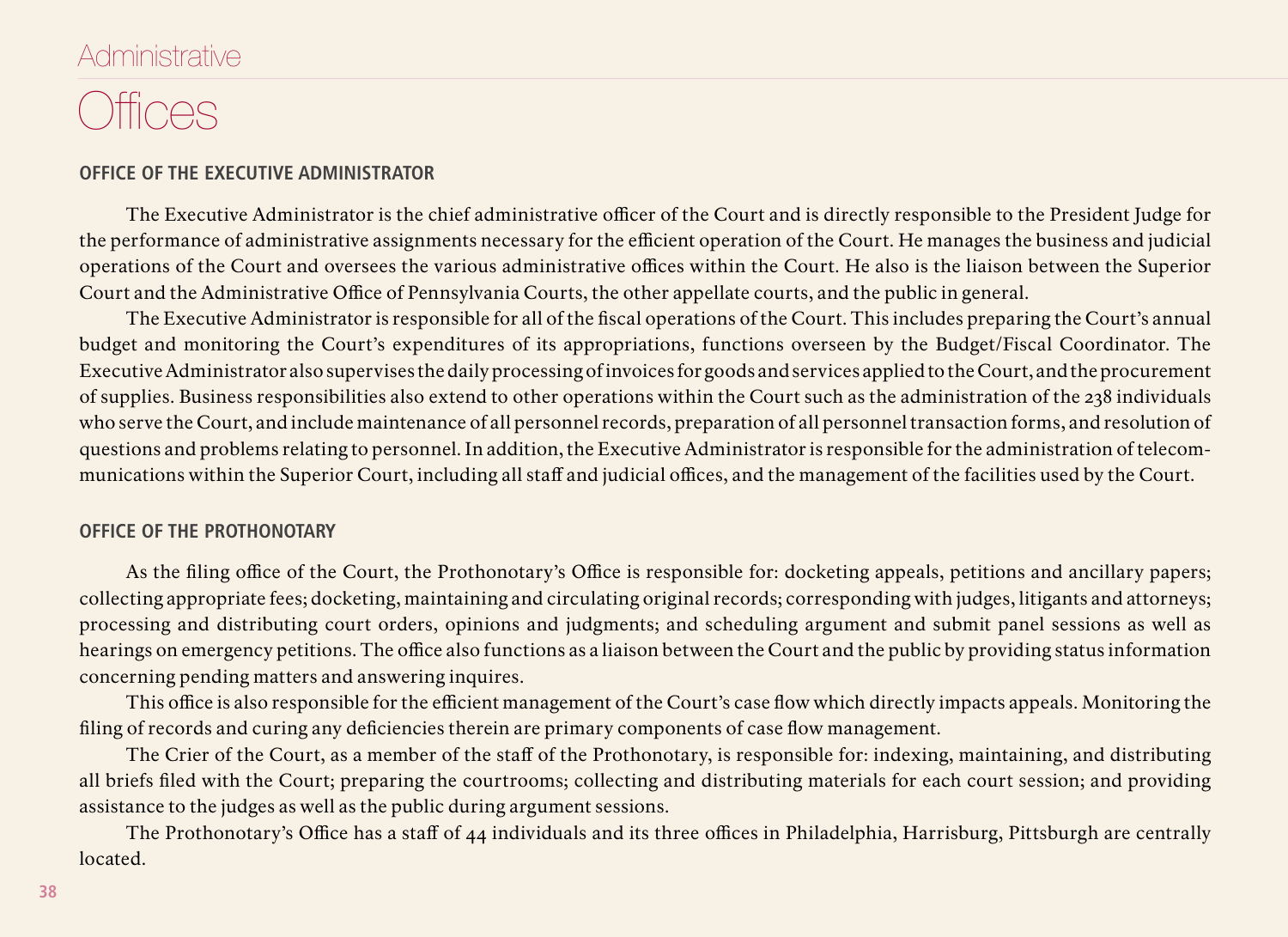

#### **CENTRAL LEGAL STAFF**

The Central Legal Staff is composed of 22 attorneys who assist the Court in procedural and substantive matters under the direction of the President Judge. The Staff has offices in Philadelphia, Pittsburgh and Harrisburg under the immediate supervision of the Chief Staff Attorney. Staff responsibilities include screening all appeals for jurisdictional defects prior to listing before the Court; reviewing and screening cases for the Court's special treatment programs; assisting the Court in the processing of miscellaneous motions, applications for relief, and petitions for reargument; preparing bench memoranda on selected cases listed before the Court; reviewing panel decisions to assist the Court in avoiding the issuance of conflicting opinions; maintaining a computerized issue-tracking index of the Court's opinions for both conflict clearance and legal research purposes; preparing position papers and memoranda of law on various substantive and procedural issues before the Court, and, conducting seminars for new law clerks.

Through the Chief Staff Attorney, the Staff may advise the Court and President Judge, either upon request or upon the Staff's own initiative, of recommended changes in court operations and procedures due to changes in the law or administrative policy.

#### **OFFICE OF LEGAL SYSTEMS**

The Legal Systems Coordinator is responsible for the Court's computer operations and related data and information processing activities. With the help of the Legal Systems staff, which is located in Philadelphia and Pittsburgh, he advises and assists the President Judge, individual judges, and the various administrative offices of the Court in all aspects of the acquisition, installation, programming and use of computers and office automation equipment, both hardware and software.

The Legal Systems staff sets up new computer accounts when new staff join the Court, assists in training of new staff, provides orientation and training for existing staff when new software and hardware are installed, and coordinates all hardware and software maintenance, resolving problems whenever possible and referring other problems to the appropriate outside source.

The Legal Systems Coordinator and other members of the Legal Systems staff work with staff from the Administrative Office of Pennsylvania Courts and the other appellate courts on shared projects including the high speed data network that links all of the offices of the three courts and AOPC with each other and the Internet (PACNET), the appellate case management system (PACMS) and the shared electronic mail system.

 The Legal Systems Coordinator serves as the Superior Court's representative on the Architectural Standards Committee that has been charged by the Supreme Court with making decisions affecting the Microsoft Active Directory network that is also shared by the three courts and AOPC.

The Legal Systems Coordinator is also responsible for using the Court's computer resources to generate and analyze caseflow statistics and to prepare statistical reports as requested for use by the Court and for submission to the Administrative Office of Pennsylvania Courts.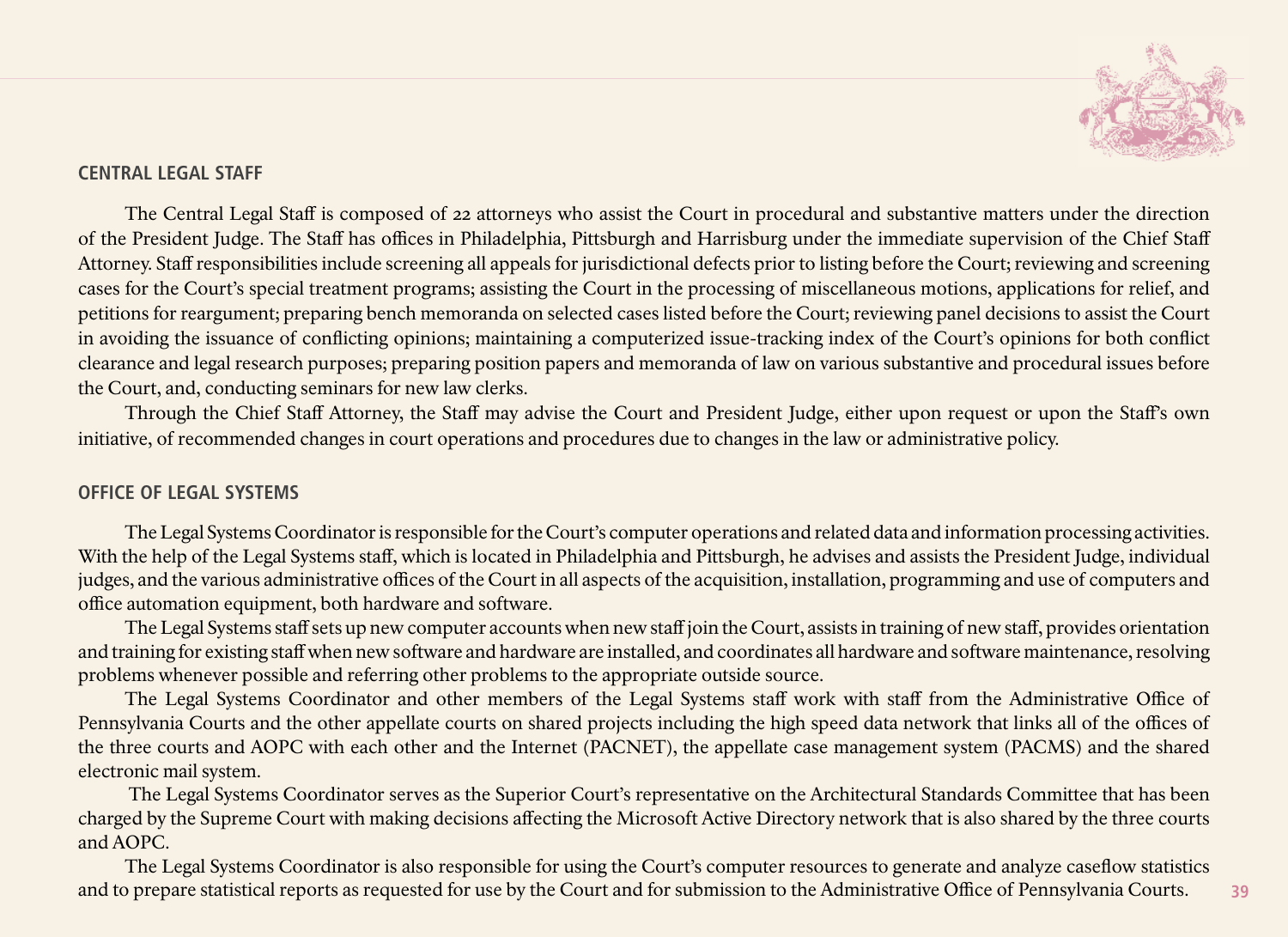#### **Administrative**

### **Offices**



#### **OFFICE OF THE REPORTER**

From the time a judge receives a case assignment until the decision is filed, the Reporter is responsible for the maintenance of all records pertaining to the judges' assignments. The Reporter's office uses computer-housed records to prepare statistical information for the Court. The Reporter also monitors late votes, file letters, en banc cases and cases 60 days or older.

The Reporter is the liaison with Thomson West, the official publisher of the Court's opinions. The Reporter provides Thomson West with filed opinions, a memorandum decisions table, whose text is not published, and a table identifying those cases in which a petition for reargument is pending.

Correction letters are sent to Thomson West before final publication in the event an error is discovered or at the request of a judge. The Reporter forwards to Thomson West transcripts of special ceremonial sessions of the Court for publication.

The Reporter adds the universal citation to the opinions before they are sent for filing. These filed opinions are electronically transmitted daily to the Superior Court Home Page, Lexis, West Law, the Administrative Office of the Pennsylvania Courts' Home Page and The Legal Intelligencer. Revisions, withdrawal of opinions and rearguments pending on opinions are updated and sent to the publishing research companies when the mentioned situations occur.

In addition to providing information from the Court to the legal publishing/research companies, the Reporter also provides the Court with information from the publishers identifying the citations where the Court's recently published decisions can be found.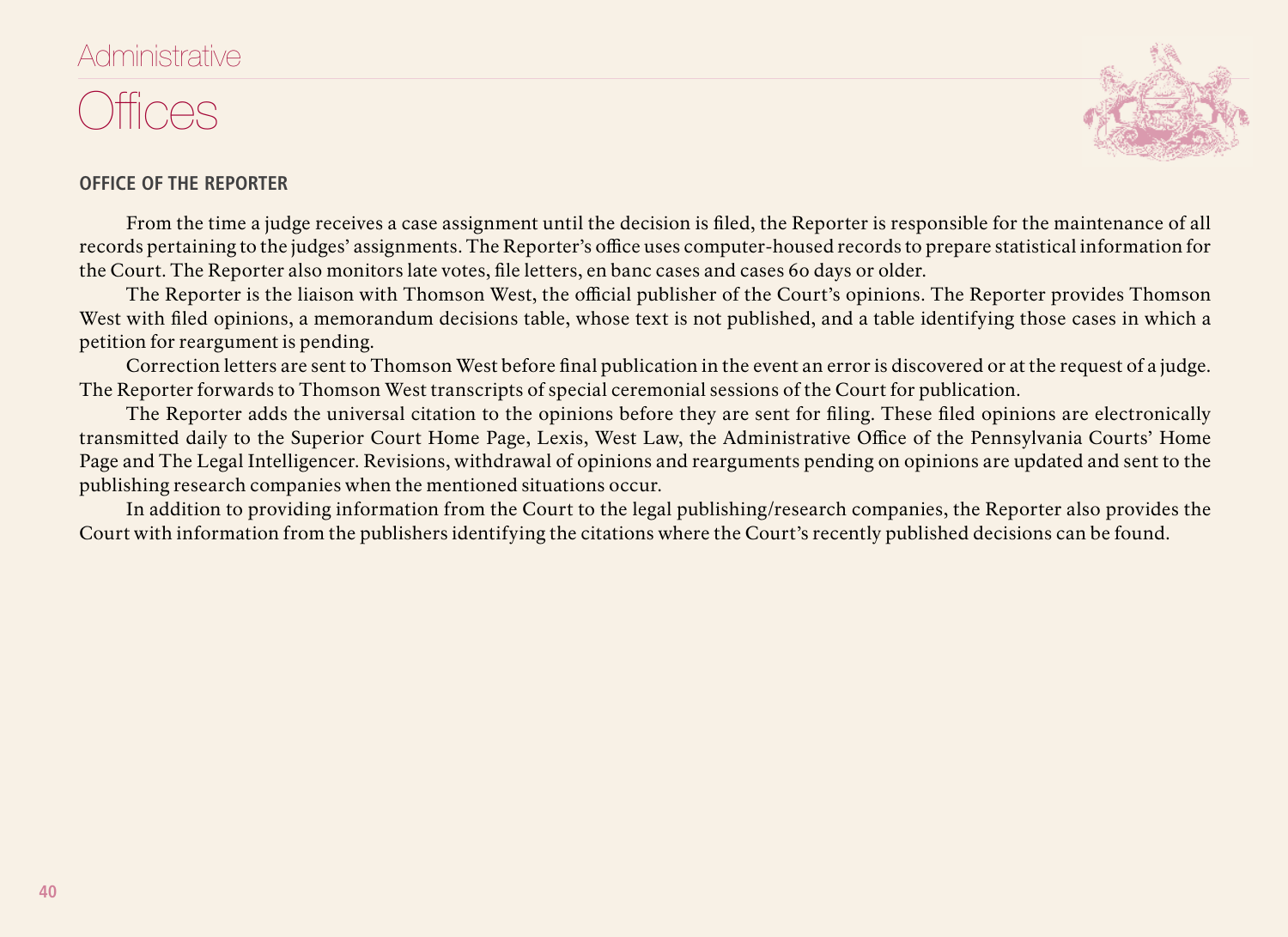## Judge's Chambers



#### **Zoran Popovich**

Post Office Building Third and Market Streets Lewisburg, PA 17837 (570) 524-2212

#### **Stephen J. McEwen, Jr.**

201 West Front Street Media, PA 19063 (610) 447-3355

#### **Justin M. Johnson**

2702 Grant Building 330 Grant Street Pittsburgh, PA 15219 (412) 565-3604

\* Chambers closed on December 31, 2005.

#### **Joseph A. Del Sole**

2000 Oxford Drive Suite 470 Bethel Park, PA 15102 (412) 565-2542

#### **Joseph A. Hudock**

One Northgate Square Greensburg, PA 15601 (724) 832-6540

#### **Kate Ford Elliott**

Two Chatham Center Suite 1660 Pittsburgh, PA 15219 (412) 565-7670

#### **Michael T. Joyce**

3250 West Lake Road Erie, PA 16505 (814) 878-5800

#### **Correale F. Stevens**

300 Laurel Prof. Center 121 Airport Road Hazleton, PA 18202 (570) 459-3990

#### **John L. Musmanno**

One Oxford Centre Suite 4250 301 Grant Street Pittsburgh, PA 15219 (412) 880-5800

#### **Joan Orie Melvin**

3500 Grant Building 330 Grant Street Pittsburgh, PA 15219 (412) 880-5888

#### **Maureen E. Lally-Green**

2420 Grant Building 330 Grant Street Pittsburgh, PA 15219 (412) 565-2264

#### **Debra M. Todd**

One Oxford Center Suite 2550 301 Grant Street Pittsburgh, PA 15219 (412) 565-2680

#### **Richard B. Klein**

1700 Market Street Suite 1440 Philadelphia, PA 19103 (215) 560-4303

#### **John T. Bender**

2910 Grant Building 330 Grant Street Pittsburgh, PA 15219 (412) 565-2350

#### **Mary Jane Bowes**

2600 Grant Building 330 Grant Street Pittsburgh, PA 15219 (412) 565-2342

#### **Susan Peikes Gantman**

200 Four Falls Corp. Ctr. Suite 302 West Conshohocken, PA 19428 (610) 832-1651

#### **Seamus P. McCaffery**

530 Walnut Street Suite 1776 Philadelphia, PA 19106 (215) 560-5848

#### **Jack A. Panella**

Main Street Commons 557 Main Street, 2nd Floor Bethlehem, PA 18018 (610) 694-1121

#### **Peter Paul Olszewski\***

Ten East South Street Wilkes-Barre, PA 18701 (570) 826-5442

#### **Frank J. Montemuro, Jr.\***

1101 Market Street Suite 2850 Philadelphia, PA 19107 (215) 560-5825

#### **Phyllis W. Beck\***

GSB Building Suite 800 Bala Cynwyd, PA 19004 (215) 560-6090

#### **Patrick R. Tamilia**

3130 Grant Building 330 Grant Street Pittsburgh, PA 15219 (412) 565-3040

#### **John T.J. Kelly**

1101 Market Street Suite 2840 Philadelphia, PA 19107 (215) 560-5803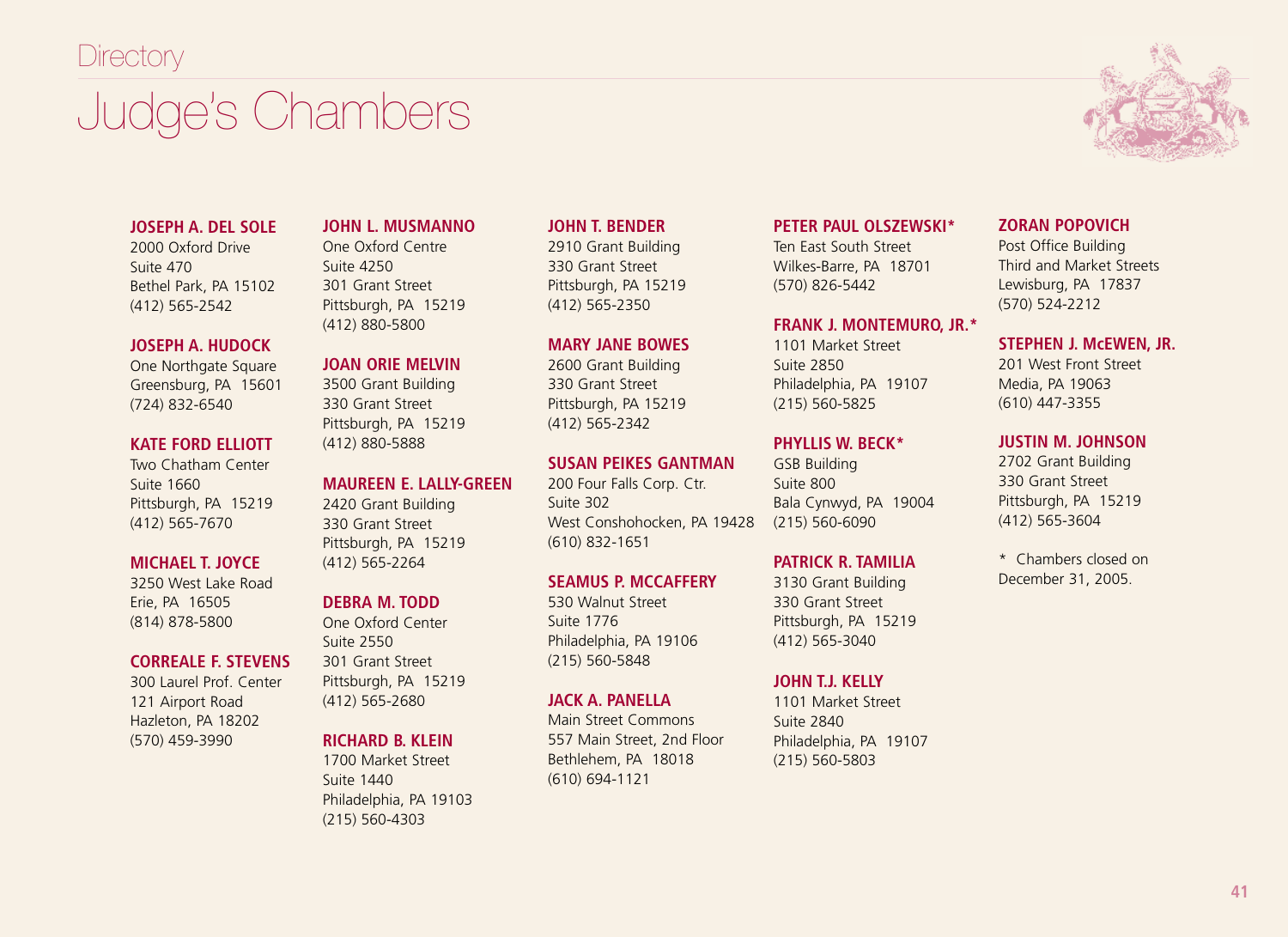## Administrative Offices



#### **OFFICE OF THE EXECUTIVE ADMINISTRATOR**

#### **David A. Szewczak**

Executive Administrator 530 Walnut Street Suite 319 Philadelphia, PA 19106 (215) 560-6080

#### **OFFICE OF THE PROTHONOTARY**

#### **David A. Szewczak**

Prothonotary 530 Walnut Street Suite 315 Philadelphia, PA 19106 (215) 560-5800

#### **Philadelphia Office**

#### **Charles e. O'Connor**

Deputy Prothonotary 530 Walnut Street Suite 315 Philadelphia, PA 19106 (215) 560-5800

#### **Harrisburg Office**

#### **James D. McCullough**

Deputy Prothonotary 100 Pine Street Suite 400 Harrisburg, PA 17101 (717) 772-1294

#### **Pittsburgh Office**

#### **Eleanor r. Valecko**

Deputy Prothonotary 600 Grant Building 330 Grant Street Pittsburgh, PA 15219 (412) 565-7592

#### **CENTRAL LEGAL STAFF**

**Ernest N. Gennaccaro** Chief Staff Attorney

#### **Philadelphia Office**

530 Walnut Street Suite 311 Philadelphia, PA 19106 (215) 560-5760

#### **Harrisburg Office**

100 Pine Street, Suite 400 Harrisburg, PA 17101 (717) 772-0950

#### **PITTSBURGH OFFICE**

603 Grant Building 330 Grant Street Pittsburgh, PA 15219 (412) 565-7634

#### **OFFICE OF THE RECORDER**

#### **Kathryn M. Bann**

Recorder 601 Grant Building 330 Grant Street Pittsburgh, PA 15219 (412) 565-7995

#### **LEGAL SYSTEMS**

#### **Charles A. Thrall**

Legal Systems Coordinator 530 Walnut Street Suite 307 Philadelphia, PA 19106 (215) 560-5836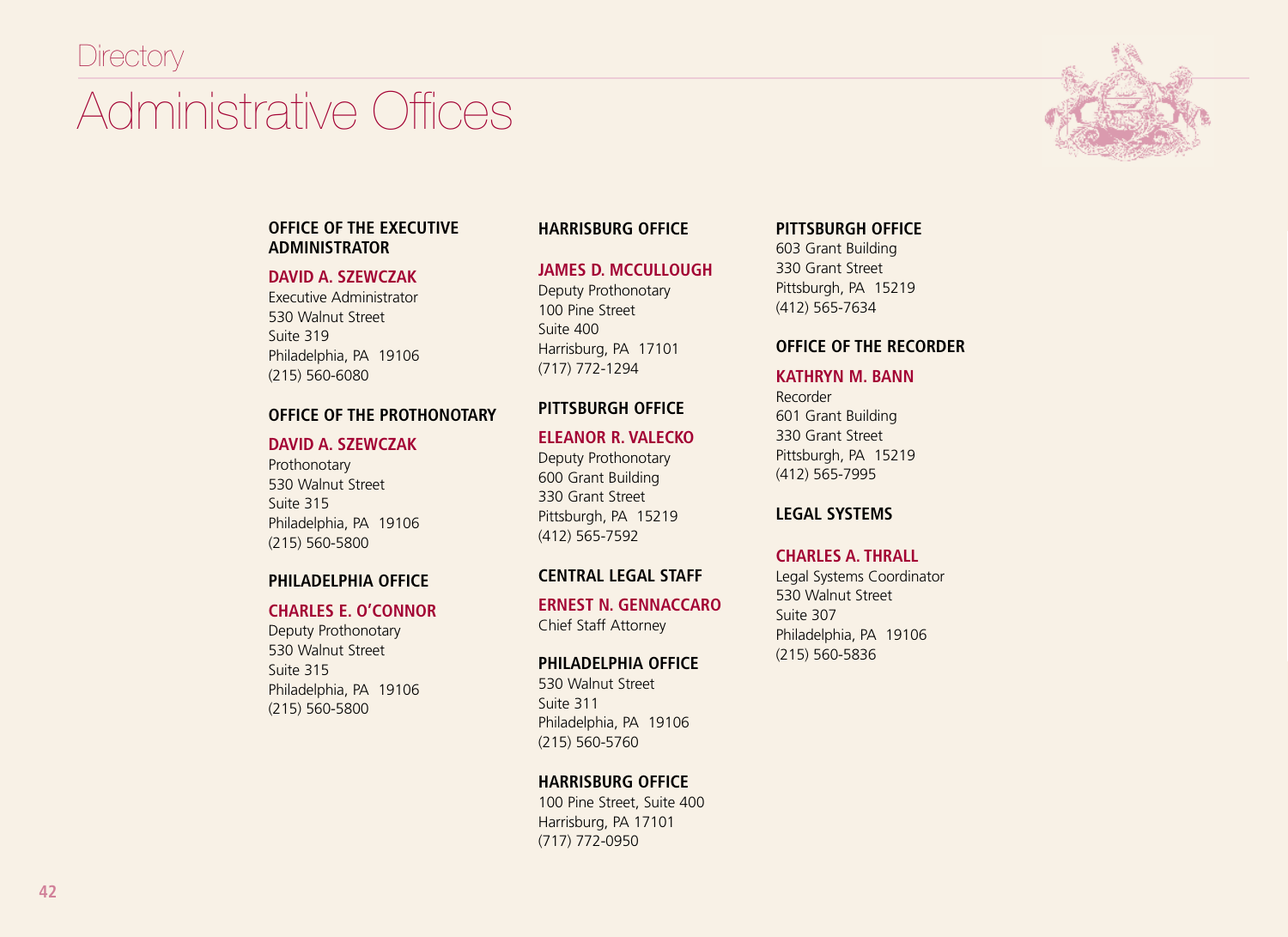#### President Judge Emeritus

# William F. Cercone<br>1913-2005<br>Senior Judge William F.



Senior Judge William F. Cercone was born in Stowe Township, Pennsylvania. He received his B.A. from the University of Pittsburgh in 1936, and his LL.B. from Duquesne Law School in 1941. During World War II he served in the U.S. Navy with the amphibious forces in the Pacific.

Judge Cercone served as Assistant District Attorney of Allegheny County, Special Deputy Attorney General of Pennsylvania, Special Assistant to the U.S. Attorney General, and attorney for the U.S. Army Engineers in Pennsylvania and Ohio. He is past president of the Pennsylvania Judicial Board of Inquiry and Review. During his term as Assistant District Attorney he was chosen to be the prosecutor in the case Commonwealth v. Nelson. Steve Nelson was the number one Communist in the U.S. operating in behalf of the Soviet Union. He was responsible for stealing some atom bomb secrets and turning them over to the Soviet Union. The case lasted two months, at the end of which he was found guilty on all counts. He appealed his case all the way up to the Supreme Court, but was killed in an automobile accident before scheduled arguments, thus ending that particular period of danger to the U.S..

Judge Cercone served on the Court of Common Pleas of Allegheny County from 1956-68. He was elected to the Superior Court in 1968 and became President Judge on January 2, 1979, whereupon he arranged for the American Judicature Society study of the work of the Superior Court. Upon completion of study, the report stated, "The Pennsylvania Superior Court has for some years been one of the most overworked appellate courts in America in terms of caseload and number of written opinions per judges per year…it is evident that the judges of the court have had as much work to do, and have evidently done as much work as human beings reasonably could be expected to do." As a result of Judge Cercone's effort, the people of Pennsylvania approved, by referendum and the legislature by law, an increase in the court of eight additional members.

He was honored by the Academy of Trial Lawyers of Western Pennsylvania "for achieving undelayed justice through sympathetic understanding, distinguished ability and tireless dedication to the eternal principles of right."